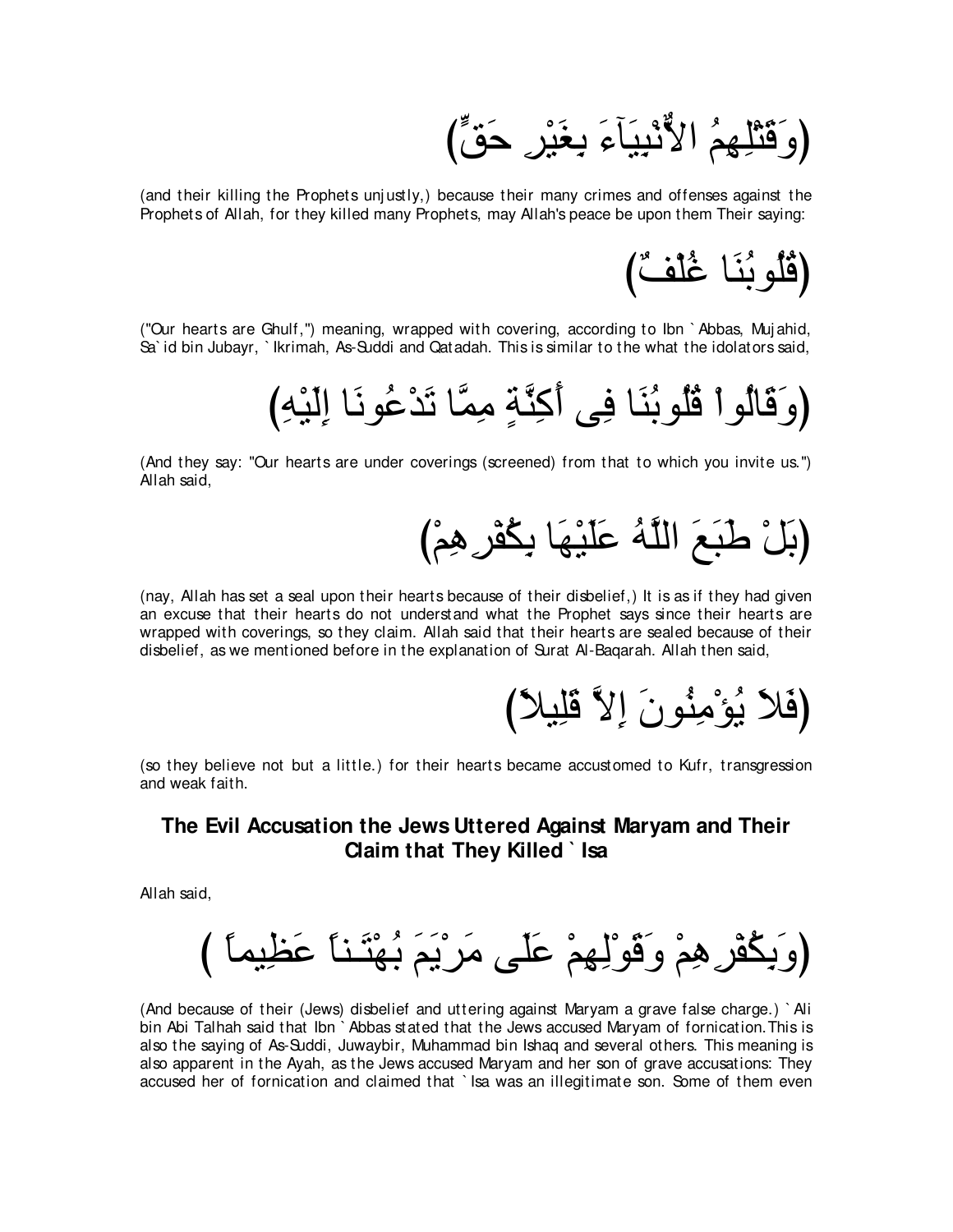claimed that she was menstruating while fornicating. May Allah's continued curse be upon them until the Day of Resurrection. The Jews also said,

び⌒ヮzヤャや ∠メヲ⊥シ∠ケ ∠ユ∠Α∇ゲ∠ョ ∠リ∇よや ヴ∠ジΒ⌒ハ ∠ウΒ⌒ジ∠ヨ∇ャや ゅ∠レ∇ヤ∠わ∠ホ ゅzル⌒まぴ

("We killed Al-Masih, ` Isa, son of Maryam, the Messenger of Allah,'') meaning, we killed the person who claimed to be the Messenger of Allah. The Jews only uttered these words in jest and mockery, j ust as the polytheists said,

び∀ラヲ⊥レ∇イ∠ヨ∠ャ ∠マzル⌒ま ⊥ゲ∇ミあグャや ⌒ヮ∇Β∠ヤ∠ハ ∠メあゴ⊥ル ン⌒グzャや ゅ∠ヰぁΑ∠ほΑぴ

(O you to whom the Dhikr (the Qur'an) has been sent down! Verily, you are a mad man!) When Allah sent ` Isa with proofs and guidance, the Jews, may Allah's curses, anger, torment and punishment be upon them, envied him because of his prophethood and obvious miracles; curing the blind and leprous and bringing the dead back to life, by Allah's leave. He also used to make the shape of a bird from clay and blow in it, and it became a bird by Allah's leave and flew. ` Isa performed other miracles that Allah honored him with, yet the Jews defied and bellied him and tried their best to harm him. Allah's Prophet ` Isa could not live in any one city for long and he had to travel often with his mother, peace be upon them. Even so, the Jews were not satisfied, and they went to the king of Damascus at that time, a Greek polytheist who worshipped the stars. They told him that there was a man in Bayt Al-Maqdis misguiding and dividing the people in Jerusalem and stirring unrest among the king's subjects. The king became angry and wrote to his deputy in Jerusalem to arrest the rebel leader, stop him from causing unrest, crucify him and make him wear a crown of thorns. When the king's deputy in Jerusalem received these orders, he went with some Jews to the house that ` Isa was residing in, and he was then with twelve, thirteen or seventeen of his companions. That day was a Friday, in the evening. They surrounded `Isa in the house, and when he felt that they would soon enter the house or that he would sooner or later have to leave it, he said to his companions, "Who volunteers to be made to look like me, for which he will be my companion in Paradise" A young man volunteered, but `lsa thought that he was too young. He asked the question a second and third time, each time the young man volunteering, prompting ` Isa to say, "Well then, you will be that man." Allah made the young man look exactly like ` Isa, while a hole opened in the roof of the house, and ` Isa was made to sleep and ascended to heaven while asleep. Allah said,



(And (remember) when Allah said: "O ` Isa! I will take you and raise you to Myself.'') When ` Isa ascended, those who were in the house came out. When those surrounding the house saw the man who looked like ` Isa, they thought that he was ` Isa. So they took him at night, crucified him and placed a crown of thorns on his head. The Jews then boasted that they killed ` Isa and some Christians accepted their false claim, due to their ignorance and lack of reason. As for those who were in the house with ` Isa, they witnessed his ascension to heaven, while the rest thought that the Jews killed ` Isa by crucifixion. They even said that Maryam sat under the corpse of the crucified man and cried, and they say that the dead man spoke to her. All this was a test from Allah for His servants out of His wisdom. Allah explained this matter in the Glorious Qur'an which He sent to His honorable Messenger, whom He supported with miracles and clear, unequivocal evidence. Allah is the Most Truthful, and He is the Lord of the worlds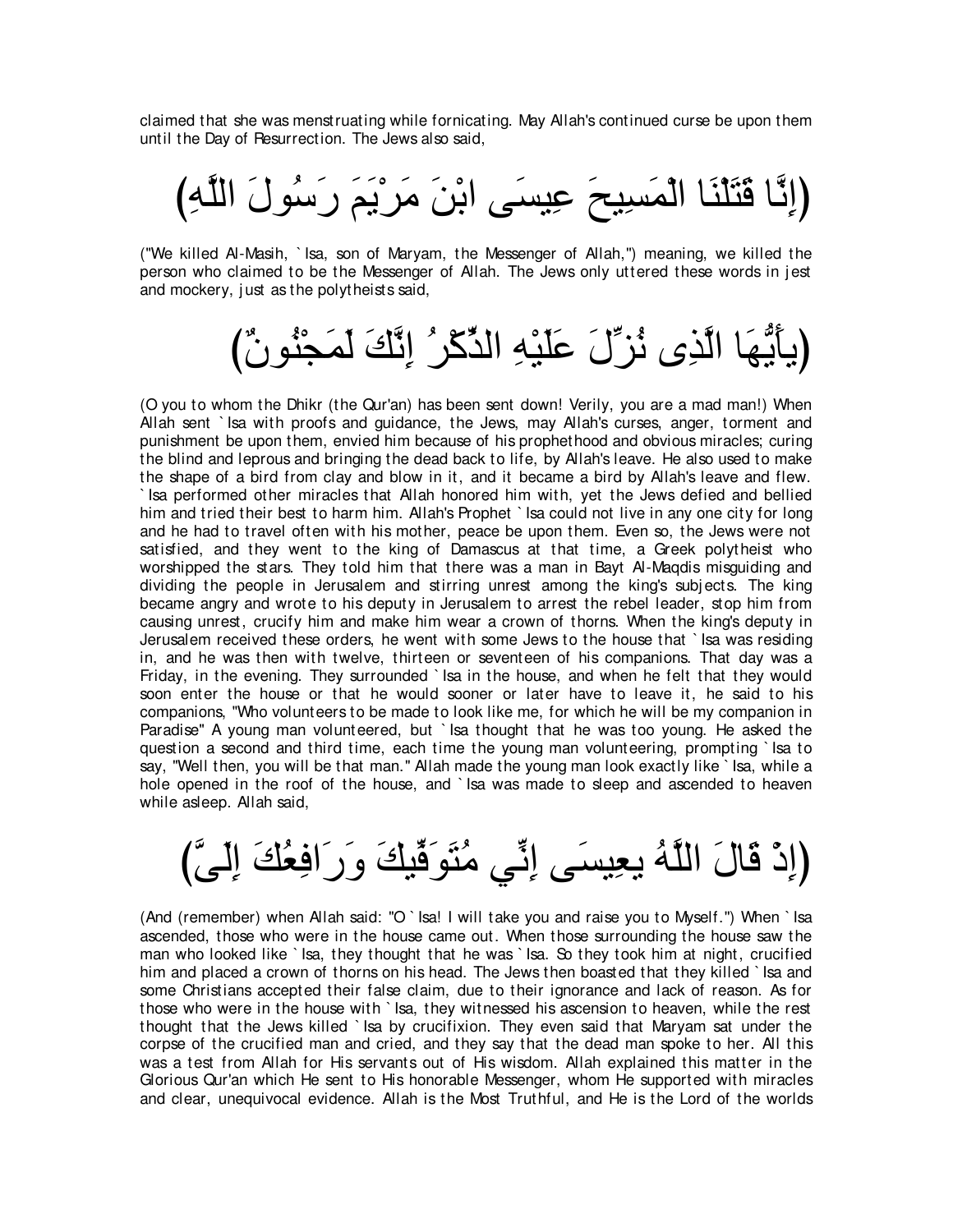Who knows the secrets, what the hearts conceal, the hidden matters in heaven and earth, what has occurred, what will occur, and what would occur if it was decreed. He said,

び∇ユ⊥ヰ∠ャ ∠ヮあら⊥セ リ⌒ム⇒∠ャ∠ヱ ⊥ロヲ⊥ら∠ヤ∠タ ゅ∠ョ∠ヱ ⊥ロヲ⊥ヤ∠わ∠ホ ゅ∠ョ∠ヱぴ

(but they killed him not, nor crucified him, but it appeared as that to them,) referring to the person whom the Jews thought was ` Isa. This is why Allah said afterwards,

⌒ヮ⌒よ ∇ユ⊥ヰ∠ャ ゅ∠ョ ⊥ヮ∇レあョ yマ∠セ ヴ⌒ヘ∠ャ ⌒ヮΒ⌒プ ∇やヲ⊥ヘ∠ヤ∠わ∇カや ∠リΑ⌒グzャや zラ⌒ま∠ヱぴ びあリzヌャや ∠ネゅ∠らあゎや zΙ⌒ま ∃ユ∇ヤ⌒ハ ∇リ⌒ョ

(and those who differ therein are full of doubts. They have no (certain) knowledge, they follow nothing but conj ecture.) referring to the Jews who claimed to kill ` Isa and the ignorant Christians who believed them. Indeed they are all in confusion, misguidance and bewilderment. This is why Allah said,

(وَمَا قَتَلُوهُ يَقِينَا)

(For surely; they killed him not.) meaning they are not sure that ` Isa was the one whom they killed. Rather, they are in doubt and confusion over this matter.

び⇔やゴΑ⌒ゴ∠ハ ⊥ヮzヤャや ∠ラゅ∠ミ∠ヱ ⌒ヮ∇Β∠ャ⌒ま ⊥ヮzヤャや ⊥ヮ∠バ∠プzケ モ∠よぴ

(But Allah raised him up unto Himself. And Allah is Ever All-Powerful,) meaning, He is the Almighty, and He is never weak, nor will those who seek refuge in Him ever be subj ected to disgrace,

(حَكِيماً)

(All-Wise.) in all that He decides and ordains for His creatures. Indeed, Allah's is the clearest wisdom, unequivocal proof and the most glorious authority. Ibn Abi Hatim recorded that Ibn ` Abbas said, "Just before Allah raised ` Isa to the heavens, ` Isa went to his companions, who were twelve inside the house. When he arrived, his hair was dripping water and he said, ` There are those among you who will disbelieve in me twelve times after he had believed in me.' He then asked, ` Who volunteers that his image appear as mine, and be killed in my place. He will be with me (in Paradise)' One of the youngest ones among them volunteered and ` Isa asked him to sit down. ` Isa again asked for a volunteer, and the young man kept volunteering and ` Isa asking him to sit down. Then the young man volunteered again and ` Isa said, ` You will be that man,' and the resemblance of ` Isa was cast over that man while ` Isa ascended to heaven from a hole in the house. When the Jews came looking for ` Isa, they found that young man and crucified him. Some of ` Isa's followers disbelieved in him twelve times after they had believed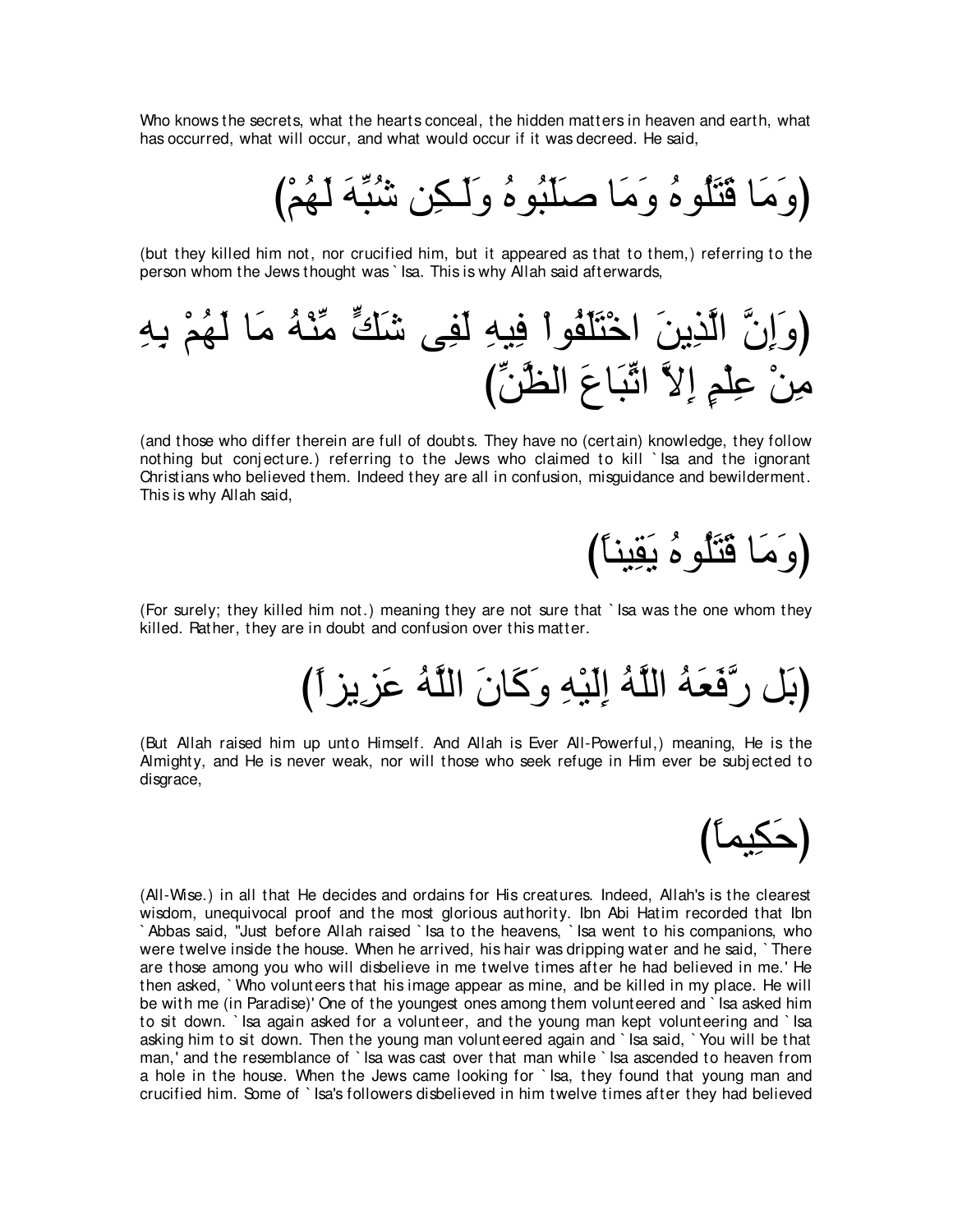in him. They then divided into three groups. One group, Al-Ya` qubiyyah (Jacobites), said, ` Allah remained with us as long as He willed and then ascended to heaven.' Another group, An-Nasturiyyah (Nestorians), said, The son of Allah was with us as long as he willed and Allah took him to heaven.' Another group, Muslims, said, ` The servant and Messenger of Allah remained with us as long as Allah willed, and Allah then took him to Him.' The two disbelieving groups cooperated against the Muslim group and they killed them. Ever since that happened, Islam was then veiled until Allah sent Muhammad .'' This statement has an authentic chain of narration leading to Ibn ` Abbas, and An-Nasa'i narrated it through Abu Kurayb who reported it from Abu Mu` awiyah. Many among the Salaf stated that ` Isa asked if someone would volunteer for his appearance to be cast over him, and that he will be killed instead of ` Isa, for which he would be his companion in Paradise.

### **All Christians Will Believe in ` Isa Before He Dies**

Allah said,

⌒ヮ⌒ゎ∇ヲ∠ョ ∠モ∇ら∠ホ ⌒ヮ⌒よ zリ∠レ⌒ョ∇ぽ⊥Β∠ャ zΙ⌒ま ⌒ょ⇒∠わ⌒ム∇ャや ⌒モ∇ワ∠ぺ ∇リあョ ラ⌒ま∠ヱぴ び ⇔やギΒ⌒ヰ∠セ ∇ユ⌒ヰ∇Β∠ヤ∠ハ ⊥ラヲ⊥ム∠Α ⌒る∠ヨ⇒∠Β⌒ボ∇ャや ∠ュ∇ヲ∠Α∠ヱ

(And there is none of the People of the Scripture, but must believe in him, before his death. And on the Day of Resurrection, he will be a witness against them.) Ibn Jarir recorded that Ibn ` Abbas commented,

び⌒ヮ⌒ゎ∇ヲ∠ョ ∠モ∇ら∠ホ ⌒ヮ⌒よ zリ∠レ⌒ョ∇ぽ⊥Β∠ャ zΙ⌒ま ⌒ょ⇒∠わ⌒ム∇ャや ⌒モ∇ワ∠ぺ ∇リあョ ラ⌒ま∠ヱぴ

(And there is none of the People of the Scripture, but must believe in him, before his death.) before the death of ` Isa, son of Maryam, peace be upon him. Al-` Awfi reported similar from Ibn ` Abbas. Abu Malik commented;

(إِلاَّ لَيُوْمِنَنَّ بِهِ قَبْلَ مَوْتِهِ)

(but must believe in him, before his death.) "This occurs after ` Isa returns and before he dies, as then, all of the People of the Scriptures will believe in him.''

# **The Hadiths Regarding the Descent of ` Isa Just Before the Day of Judgement, and his Mission**

In the chapter about the Prophets in his Sahih, under, "The Descent of `Isa, Son of Maryam," Al-Bukhari recorded that Abu Hurayrah said that the Messenger of Allah said,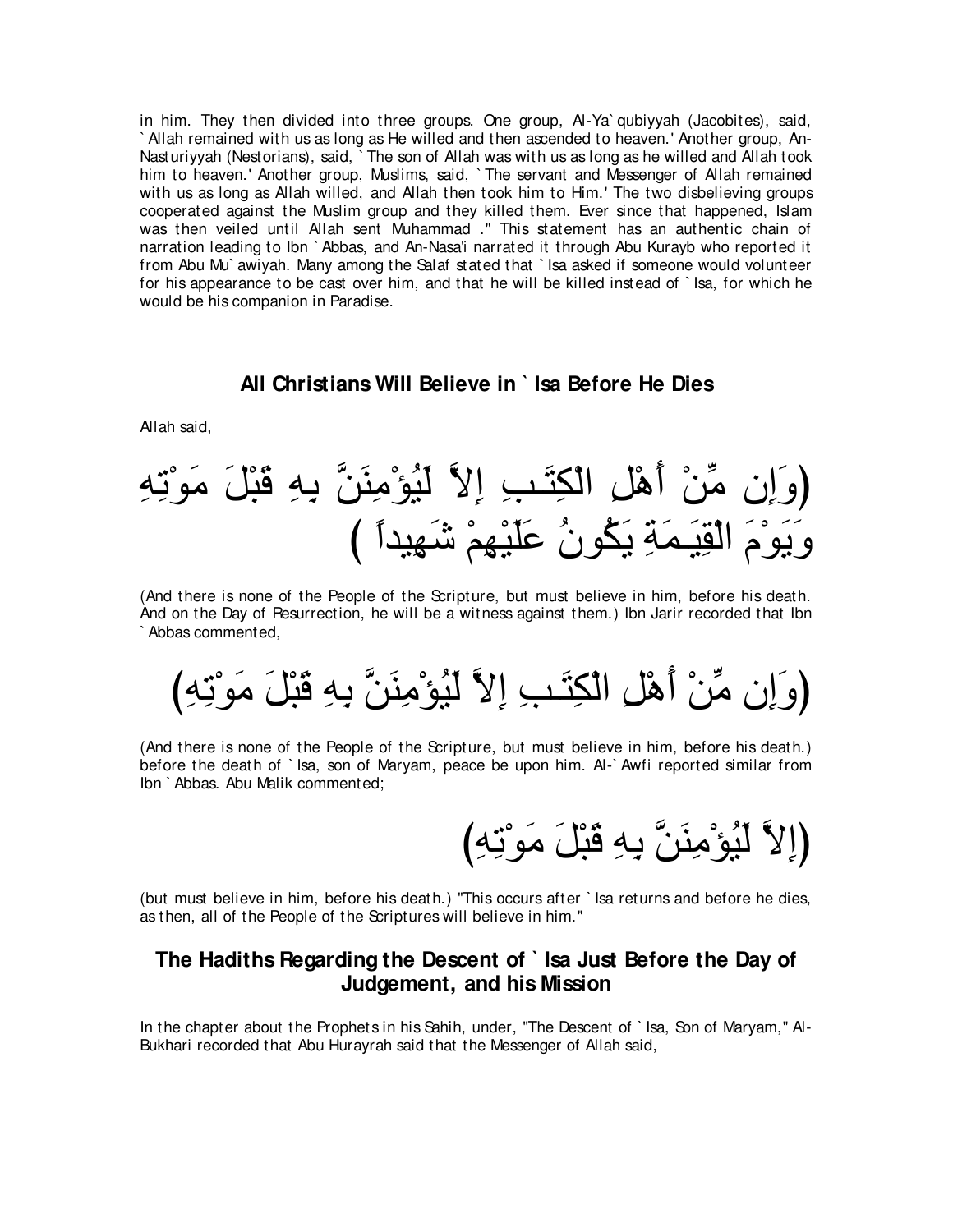(By Him in Whose Hands my soul is, the son of Maryam (`Isa) will shortly descend among you as a just ruler, and will break the cross, kill the pig and abolish the Jizyah. Then there will be an abundance of wealth and nobody will accept charitable gifts any more. At that time, one prostration will be better for them than this life and all that is in it.) Abu Hurayrah then said, "Read if you will,

(And there is none of the People of the Scripture, but must believe in him, before his death. And on the Day of Resurrection, he will be a witness against them.)" Muslim recorded this Hadith. So, Allah's statement,

(قَبْلَ مَوْتِنِهِ)

(before his death) refers to the death of `lsa, son of Maryam.

### Another Hadith by Abu Hurayrah

Imam Ahmad recorded that Abu Hurayrah said that the Messenger of Allah said,



('Isa will say Ihlal from the mountain highway of Ar-Rawha' for Hajj, 'Umrah or both.) Muslim also recorded it. Ahmad recorded that Abu Hurayrah said that the Prophet said,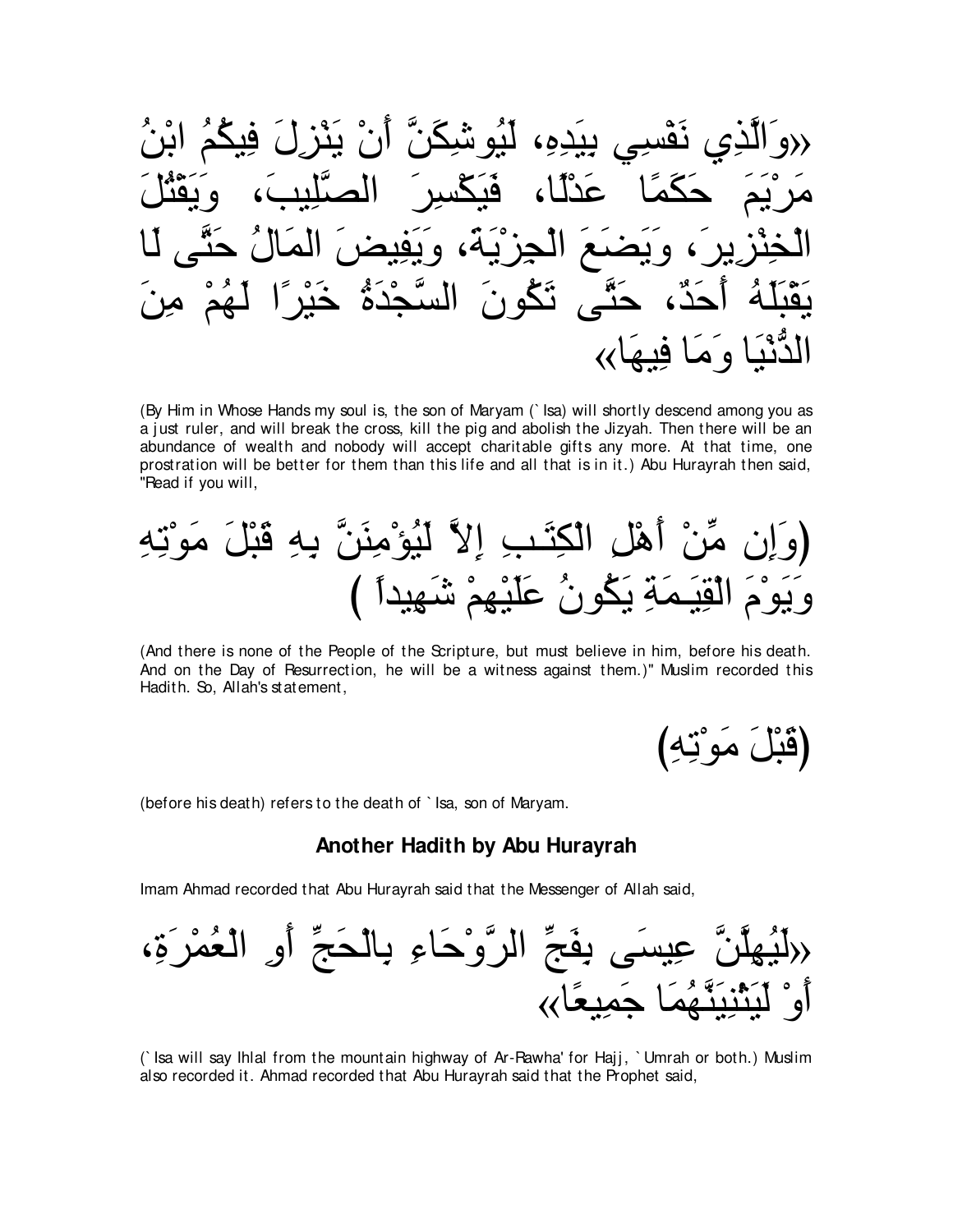Clsa, son of Maryam, will descend and will kill the pig, break the cross, lead the prayer in congregation and give away wealth until it is no longer accepted by anyone. He will also abolish the Jizyah and go to Ar-Rawha' from where he will go to perform Hajj, `Umrah or both.) Abu Hurayrah then recited,

(And there is none of the People of the Scripture, but must believe in him, before his death.) Hanzalah said, "Abu Hurayrah added, `Will believe in `Isa before `Isa dies,' but I do not know if this was a part of the Prophet's Hadith or if it was something that Abu Hurayrah said on his own. " Ibn Abi Hatim also recorded this Hadith.

### **Another Hadith**

Al-Bukhari recorded that Abu Hurayrah said that the Messenger of Allah said,



(How will you be when Al-Masih, son of Maryam (`lsa) descends among you while your Imam is from among yourselves) Imam Ahmad and Muslim also recorded this Hadith.

Imam Ahmad recorded that Abu Hurayrah said that the Prophet said,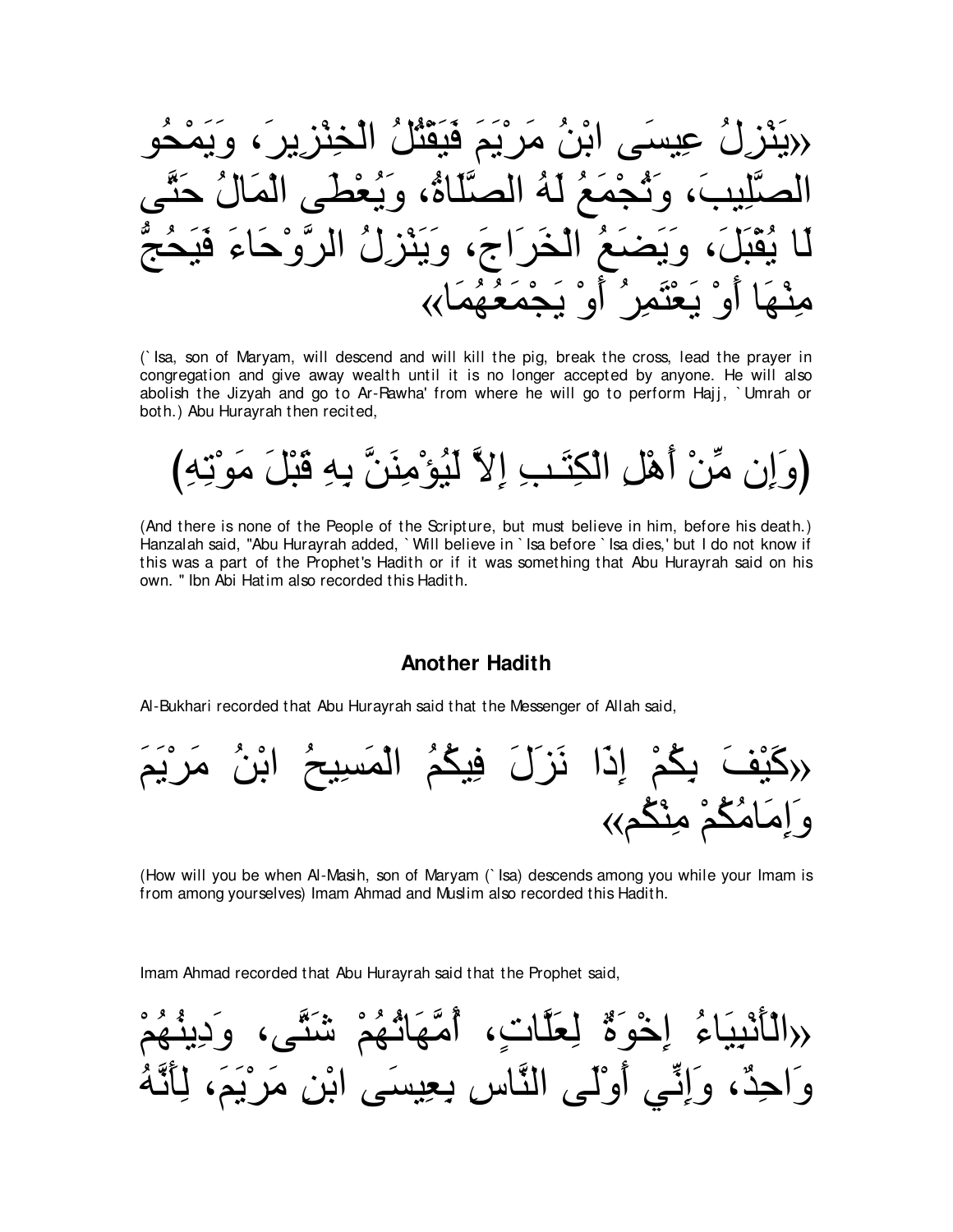ِّلْمَ، وَ إِنَّهُ ثَانَ لَّ قَانَا فَاعْرِفُوهُ: رَجُلٌّ مَرْبُوعٌ إِلَى الْحُمْرَةِ وَالْبَيَاضِ، عَلَيْهِ ثَوْبَانِ مُمَصّرَانٍ، كَأَنَّ رَاسَهُ يَقْطُرُ، وَإِنْ لَمْ بُصبِبْهُ بَلْلٌ، فَيَدُقٌّ الصَّلِيبَ، وَيَقَثُّلُ الْخِنْزِيرِ َ، وَيَضَعُ الْجِزْيَةَ، وَيَدْعُو النَّاسَ إِلَى الْإِسْلَامِ، وَيُهْلِكُ اللهُ فِي زَمَانِهِ الْمِلْلَ كَلُّهَا إِلَ**ّا الْ**إِسْلَ**ا**مَ، وَيُهْلِكُ اللهُ فِي زَمَانِهِ الْمَسِيحَ الذَّجَّالَ،ثُّمَّ نَقَعُ الْأَمَنَةُ عَلَى الْأَرْض حَتَّى تَرْتَعَ الْأَسُودُ مَعَ الْإِبِلِ، وَالنَّمَارُ مَعَ الْبَقَرِ، وَالذَّنَابُ مَعَ الْغَنَمِ، وَيَلْعَبُ الصنِّبْيَانُ بِالْحَيَّاتِ لَـا تَصْرُرُّهُمْ، فَيَمْكُثُ أَرْبَعِينَ ِقِي، ويَصلي عَلَيْهِ الْمُسْ

(The Prophets are paternal brothers; their mothers are different, but their religion is one. I, more than any of mankind, have more right to ` Isa, son of Maryam, for there was no Prophet between him and I. He will descend, and if you see him, know him. He is a well-built man, (the color of his skin) between red and white. He will descend while wearing two long, light yellow garments. His head appears to be dripping water, even though no moisture touched it. He will break the cross, kill the pig, and banish the Jizyah and will call the people to Islam. During his time, Allah will destroy all religions except Islam and Allah will destroy Al-Masih Ad-Dajial (the False Messiah). Safety will then fill the earth, so much so that the lions will mingle with camels, tigers with cattle and wolves with sheep. Children will play with snakes, and they will not harm them. ` Isa will remain for forty years and then will die, and Muslims will offer the funeral prayer for him.) Abu Dawud also recorded it.

## **Another Hadith**

In his Sahih, Muslim recorded that Abu Hurayrah related to the Messenger of Allah that he said,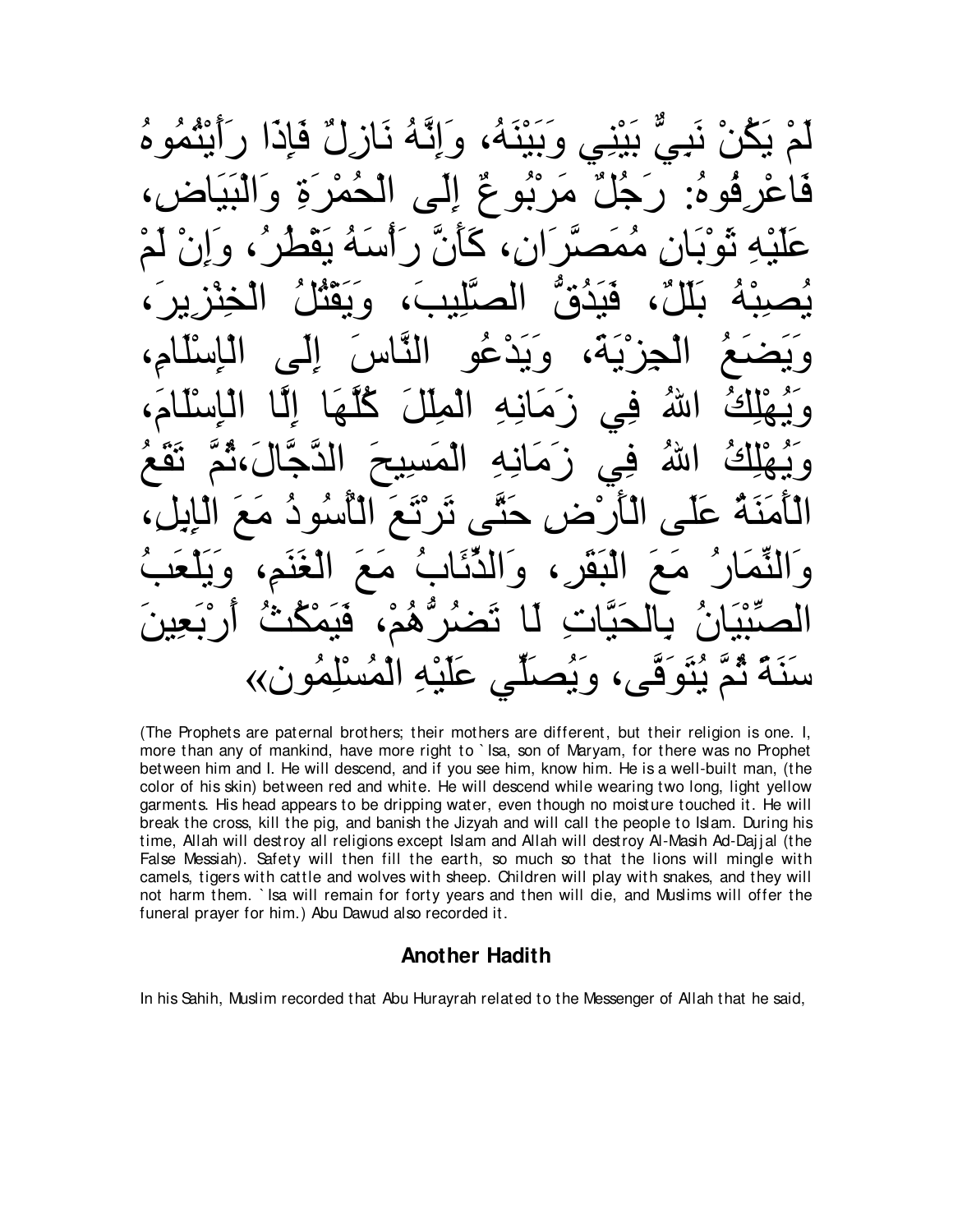√دلًا نَقْوٍمُ السَّاعَةُ حَتَّى يَذْزِلَ الرُّومُ بِالْأَعْمَاقِ أَوَ بِدَابِقَ، فَيَخْرُ جُ∠لِلْيْهِمُ جَيْشٌ مِنَ الْمَدِينَةِ مِنْ أَهْل الْأَر ٛض بَو ْمَئِذ، فَإِذَا تَصدَاقُو ا، قَا الَّذِينَ سنَوَ ۠ا مِثَّا نُقَ وَ اللهِ، لَا نُخَلِّي بَيْنَكُمْ وَبَيْر فَبۡقَاتِلُو نَـهُمۡ، (فَبَنۡهَزۡ مُ) نُّلُتُ لَا يَثُو د وَ بِكَّقَتَلُ ثَلَّثَّهُ أَقْضَلُ الشَّهَدَاءِ عِنْدَ اللهِ، ويَفَّذَ دُوْتَهُ نَ ∫َلَدَّا وَ هَدَوْتَتُدُو ر بَقْسِمُو نَ الْغَذَائِمَ قَدْ عَلَّقُو إذ صـاح فِيهمَ الشّبْطانُ: إنَّ الْمَسـنحَ قَدْ خَلَّفَكُمْ فِي أَهْلِبِكُمْ، فَبَخْرُجُونَ، وَذَلِكَ بَاطِلٌ، فَإِذَا جَاءُوا الشَّامَ خَرَجَ، فَبَيْنَمَا هُمْ يُعِدَّونَ لِلْقِتَالِ يُسَوَّونَ الصَّفُوفَ، إِذْ أَقِيَمتِ الصَّلَاةُ فَيَنْزِلُ عِيسَى ابْنُ مَر يَمَ، فَأَمَّهُمْ، فَإِذَا ر∫َهُ عَدُوٌ اللهِ، ذَابَ لحُ فِي الْمَاءِ، فَلَوْ تَرَكَهُ لَانْذَابَ لِّكَ، وَلِكِنْ يَقْتُلُّهُ اللهُ بِيَدِهِ، فَيُرِيبِهِمْ دَمَهُ فِ ≪ ننه*∢* 

(The (Last) Hour will not start until the Romans occupy Al-A` maq or Dabiq. An army, comprised of the best of the people of the earth then, will come from Al-Madinah and challenge them. When they camp face to face, the Romans will say, ` Let us fight those who captured some of us.' The Muslims will say, ` Nay! By Allah, we will never let you get to our brothers.' They will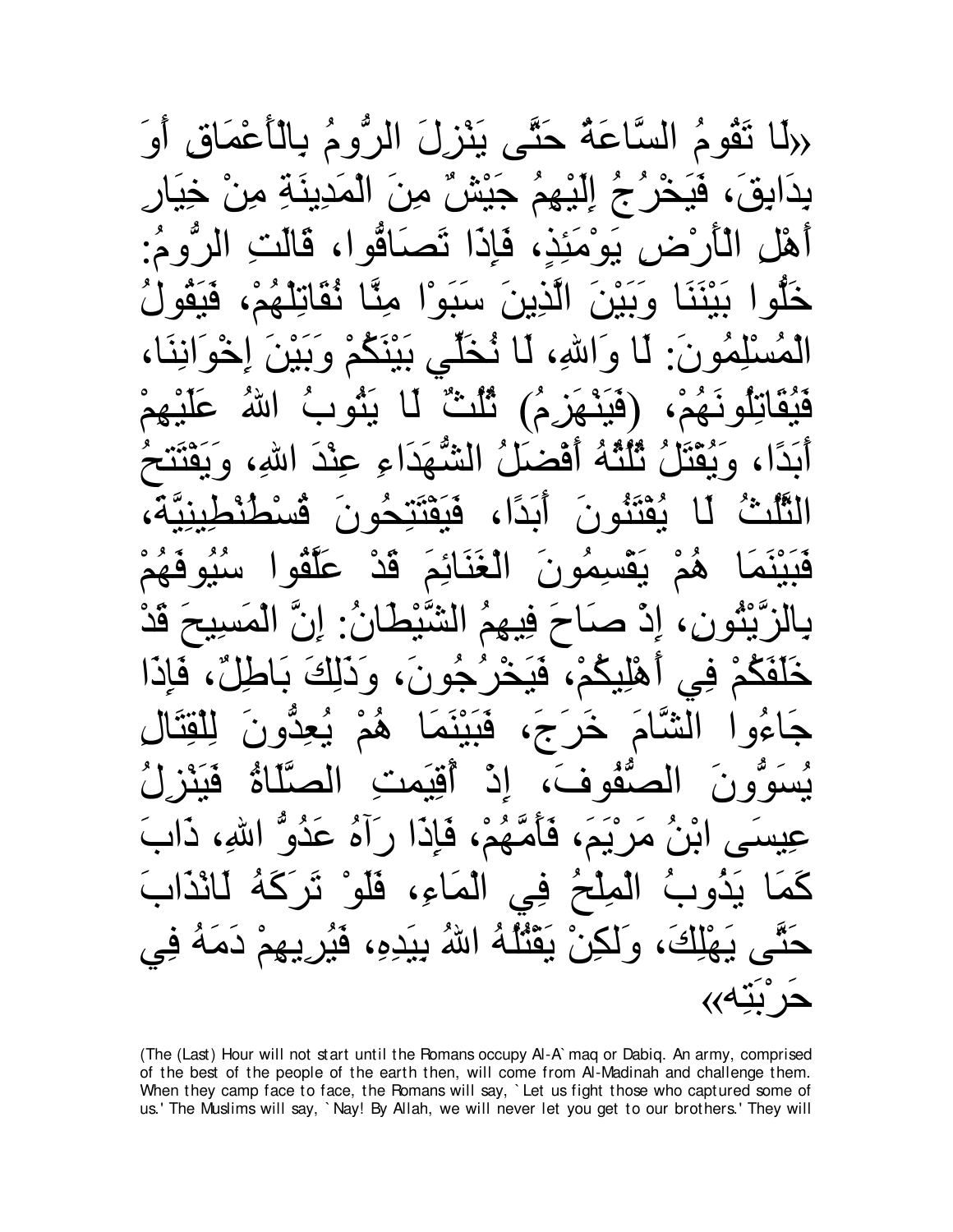fight them. A third of the (Muslim) army will flee in defeat, and those are the ones whom Allah will never forgive. Another third will be killed, and those are the best martyrs before Allah. The last third will be victorious, and this third will never be stricken with Fitnah, and they will capture Constantinople (Istanbul). While they are dividing war booty, after hanging their swords on olive trees, Shaytan will shout among them, saying, `Al-Masih (Ad-Dajjal) has cornered your people'. They will leave to meet Ad-Dajjal in Ash-Sham. This will be a false warning, and when they reach Ash-Sham, Ad-Dajjal will then appear. When the Muslims are arranging their lines for battle and the prayer is called for, ` Isa, son of Maryam, will descend and lead them in prayer. When the enemy of Allah (the False Messiah) sees him, he will dissolve just as salt dissolves in water, and if any of him were left, he would continue dissolving until he died. Allah will kill him with the hand of ` Isa and will show the Muslims his blood on his spear.) Muslim recorded that ` Abdullah bin ` Amr said that the Messenger of Allah said,

 :⊥ゲ∠イ∠エ∇ャや ∠メヲ⊥ボ∠Α ヴ∠わ∠ェ ∩∇ユ⊥ヰzレ⊥ヤ⊥わ∇ボ∠わ∠ヤ∠プ ∠キヲ⊥ヰ∠Β∇ャや zリ⊥ヤ⌒ゎゅ∠ボ⊥わ∠ャ» «ヮ∇ヤ⊥わ∇ホゅ∠プ メゅ∠バ∠わ∠プ xヵ⌒キヲ⊥ヰ∠Α や∠グ∠ワ ⊥ユ⌒ヤ∇ジ⊥ョゅ∠Α

(You will fight the Jews and will kill them, until the stone will say, ` O Muslim! There is a Jew here, so come and kill him.') Muslim recorded that Abu Hurayrah said that the Messenger of Allah said,

ِ السَّاعَةُ جَشَّ*ّى* بُقَاتِرً قَيَقَتْلُهُمُ الْمُسْلِمُونَ حَتَّى يَخْتَبِىءَ الْيَهُودِيَّ مِنْ وَرَاءِ الْحَجَرِ وَالشَّجَرِ، فَيَقُولُ الْحَجَرُ وَالشَّجَرُ: يَامُسْلِمُ يَاعَبْدَاللهِ هَذَا يَهُودِيٌّ خَلْفِي فَتَعَالَ فَاقْتُلْهُ الْغَرِ ۚقَدَ فَإِنَّهُ مِنْ شَجَرٍ ِ الْبَيْهِ دِ››

(The Hour will not start, until after the Muslims fight the Jews and the Muslims kill them. The Jew will hide behind a stone or tree, and the tree will say, ` O Muslim! O servant of Allah! This is a Jew behind me, come and kill him.' Except Al-Gharqad, for it is a tree of the Jews.) Muslim bin Al-Hajjaj recorded in his Sahih that An-Nawwas bin Sam' an said, "The Messenger of Allah, mentioned Ad-Dajjal one day and kept belittling him (because being blind, yet claiming to be Allah) and speaking in grave terms about him until we thought that he was hiding in gardens of date-trees (in Al-Madinah). When we went by the Messenger, he sensed this anxiety in us and said,

«(مَا شَأَنْكُمْ؟)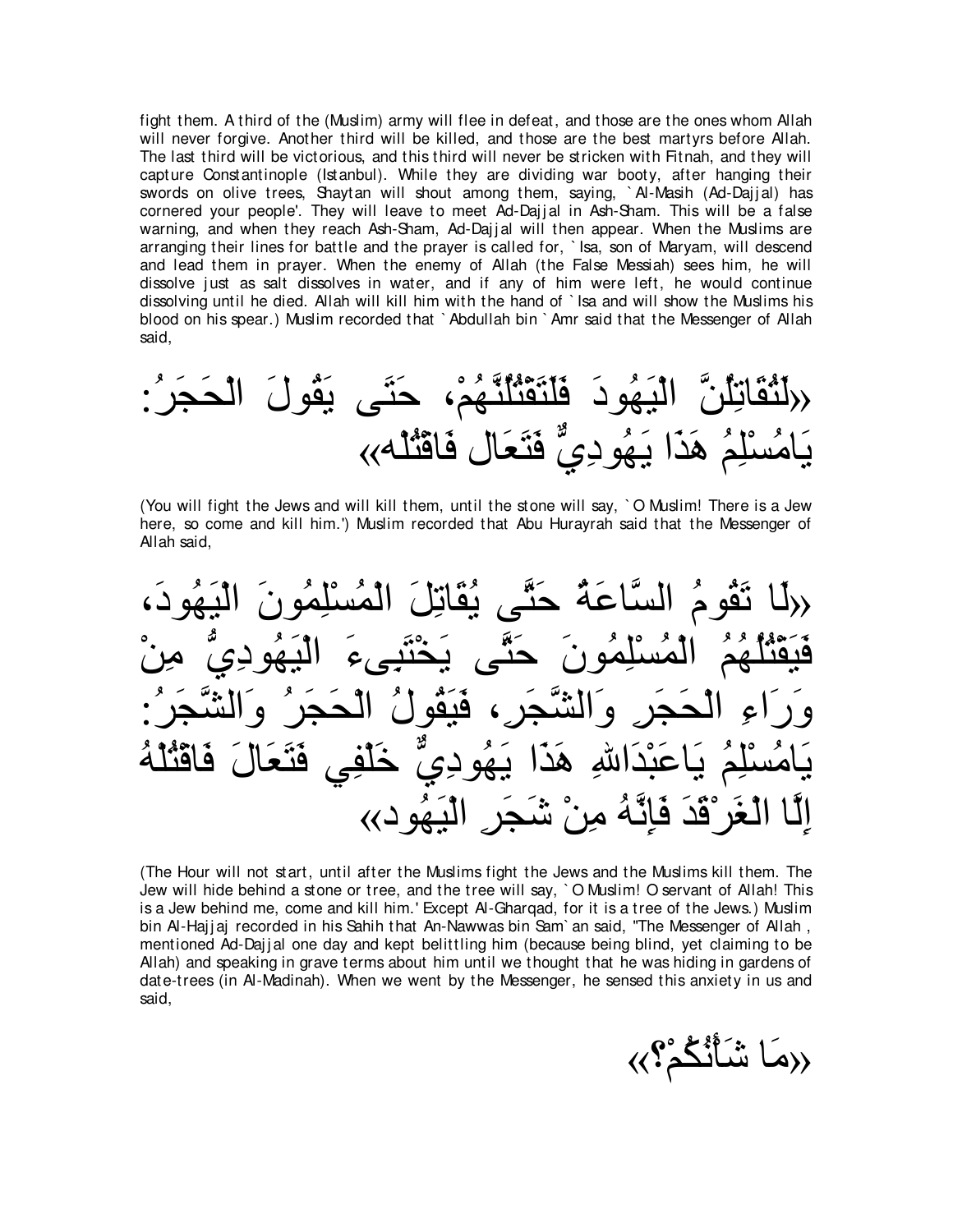(What is the matter with you) We said, `O Messenger of Allah! Earlier, you mentioned Ad-Dajjal and while belittling him you spoke gravely about him until we thought that he was hiding in gardens of date-trees (of Al-Madinah).' He said,



(I fear other than Ad-Dajj al for you! If he appears while I am still among you, I will be his adversary on your behalf. If he appears while I am not among you, each one will depend on himself and Allah will be the Helper of every Muslim after me. He is young, with very curly hair and his eye is smashed. I thought that he looked like ` Abdul-` Uzza bin Qatan. Whoever lives long and meets Ad-Dajjal, then let him recite the beginnings of Surat Al-Kahf. He will appear on a pass between Ash-Sham (Syria) and Al-` Iraq. He will wreak havoc to the right and left. O Servants of Allah! Hold fast.) We said, ` O Messenger of Allah! How long will he stay on earth' He said,

يَوْمَا، يَومٌ كَشَةٍ، ويومّ كَثّ ةٍ، وَسَائِرٍ^ أَيَّامِكِمِّيٍّ)

(Forty days: One day as long as a year, one day as long as a month and one day as long as a week. The rest of his days will be as long as one of your ordinary days.) We said, ` O Messenger of Allah! As for the day that is like a year, will the prayers of one day suffice for it' He said,

«دلّا، اقَدُر ُو اللّهُ قَدْر َه»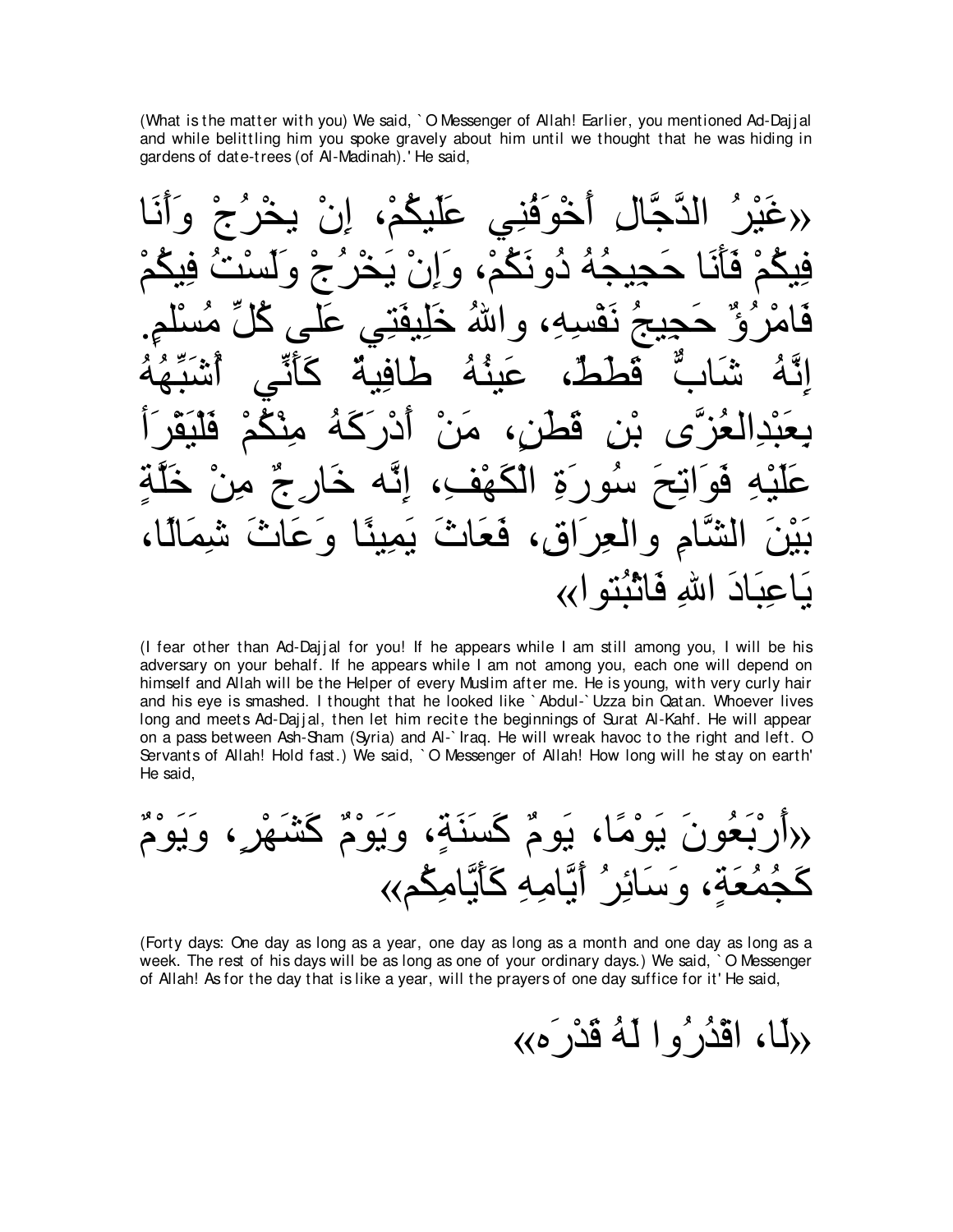(No. Count for its due measure.) We said, ` O Messenger of Allah, how will his speed be on earth' He said,

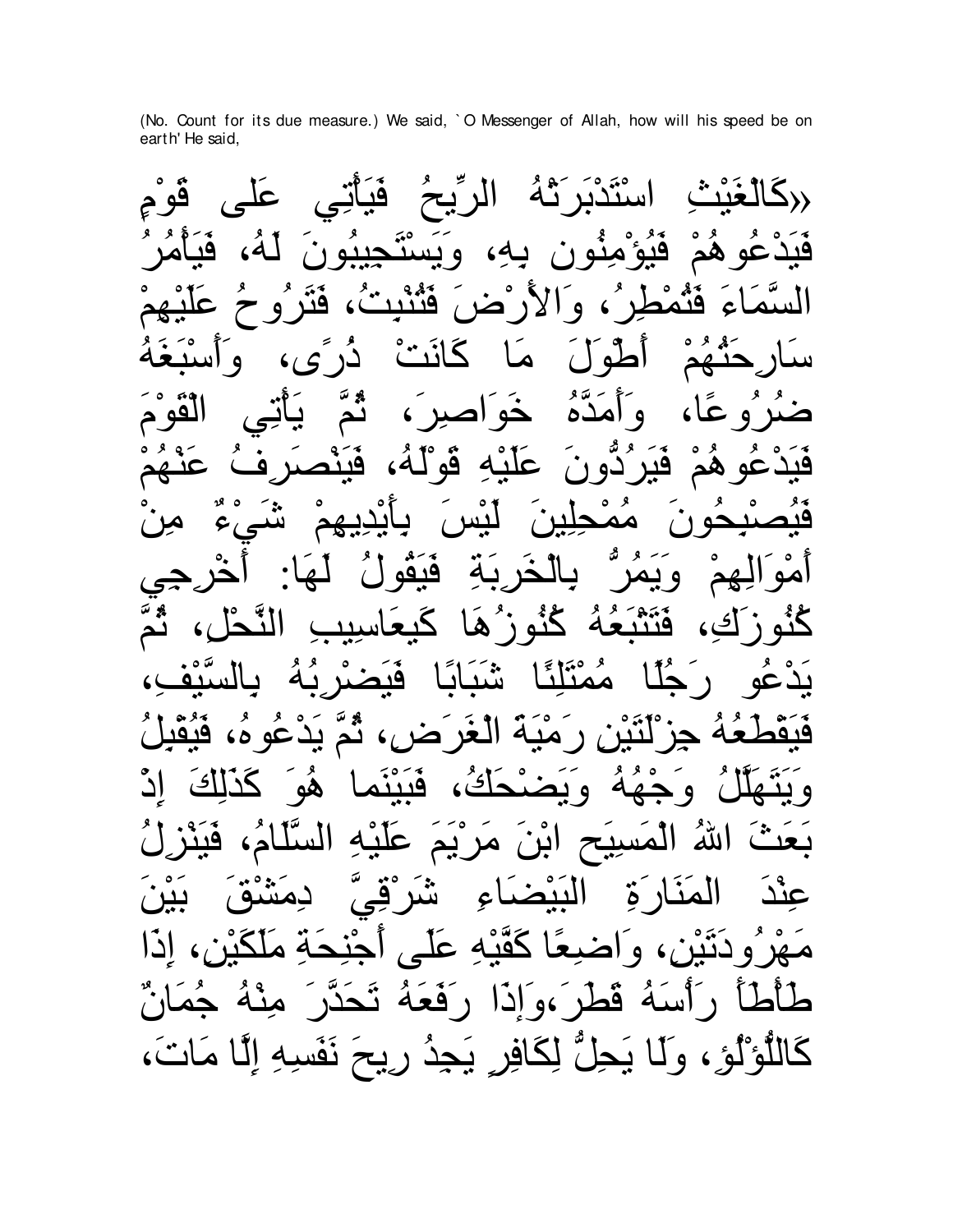وَنَفَسُهُ يَنْتَهِي حَيْثُ يَنْتَهِي طَرِفَهُ، فَيَطْلُبُهُ حَتَّى يُدْرِكَهُ بِبَابِ لَدَ، فَيَقْتُلُهُ، ثُمَّ يَأْتِي عِيسَى عَلَيْهِ السَّلَامُ قَوْمًا قَدْ عَصَمَهُمُ اللهُ مِنْهُ، فَيَمْسَحُ عَنْ وُجُوهِهِمْ، وَيُحَدِّثَهُمْ بِدَرَجَاتِهِمْ فِي الْجَنَّةِ، فَبَيْنَمَا هُوَ كَذَلِكَ إِذْ أَوْحَى اللهُ عَزَّ وَجَلَّ إِلَى عِيسَى: إِنِّـِي قَدْ أَخْرَجْتُ عِبَادًا لِي لَـا يَدَانِ لِأَحَدٍ بِقِثَالِهِمْ، فَحَرِّزْ عِبَادِي إِلَى الطُّورِ، ويَبْعَثُ اللهُ يَأْجُوجَ وَمَأْجُوجَ وَهُمْ مِنْ كُلِّ حَدَبِ يَنْسِلُونَ، فَيَمُرُّ أَوَّلُّهُمْ عَلَى بُحَيْرٍةَ طَبَرِيَّةَ فَيَشْرَبُونَ مَا فِيهَا، وَيَمُرٌ أَخِرُهُمْ فَيقُولُونَ: لَقَدْ كَانَ بِهذِهِ مَرَّةً مَاءٌ، ويُحْصَىَرُ نَبِيٌّ اللهِ عِيسَى وَأَصنْحَابُهُ، حَثَّى يَكُونَ رِأَسُ النُّورِ لِأَحَدِهِمْ خَيْرٌ مِنْ مِائَةِ دِينَارِ لِأَحَدِكْمُ الْيَوْمَ، فَيَرْغَبُ نَبِيٌّ اللهِ عِيسَى وَأَصنْحَابُهُ، قَيْرِسَلُ اللهُ عَلَيْهِمُ النَّغَفَ فِي رِقَابِهِمْ، فَيُصْبِحُونَ فَرْسَى كَمَوْتِ نَفْسٍ وَاحِدَةٍ، ثُمَّ يَهْبِطُ نَبِيُّ اللهِ عِيسَى وَأَصنْحَابُهُ إِلَى الْأَرْضِ، فَلَا يَجِدُونَ فِي الْأَرْض مَوْضعِعَ شْبِبْرٍ إِلَّا مَلَأَهُ زَهَمُهُمْ ونَتَنْهُمْ، هَيَر ْغَبُ نَبِيٌّ اللهِ عِيسَى وَأَصنْحَابُهُ إِلَى اللهِ،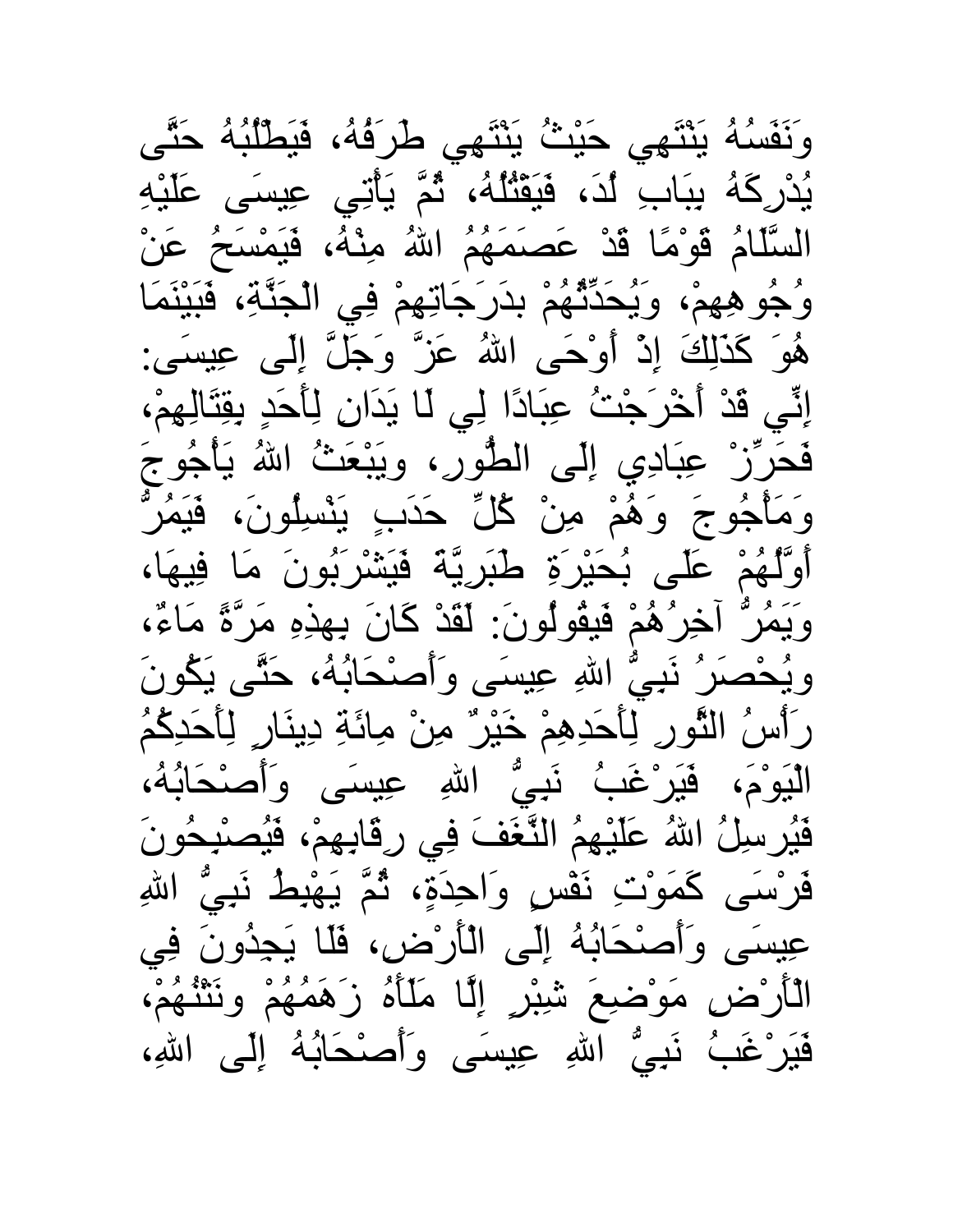لَنْدِ ًا كَأَعْنَاقٍ الْبُ )َ شَـَاءَ اللهُ، ثَّمَّ يَر<sup>ِّ</sup>سِ يَكِّنَّ مِنْهُ بَيْتُ مَدَرٍ، وَلَا وَبَرٍ، فَيَغْسِلُ الْأَرْضَ حَتَّـى يَثْرُكَهَا كَالزَّلْفَةِ، ثُّمَّ يُقَالُ لِلْأَرْضِ: أَخْرِجِي نَّمَرَكَ وَرَدِّي بَرَكَتَكِ، فَيَوْمَئِذٍ ثَاكُلُ الْعِصَابَةُ مِنَ الرَّمَّانَةِ، وَيَسْتَظْلُونَ يقِحْفِهَا، وَيُبَارِكُ اللهُ فِي الرِّسْلِ حَتَّى إِنَّ اللَّقْحَةَ مِنَ الْإِبِلِ لَنَّكْفِي الْفِئَامَ، ∠リ⌒ョ ∠グ⌒ガ∠ヘ∇ャや ヶ⌒ヘ∇ム∠わ∠ャ ∠ヘ∇ャや⌒ユ ∠リ⌒ョ ∠る∠ヨ∇ボぁヤャや∠ヱ ⌒サゅzレャや ∠リ⌒ョ) النَّاس)، فَبَيْنَما هُمْ كَذَلِكَ إِدْ بَعَثَ اللهُ رِيحًا طَيِّبَةً، انحنـــا الــاطهغي والتقيض وَكْلٍّ مُسْلِمٍ، وَيَبْقَى شَيْرَارُ النَّاسِ يَتَهَارَجُونَ فِيهَا حُمُرٍ ،فَعَلَيْهِمْ نَقُومُ السَّاعَةِ››

(Like the storm when driven by the wind. He will come to a people and will call them (to his worship), and they will believe in him and accept his call. He will order the sky and it will rain, the land and it will grow (vegetation). Their cattle will return to them with their hair the longest, their udders the fullest (with milk) and their stomachs the fattest. He will come to a different people and will call them (to his worship), and they will rej ect his call. He will then leave them. They will wake up in the morning destitute, missing all of their possessions. He will pass by a deserted land and will say to it, `Bring out your treasures', and its treasures will follow him just like swarms of bees. He will summon a man full of youth and will strike him with the sword once and will cut him into two pieces (and will separate between them like) the distance (between the hunter and) the game. He will call the dead man and he will come, and his face will radiant with pleasure and laughter. Afterwards (while all this is happening with Ad-Dajjal), Allah will send Al-Masih (` Isa), son of Maryam down. He will descend close to the white minaret to the east of Damascus. He will be wearing garments lightly colored with saffron and his hands will be placed on the wings of two angels. Whenever he lowers his head droplets fall. Whenever he raises his head, precious stones that look like pearls fall. No disbeliever can survive ` Isa's breath, which reaches the distance of his sight. He will pursue Ad-Dajjal and will follow him to the doors of (the Palestinian city of) Ludd where he will kill him. A group of people who, by Allah's help, resisted and survived Ad-Dajjal, will pass by `lsa and he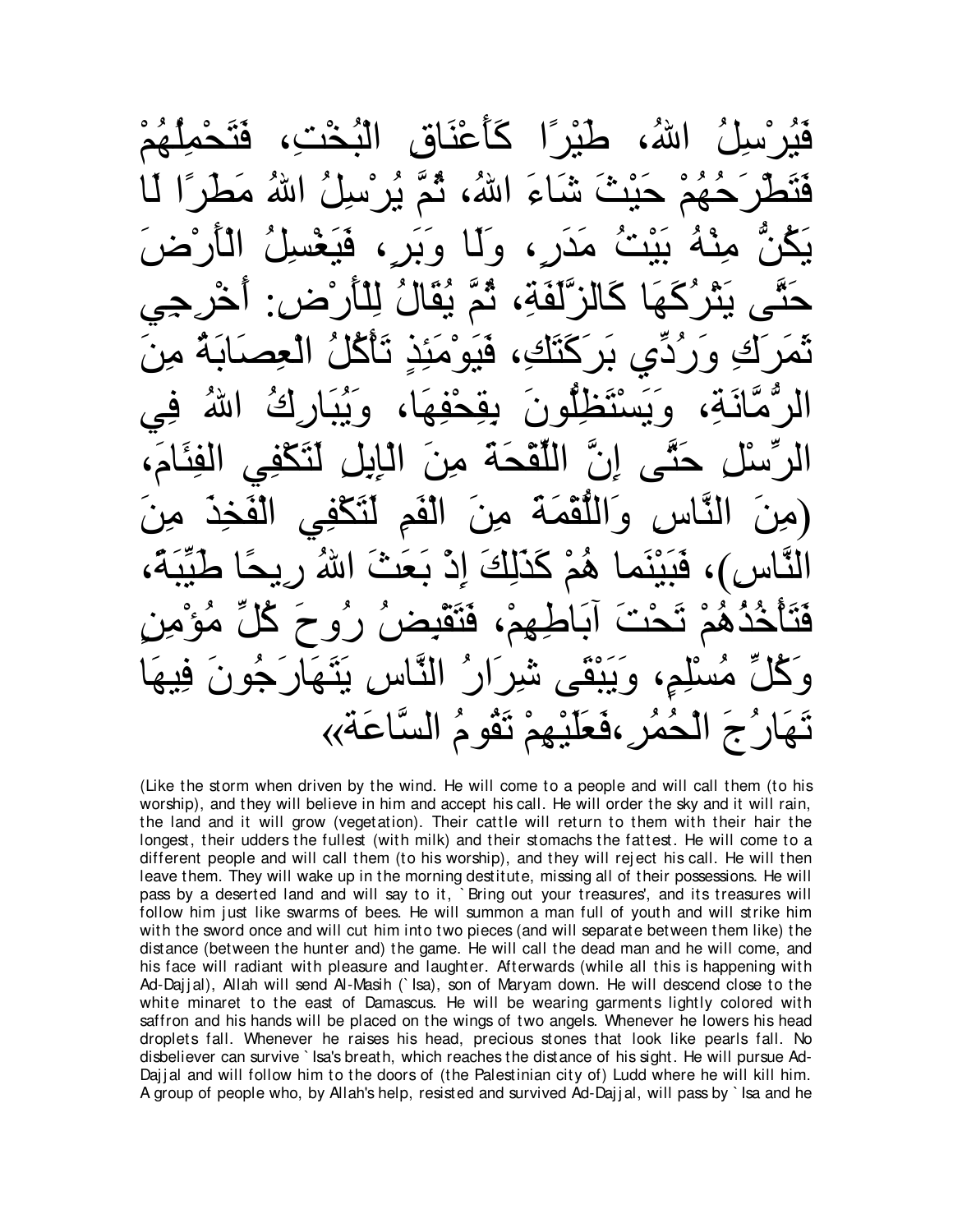will anoint their faces and inform them about their grades in Paradise. Shortly afterwards, while this is happening with `Isa, Allah will reveal to him, `I raised a people of My creation that no one can fight. Therefore, gather My servants to At-Tur (the mountain of Musa in Sinai).' Then, Allah will raise Gog and Magog and they will swiftly swarm from every mound. Their front forces will reach Lake Tabariah (Sea of Galilee) and will drink all its water. The last of their forces will say as they pass by the lake, ` This lake once had water!'

Meanwhile, ` Isa, Allah's Prophet, will be cornered along with his companions until the head of a bull will be more precious to them than a hundred Dinars to you today. ` Isa, Allah's Prophet, and his companions will invoke Allah for help and Allah will send An-Naghaf (a worm) into the necks of Gog and Magog! The morning will come, and they will all be dead as if it was the death of one soul. Afterwards, ` Isa, the Prophet of Allah, will come down with his companions to the low grounds (from Mount At-Tur). They will find that no space of a hand-span on the earth was free of their fat and rot (rotten corpses). Isa, the Prophet of Allah, and his companions will seek Allah in supplication. Allah will send birds as large as the necks of camels. They will carry them (the corpses of Gog and Magog) and will throw them wherever Allah wills. Afterwards, Allah will send rain that no house made of mud or animal hair will be saved from, and it will cleanse the earth until it is as clean as a mirror. The earth will be commanded (by Allah), ` Produce your fruits and regain your blessing.' Then, the group will eat from a pomegranate and will take shelter under the shade of its skin. Milk will be blessed, so much so that the milk-producing camel will yield large amounts that suffice for a large group of people. Meanwhile, Allah will send a pure wind that will overcome Muslims from under their arms and will take the soul of every believer and Muslim. Only the evildoers among people will remain. They will indulge in shameless public sex like that of donkeys. On them, the Hour will begin.)

Imam Ahmad and the collectors of the Sunan also recorded this Hadith. We will mention this Hadith again using the chain of narration collected by Ahmad explaining Allah's statement in Surat Al-Anbiya' (chapter 21),

び⊥ァヲ⊥ィ∇ほ∠ョ∠ヱ ⊥ァヲ⊥ィ∇ほ∠Α ∇ろ∠エ⌒わ⊥プ や∠ク⌒ま ヴzわ∠ェぴ

(Until, when Ya` juj and Ma` juj (Gog and Magog people) are let loose (from their barrier).) In our time, in the year seven hundred and forty-one, a white minaret was built in the Umayyad Masj id (in Damascus) made of stone, in place of the minaret that was destroyed by a fire which the Christians were suspected to have started. May Allah's continued curses descend on the Christians until the Day of Resurrection. There is a strong feeling that this minaret is the one that ` Isa will descend on, according to this Hadith.

# **Another Hadith**

Muslim recorded in his Sahih that Ya` qub bin ` Asim bin ` Urwah bin Mas` ud Ath-Thaqafi said, "I heard ` Abdullah bin ` Amr saying to a man who asked him, ` What is this Hadith that you are narrating You claim that the Hour will start on such and such date.' He said, ` Subhan Allah (glory be to Allah),' or he said, `There is no deity worthy of worship except Allah.' I almost decided to never narrate anything to anyone. I only said, "Soon, you will witness tremendous incidents, the House (the Ka` bah) will be destroyed by fire, and such and such things will occur.'' He then said, ` The Messenger of Allah said,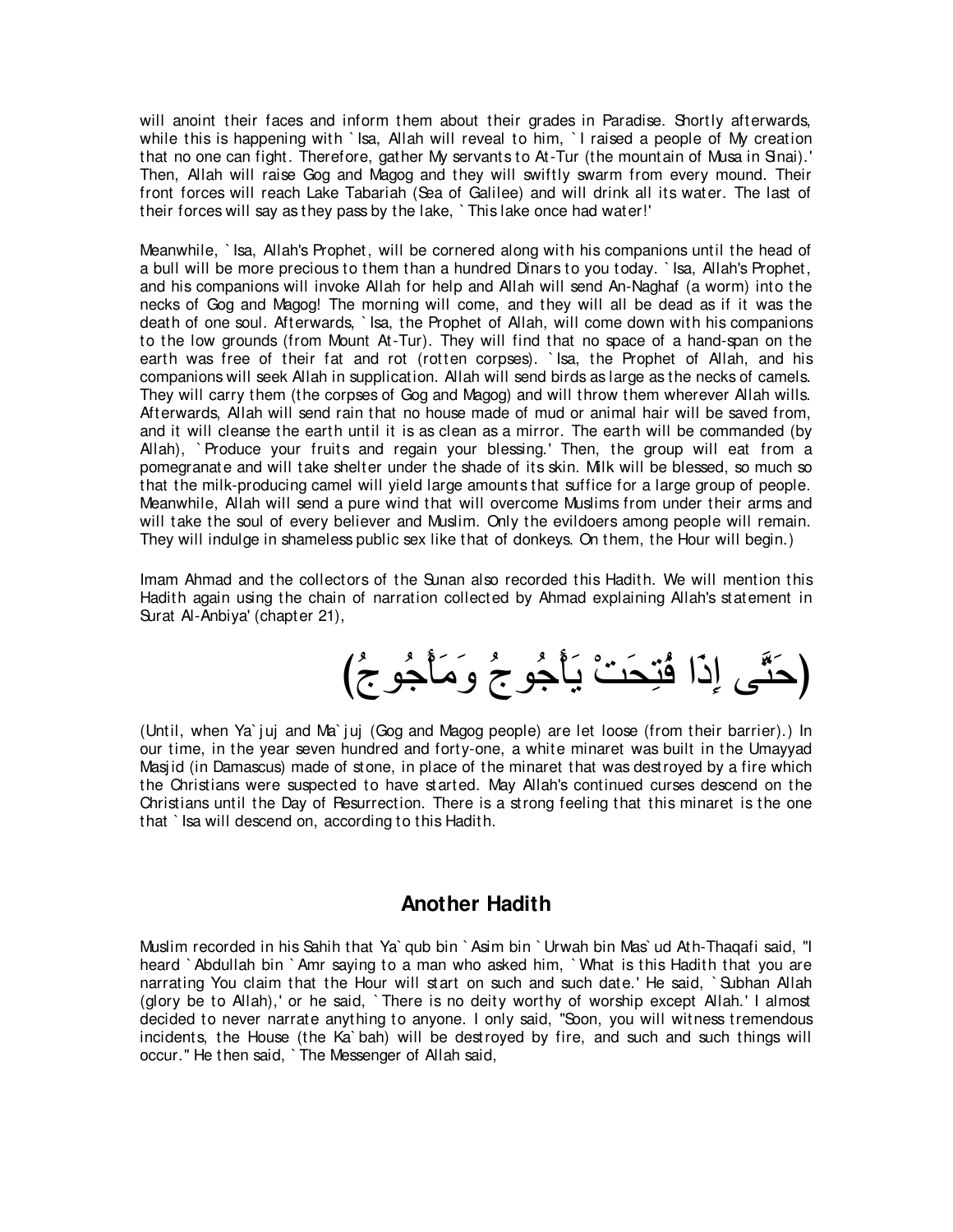دِيَخْرُجُ الدَّجَّالُ فِي أُمَّتِي فَيَمْكُثُ أَرْبَعِينَ، لَـا∢ أَدْرِي أَرْبَعِينَ يَوْمًا أَوْ أَرْبَعِينَ شَهْرًا أَوْ أَرْبَعِينَ عَامًا، فَيَبْعَثُ اللهُ تَعَالى عِيسَى ابْنَ مَرْيَمَ كَأَنَّهُ عُرْوَةٌ بْنُ مَسْعُودٍ، فَبَطَلْبُهُ فَيُهْلِكُهُ، ثُمَّ يَمْكُثُ الذَّاسُ سَبْعَ سِنِينَ لَيْسَ بَيْنَ اثْنَيْنِ عَدَاوَةٌ، ثُمَّ يُرِ ْسِلُ اللهُ رِيحًا بَارِدَةً مِنْ قِبَلِ الشَّامِ، فَلَا يَبْقَى عَلَى وَجْهِ الْأَرْضِ أَحَدٌ فِي قَلْبِهِ مِنْقَالُ ذَرَّةٍ مِنْ خَيْرِ أَو ْ إِيمَانِ إِلَّا قَبَضَتْهُ، حَتَّى لَو ْ أَنَّ أَحَدَكُمْ دَخَلَ فِي كَبِدِ جَبَلِ لَدَخَلَتْه عَلَيْهِ حَثَّى تَقْبِضَه}›

حِفَيَبْقَى شَيرَارُ النَّاسِ فِي خِقَّةِ الطَّيْرِ وَأَحْلَام السَّبَاعِ، لَمَا يَعْرِفُونَ مَعْرُوفَا، وَلَمَا يُنْكِرُون مُنْكراً، فَيَتمَثَّلُ لَهُمُ الشَّيْطَانُ فَيَقُولُ: أَلَّا تَسْتَجِيبُونَ؟ هَيَقُولُونَ: فَمَا تَأْمُرُنَا؟ فَيَأْمُرُ هُمْ بِعِبَادَةِ الْأَوْتَانِ، وَهُمْ فِي ذَلِكَ دَارٌ رِزْقُهُمْ، حَسَنٌ عَيْشُهُمْ، ثُمَّ يُنْفَخُ فِي الصُّورِ فَلَا يَسْمَعُهُ أَحَدٌ إِلَّا أَصنْغَى لِيثًا وَرَفَعَ لِيِتَا،ڤَالَ: وَأَوَّلُ مَنْ يَسْمَعُهُ رَجُلٌ يَلُوطُ حَوْضَ إِيلِهِ، قَالَ: فَيَصنْعَقُ لِلثَّاسُ، ثُمَّ يُرْسِلُ

and the second control of the second control of the second control of the second control of the second control of the second control of the second control of the second control of the second control of the second control o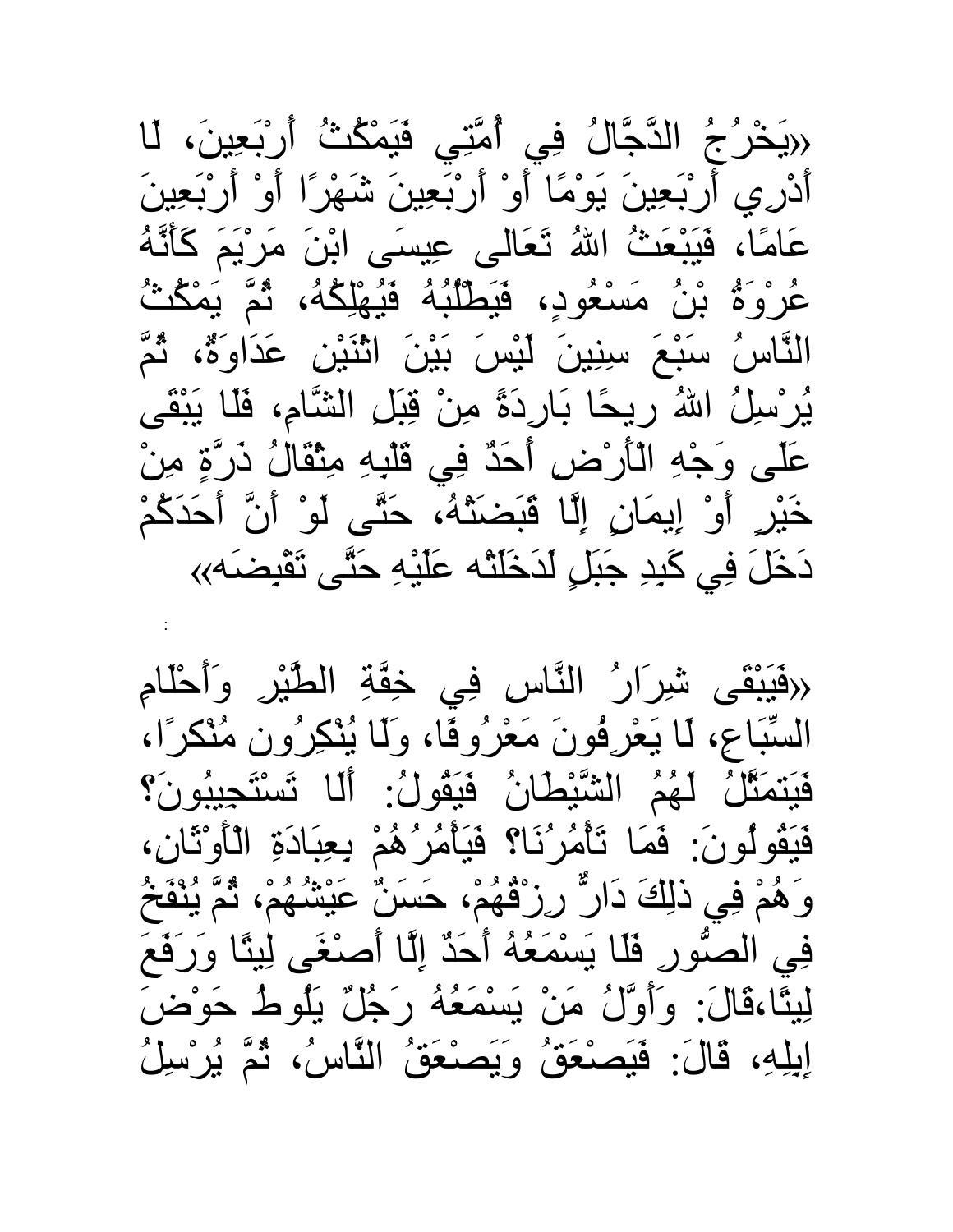(Ad-Daijal will appear in my nation and will remain for forty. (The narrator doubts whether it is forty days, months, or years). Then, Allah will send down `Isa, son of Maryam, looking just like Urwah bin Mas ud and he will seek Ad-Dajjal and will kill him. People will remain for seven years with no enmity between any two. Allah will send a cool wind from As-Sham that will leave no man on the face of the earth who has even the weight of an atom of good or faith, but will capture (his soul). Even if one of you takes refuge in the middle of a mountain, it will find him and capture (his soul). Afterwards, only the most evil people will remain. They will be as light as birds, with the comprehension of beasts. They will not know or enjoin righteousness or forbid or know evil. Shaytan will appear to them and will say to them, 'Would you follow me.' They will say, `What do you command us' He will command them to worship the idols. Meanwhile, their provision will come to them in abundance and their life will be good. Then the Trumpet will be blown and every person who hears it, will lower one side of his head and raise the other side (trying to hear that distant sound). The first man who will hear the Trumpet is someone who is preparing the water pool for his camels, and he and the people will swoon away. Allah will send down heavy rain and the bodies of people will grow with it. The Trumpet will be blown in again and the people will be resurrected and looking all about. staring. It will be said to them, 'O people! Come to your Lord,'

(But stop them, verily, they are to be questioned.)

(It will then be said, `Bring forth the share of the Fire.' It will be asked, `How many' It will be said, `From every one thousand, nine hundred and ninety-nine.' That Day is when,)

(يَجْعَلُ الْوِلْدَنَ شَبِيبًا)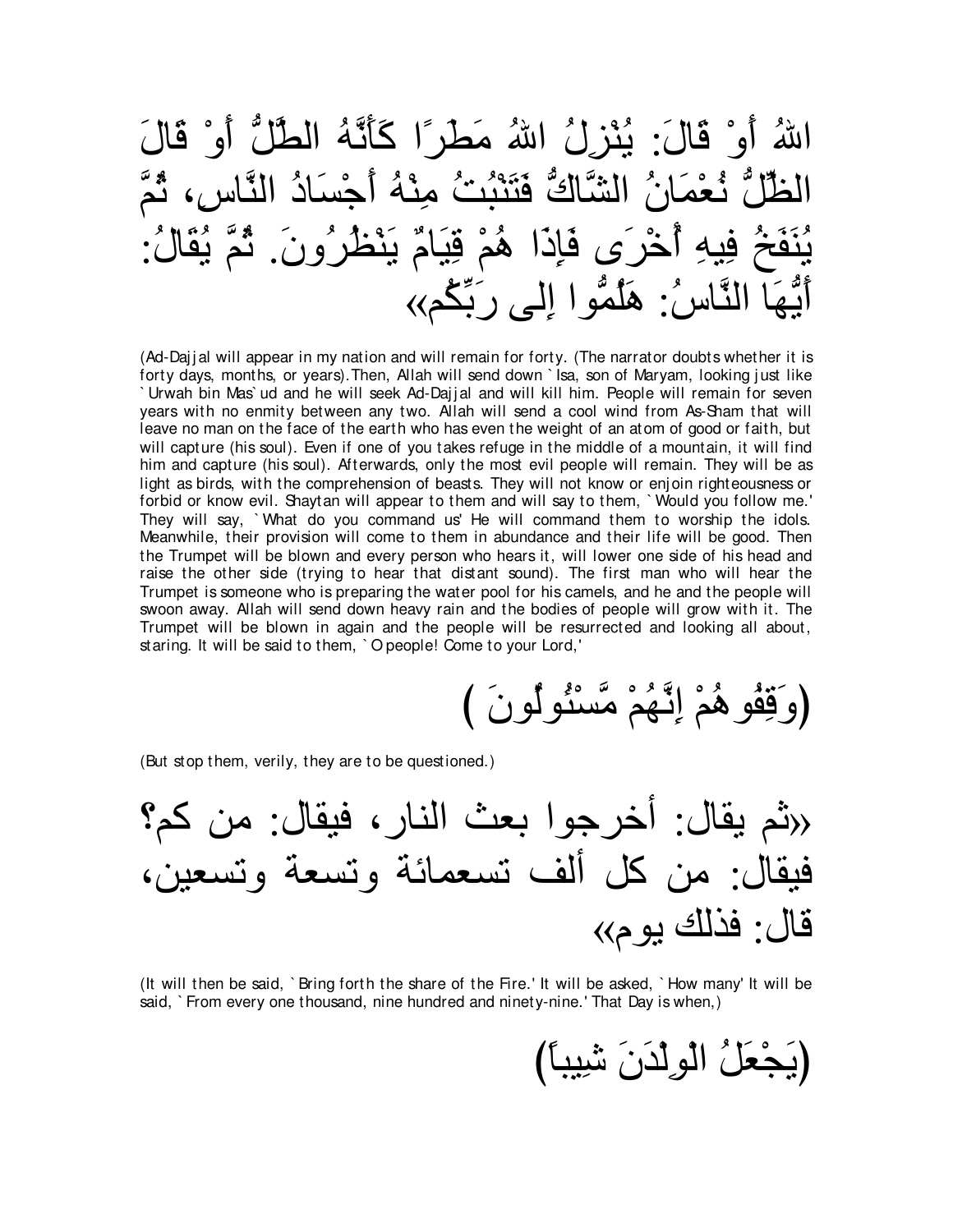(the children will turn grey-headed,) and,

(يَوْمَ يُكْشَفُ عَنِ سَاقٍ)

(The Day when the Shin shall be laid bare).)''

## **The Description of ` Isa, upon him be Peace**

As mentioned earlier, ` Abdur-Rahman bin Adam narrated that Abu Hurayrah said that the Prophet said,

ヴ∠ャ⌒ま ∀ネヲ⊥よ∇ゲ∠ョ ∀モ⊥ィ∠ケ :⊥ロヲ⊥プ⌒ゲ∇ハゅ∠プ ⊥ロヲ⊥ヨ⊥わ∇Α∠ぺ∠ケ や∠ク⌒み∠プ» zラ∠ほ∠ミ ∩⌒ラや∠ゲzダ∠ヨ⊥ョ ⌒ラゅ∠よ∇ヲ∠を ⌒ヮ∇Β∠ヤ∠ハ ∩⌒チゅ∠Β∠ら∇ャや∠ヱ ∃り∠ゲ∇ヨ⊥エ∇ャや «モ∠ヤ∠よ ⊥ヮ∇ら⌒ダ⊥Α ∇ユ∠ャ ∇ラ⌒ま∠ヱ ⊥ゲ⊥ト∇ボ∠Α ⊥ヮ∠シ∇ぺ∠ケ

(If you see ` Isa, know him. He is a well-built man, (the color of his skin) between red and white. He will descend while wearing light yellow garments. His head looks like it is dripping water, even though no moisture touched it.) In the Hadith that An-Nawwas bin Sam` an narrated,

∠リ∇Β∠よ ∠ペ∇ゼ∠ョ⌒キ zヶ⌒ホ∇ゲ∠セ ⌒¬ゅ∠ツ∇Β∠ら∇ャや ⌒り∠ケゅ∠レ∠ヨ∇ャや ∠ギ∇レ⌒ハ ⊥メ⌒ゴ∇レ∠Β∠プ» や∠ク⌒ま ∩⌒リ∇Β∠ム∠ヤ∠ョ ⌒る∠エ⌒レ∇ィ∠ぺ ヴ∠ヤ∠ハ ⌒ヮ∇Βzヘ∠ミ ゅ⇔バ⌒ッや∠ヱ ⌒リ∇Β∠ゎ∠キヱ⊥ゲ∇ヰ∠ョ ⊥モ∇ん⌒ョ ⊥ヮ∇レ⌒ョ ∠ケzギ∠エ∠ゎ ⊥ヮバ∠プ∠ケ や∠ク⌒ま∠ヱ ∩∠ゲ∠ト∠ホ ⊥ヮ∠シ∇ぺ∠ケ ∠ほ∠デ∇ほ∠デ ゅzャ⌒ま ⌒ヮ⌒ジ∠ヘ∠ル ∠ウΑ⌒ケ ⊥ギ⌒イ∠Α ∃ゲ⌒プゅ∠ム⌒ャ ぁモ⌒エ∠Α ゅ∠ャ ∩ぽ⊥ャ∇ぽぁヤャや ⌒ラゅ∠ヨ⊥ィ «ヮ⊥プ∠ゲ∠デ ヶ⌒ヰ∠わ∇レ∠Α ⊥ゑ∇Β∠ェ ヶ⌒ヰ∠わ∇レ∠Α ⊥ヮ⊥ジ∠ヘ∠ル∠ヱ ∩∠れゅ∠ョ

(He will descend close to the white minaret to the east of Damascus. He will be wearing two garments lightly colored with saffron, having his hands on the wings of two angels. Whenever he lowers his head, drops will fall off of it. Whenever he raises his head, precious jewels like pearls will fall off of it. No disbeliever can survive ` Isa's breath, and his breath reaches the distance of his sight.) Al-Bukhari and Muslim recorded that Abu Hurayrah said that the Messenger of Allah said,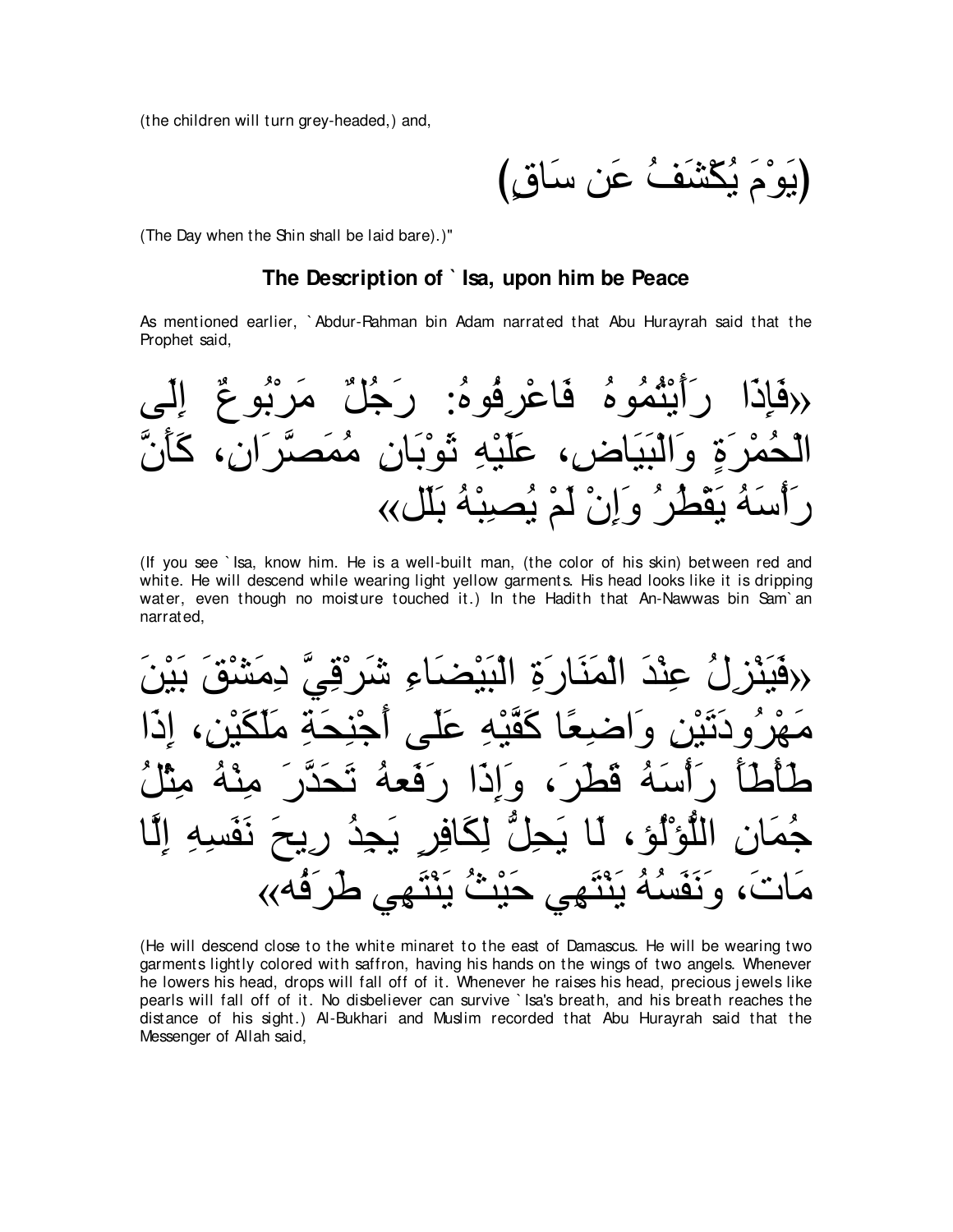«ヴ∠シヲ⊥ョ ⊥ろΒ⌒ボ∠ャ ヶ⌒よ ∠ヵ⌒ゲ∇シ⊥ぺ ∠る∠ヤ∇Β∠ャ»

(I met Musa on the night of my Ascension to heaven.) The Prophet then described him saying, as I think,



(He was a tall person with hair as if he was one of the men from the tribe of Shanu'ah. ) The Prophet further said,

**Service Service Service Service** 

«ヴ∠ジΒ⌒ハ ⊥ろΒ⌒ボャ∠ヱ»

«サゅ∠ヨΑ⌒キ ∇リ⌒ョ ∠ァ∠ゲ∠カ ⊥ヮzル∠ほ∠ミ ⊥ゲ∠ヨ∇ェ∠ぺ ∀る∠バ∇よ∠ケ»

«ヮ⌒よ ⌒ロ⌒ギ∠ャ∠ヱ ⊥ヮ∠ら∇セ∠ぺ ゅル∠ぺ∠ヱ ∠ユΒ⌒ワや∠ゲ∇よま ⊥ろ∇Α∠ぺ∠ケ∠ヱ»

(` I met ` Isa.' The Prophet described him saying, ` He was of moderate height and was red-faced as if he had just come out of a bathroom. I saw Ibrahim whom I resembled more than any of his children did.') Al-Bukhari recorded that Muj ahid said that Ibn ` Umar said that the Messenger of Allah said,

ヴ∠ジΒ⌒ハ ゅzョ∠ほ∠プ ∩∠ユΒ⌒ワや∠ゲ∇よ⌒ま∠ヱ ヴ∠ジΒ⌒ハ∠ヱ ヴ∠シヲ⊥ョ ⊥ろ∇Α∠ぺ∠ケ» ⊥ュ∠キべ∠プ ヴ∠シヲ⊥ョ ゅzョ∠ぺ∠ヱ ∩⌒ケ∇ギzダャや ⊥ヂΑ⌒ゲ∠ハ ∀ギ∇バ∠ィ ⊥ゲ∠ヨ∇ェ∠ほ∠プ «ヅぁゴャや ⌒メゅ∠ィ⌒ケ ∇リ⌒ョ ⊥ヮzル∠ほ∠ミ ∩∀テ∇ら∠シ ∀ユΒ⌒ジ∠ィ

(I saw Musa, ` Isa and Ibrahim. ` Isa was of red complexion and had curly hair and a broad chest. Musa was of brown complexion and had straight hair and a tall stature, as if he was from the people of Az-Zutt.) Al-Bukhari and Muslim recorded that Ibrahim said that ` Abdullah bin ` Umar said, "The Prophet once mentioned the False Messiah (Al-Masih Ad-Dajjal) to people, saying,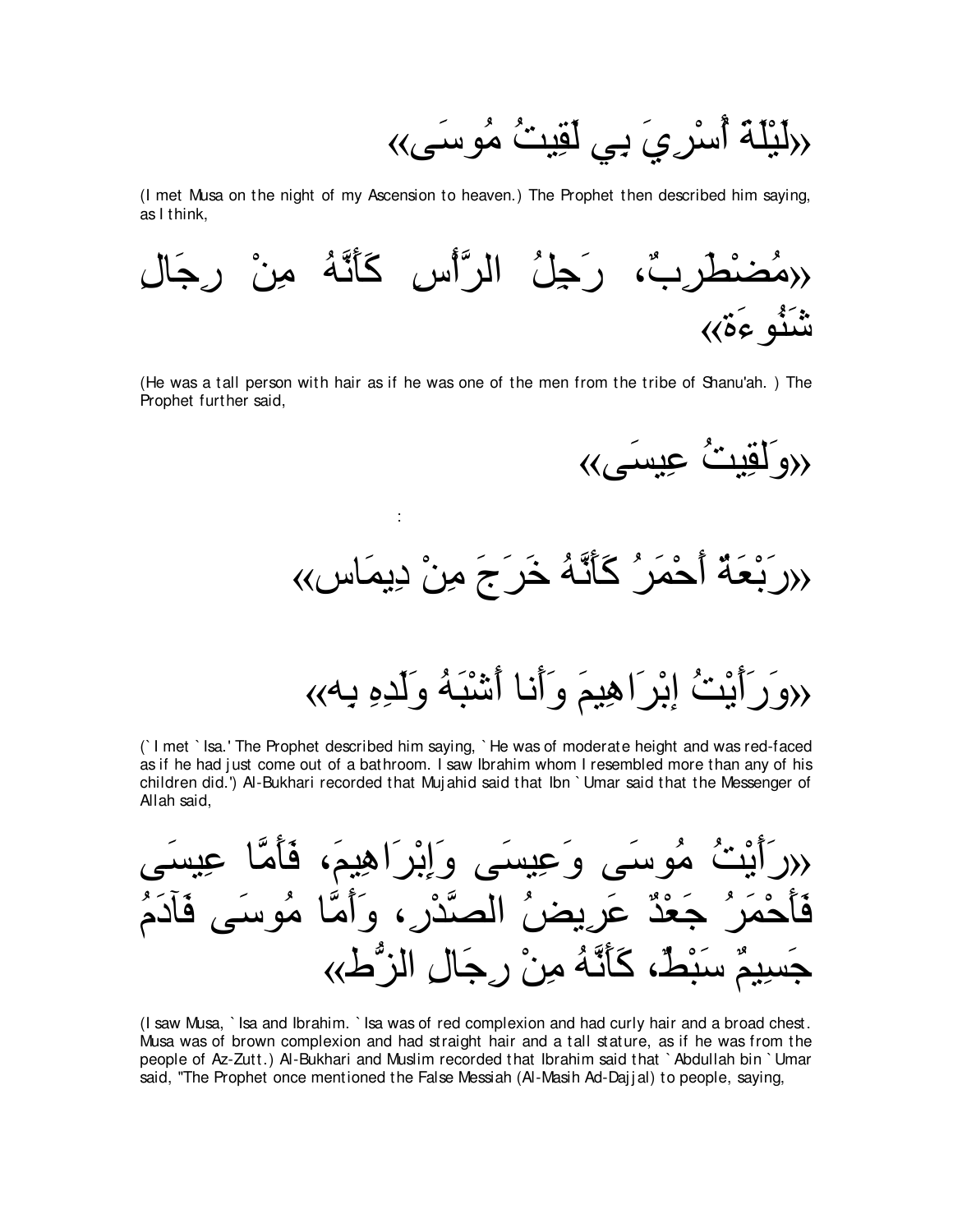اللهَ لَيْسَ بِأَعْوَرَ ، أَلَمْا إِنَّ الْمَسِيحَ الدَّجَّالَ أَعْوَرَ ۗ الْعَبْرِ ٰ الْبُمْنَى ، كَأَنَّ عَبْنَهُ عِنَبَةٌ طَافِيَةٌ ››

(Allah is not blind in His Eye. Al-Masih Ad-Dajjal is blind in his right eye. His eye is like a protruding grape.)" Muslim recorded that the Messenger of Allah said,

﴿ وَأَرَانِي اللَّهُ عِنْدَ الْكَعْبَةِ فِي الْمَنَامِ، فَإِذَا رَجَا الًا ً ِ<br>اُدْمِ مَا ثَرَى مِنْ تكيته الشعر مَنْكِبَى اء ،و  $\rightarrow$  $\triangleleft$ فَقَلْتُ٠ <u>ەە</u>  $\mathbf{Y}$ ھد ها\*،  $\zeta$ ≉ ¤<br>لكم ا ءهُ  $\sqrt{9}$ الْبُمْنَى،  $\mathcal{L}% _{0}$ العدن منكبى بدبہِ علی ىعا و اضا  $\epsilon$ قالو ا: بِالْبَيْتِ، فَقُلْتُ: مَنْ هَذَا؟ ے ف حال،

(In a dream, I was at the Ka`bah and Allah made me see a light - colored man, a color that is as beautiful as a light - colored man could be, with combed hair that reached his shoulders. His hair was dripping water, and he was leaning on the shoulders of two men while circling the Ka' bah. I asked, 'Who is this man' I was told, 'This is the AI-Masih, son of Maryam.' Behind him, I saw a man with very curly hair who was blind in his right eye. He looked exactly as Ibn Qatan, and he was leaning on the shoulder of a man while circling the House. I asked, `Who is this man' I was told, `He is Al-Masih Ad-Dajjal.') Al-Bukhari recorded that Salim said that his father said, "No, By Allah! The Prophet did not say that ` Isa was of red complexion but said,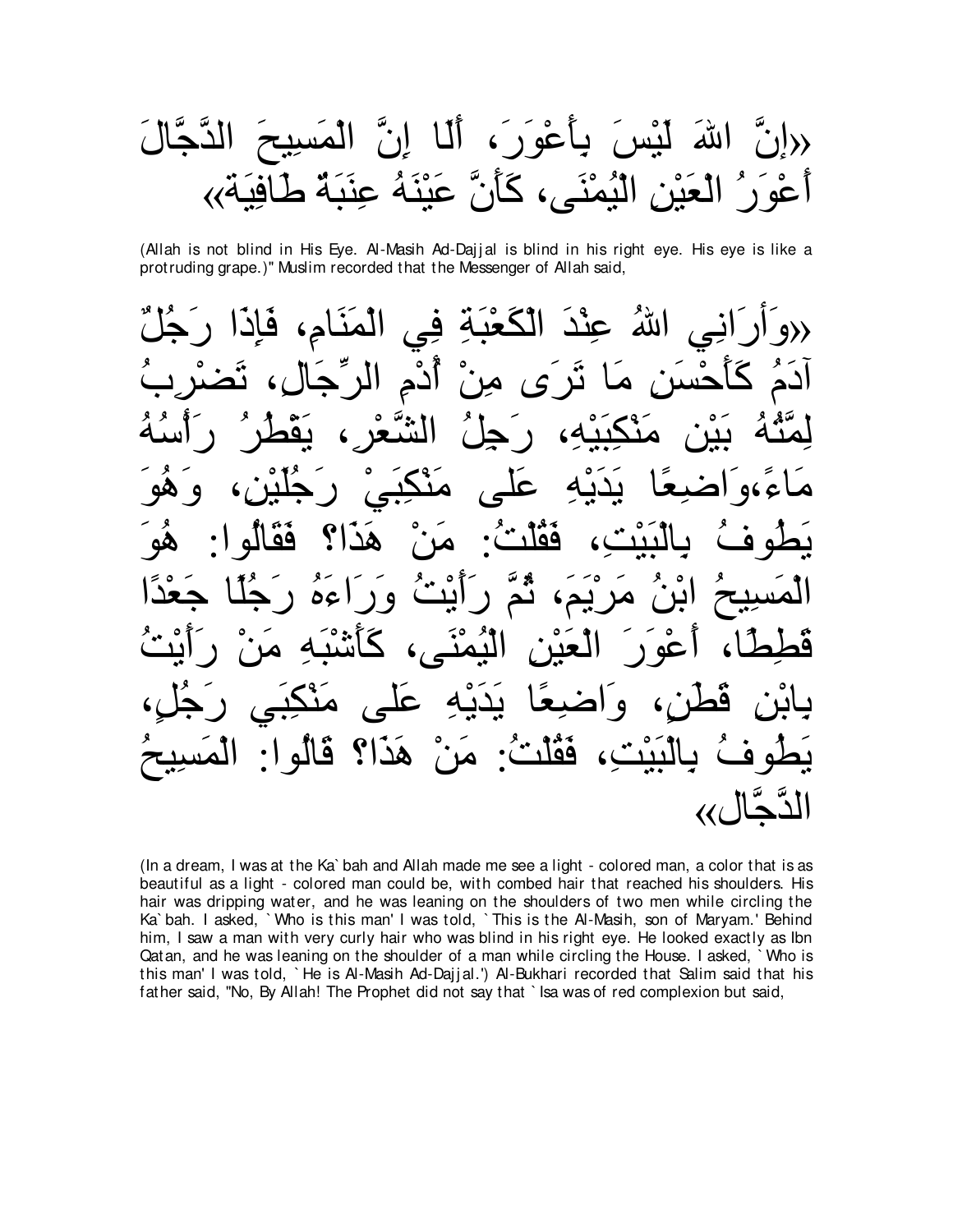⊥ュ∠キへ ∀モ⊥ィ∠ケ や∠ク⌒み∠プ ∩⌒る∠ら∇バ∠ム∇ャゅ⌒よ ⊥フヲ⊥デ∠ぺ ∀ユ⌒もゅ∠ル ゅ∠ル∠ぺ ゅ∠ヨ∠レ∇Β∠よ» ⊥ヮ⊥シ∇ぺ∠ケ ⊥ブ⊥ト∇レ∠Α ∩⌒リ∇Β∠ヤ⊥ィ∠ケ ∠リ∇Β∠よ ン∠キゅ∠ヰ∠わ∠Α ∩⌒ゲ∇バzゼャや ⊥テ∇ら∠シ :やヲ⊥ャゅ∠ボ∠プ ∨や∠グ∠ワ ∇リ∠ョ :⊥ろ∇ヤ⊥ボ∠プ ⇔¬ゅ∠ョ ⊥ヮ⊥シ∇ぺ∠ケ ⊥ベや∠ゲ∠ヰ⊥Α ∇ヱ∠ぺ ⇔¬ゅ∠ョ ⊥ゲ∠ヨ∇ェ∠ぺ ∀モ⊥ィ∠ケ や∠ク⌒み∠プ ∩⊥ろ⌒ヘ∠わ∇ャ∠ぺ ⊥ろ∇ら∠ワ∠グ∠プ ∩∠ユ∠Α∇ゲ∠ョ ⊥リ∇よや zラ∠ほ∠ミ ∩ヴ∠レ∇ヨ⊥Β∇ャや ⌒ヮ⌒レ∇Β∠ハ ⊥ケ∠ヲ∇ハ∠ぺ ∩⌒サ∇やzゲャや ⊥ギ∇バ∠ィ ∩∀ユΒ⌒ジ∠ィ ∩⊥メゅzィzギャや :ヲ⊥ャゅ∠ホ ∨や∠グ∠ワ ∇リ∠ョ :⊥ろ∇ヤ⊥ホ ∩∀る∠Β⌒プゅ∠デ ∀る∠ら∠レ⌒ハ ⊥ヮ∠レ∇Β∠ハ «リ∠ト∠ホ ⊥リ∇よや ゅ⇔ヰ∠ら∠セ ⌒ヮ⌒よ ⌒サゅzレャや ⊥ゆ∠ゲ∇ホ∠ぺ∠ヱ

(While I was asleep circumambulating the Ka` bah (in my dream), I suddenly saw a man of brown complexion and ample hair walking between two men with water dripping from his head. I asked, ` Who is this' The people said, ` He is the son of Maryam.' Then I looked behind and I saw a red-complexioned, fat, curly-haired man, blind in the right eye, which looked like a bulging out grape. I asked, `Who is this' They replied, `He is Ad-Dajjal.' The person he most resembled is Ibn Qatan.)'' Az-Zuhri commented that Ibn Qatan was a man from the tribe of Khuza` ah who died during the time of Jahiliyyah. This is the wording of Al-Bukhari. Allah's statement,

び⇔やギΒ⌒ヰ∠セ ∇ユ⌒ヰ∇Β∠ヤ∠ハ ⊥ラヲ⊥ム∠Α ⌒る∠ヨ⇒∠Β⌒ボ∇ャや ∠ュ∇ヲ∠Α∠ヱぴ

(And on the Day of Resurrection, he (` Isa) will be a witness against them) Qatadah said, "He will bear witness before them that he has delivered the Message from Allah and that he is but a servant of His." In a similar statement in the end of Surat Al-Ma'idah,

∠ろヤ⊥ホ ∠ろル∠¬∠ぺ ∠ユ∠Α∇ゲ∠ョ ∠リ∇よや ヴ∠ジΒ⌒バΑ ⊥ヮzヤャや ∠メゅ∠ホ ∇ク⌒ま∠ヱぴ び⌒サゅzレヤ⌒ャ

(And (remember) when Allah will say (on the Day of Resurrection): "O ` Isa, son of Maryam! Did you say unto men...'') until,

び⊥ユΒ⌒ム∠エャや ⊥ゴΑ⌒ゴ∠バャやぴ

(Almighty, the All-Wise.)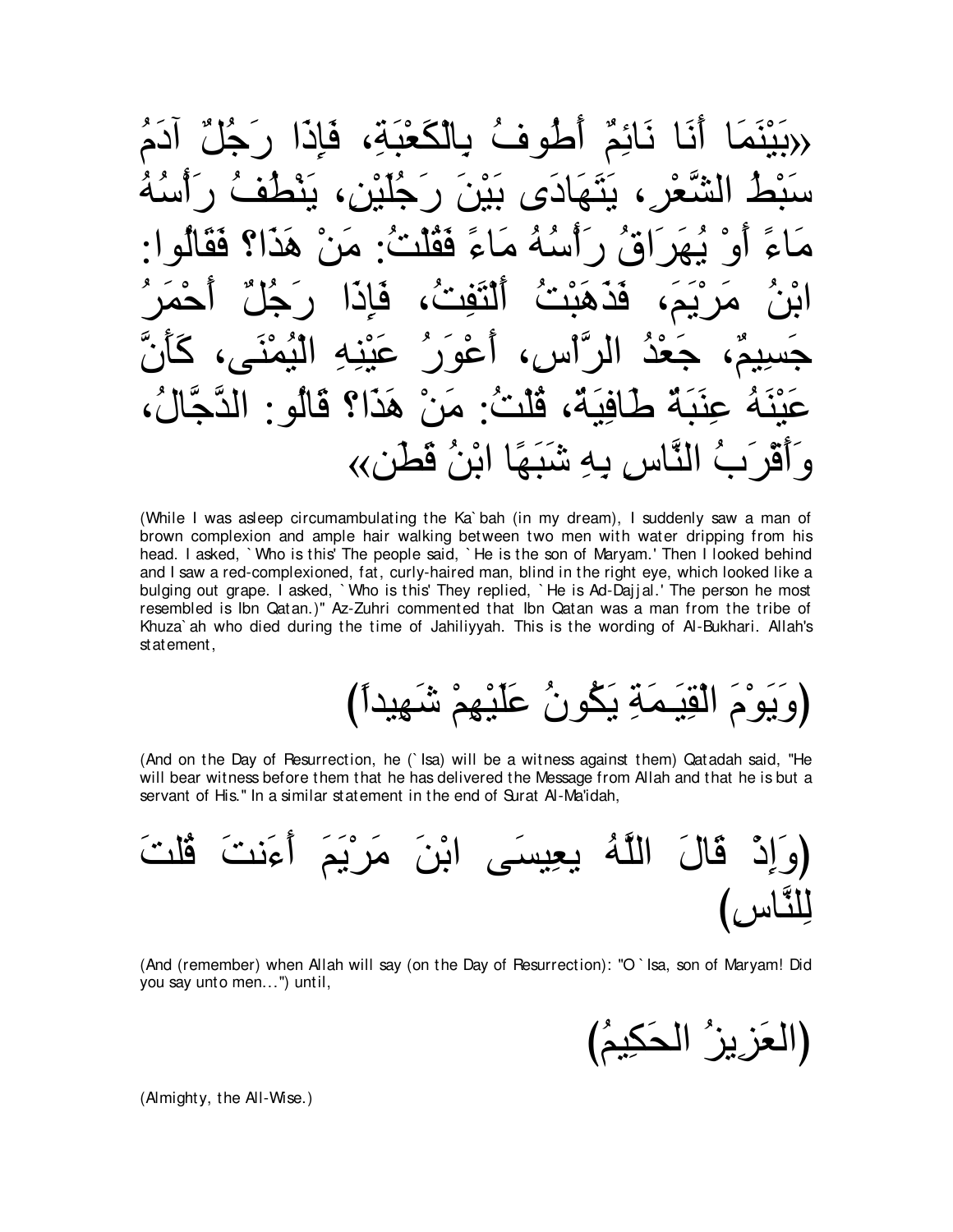الَّذِينَ هَادُو اُ حَرِّمْنَا عَلَيْهِمْ و يصدَ هِمَّ صَنِ سَدِ ہ َقَدْ نُعُهِ أَ عَنْهُ وَ أَكَّا بِالْبَـطِّلِ وَأَعْتَدْنَا لِلْكَـفِرِينَ مِنْهُمْ عَذَاباً أَلِيماً ـ لَّكِنِ الرَّاسِخُونَ فِي الْعِلْمِ مِنْهُمْ وَالْمُؤْمِنُونَ بُوْمِنُونَ بِمَا أَنزِلَ إِلَيْكَ وَمَا أَنزِلَ مِن قَبْلِكَ عَّلُو ةَ وَ الْمُؤْثَّوِ نَ الزِّكَو ةَ وَ الْمَوَّه بِاللَّهِ وَالْيَوْمِ الأَخِرِ ِ أَوْلَئِكَ سَنُّوْتِيمِ び

(160. For the wrongdoing of the Jews, We made unlawful for them certain good foods which had been lawful for them and for their hindering many from Allah's way;) (161. And their taking of Riba though they were forbidden from taking it, and their devouring men's substance wrongfully. And We have prepared for the disbelievers among them a painful torment.) (162. But those among them who are well-grounded in knowledge, and the believers, believe in what has been sent down to you and what was sent down before you; and those who perform the Salah, and give Zakah and believe in Allah and in the Last Day, it is they to whom We shall give a great reward.)

## **Some Foods Were Made Unlawful for the Jews Because of their Injustice and Wrongdoing**

Allah states that because of the inj ustice and transgression of the Jews, demonstrated by committing major sins, He prohibited some of the lawful, pure things which were previously allowed for them. This prohibition could be only that of decree, meaning that Allah allowed the Jews to falsely interpret their Book and change and alter the information about what was allowed for them. They thus, out of exaggeration and extremism in the religion, prohibited some things for themselves. It could also mean that in the Tawrah, Allah prohibited things that were allowed for them before. Allah said,

(كُلُّ الطَّعَامِ كَانَ حِـلاً لِّبَنِي إِسْرَءِيلَ إِلاَّ مَا حَرَّمَ اِسْر َءِيلُ عَلَى نَفْسِهِ مِن قَبْلِ أَن تُنَزَّلَ التَّوْرَاةُ)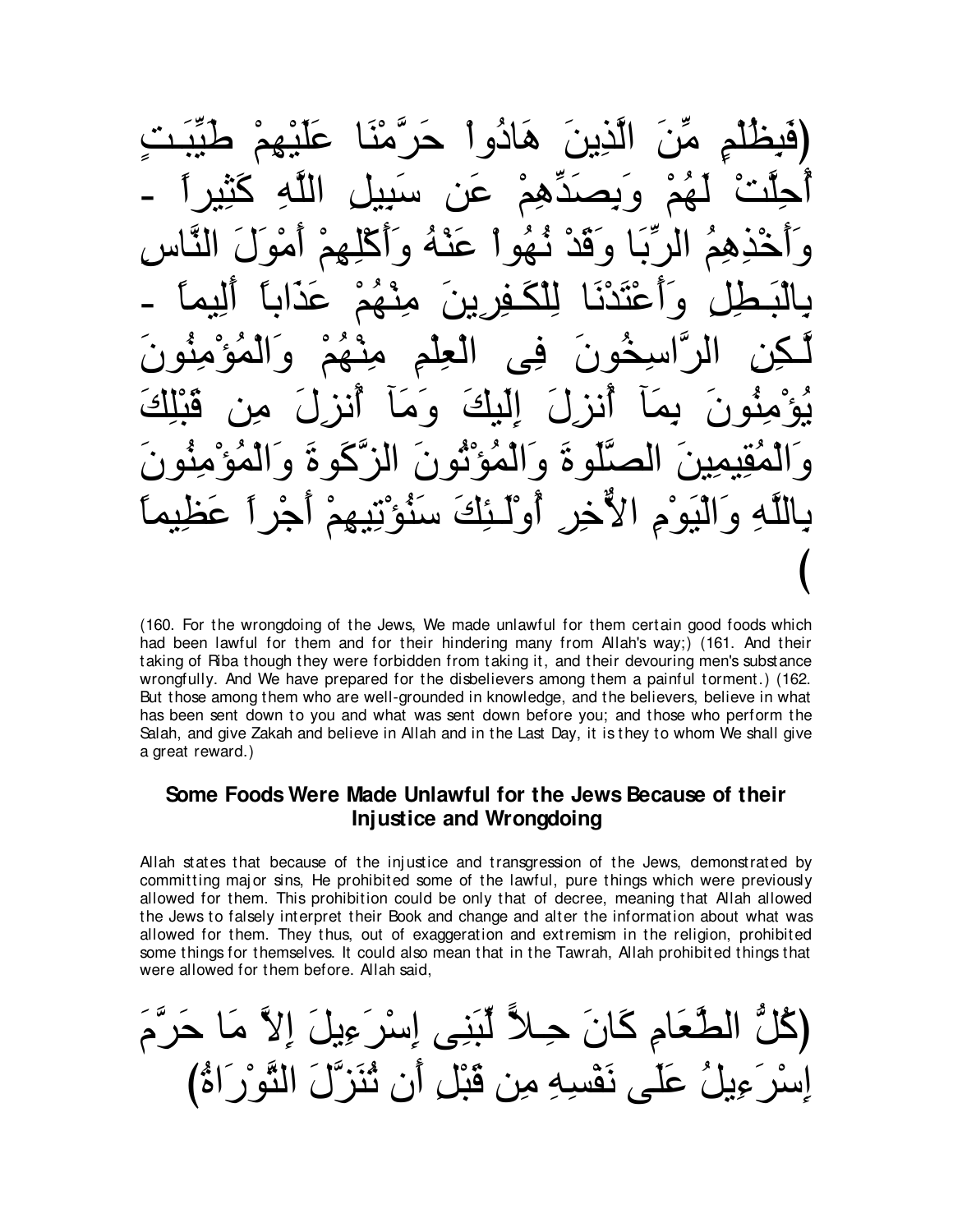(All food was lawful to the Children of Israel, except what Isra'il made unlawful for himself before the Tawrah was revealed.) We mentioned this Ayah before, which means that all types of food were allowed for the Children of Israel before the Tawrah was revealed, except the camel's meat and milk that Isra'il prohibited for himself. Later, Allah prohibited many things in the Tawrah. Allah said in Surat Al-An` am (chapter 6),

∠リ⌒ョ∠ヱ ∃ゲ⊥ヘ⊥ニ ン⌒ク zモ⊥ミ ゅ∠レ∇ョzゲ∠ェ ∇やヱ⊥キゅ∠ワ ∠リΑ⌒グzャや ヴ∠ヤ∠ハ∠ヱぴ ゅ∠ョ zΙ⌒ま べ∠ヨ⊥ヰ∠ョヲ⊥エ⊥セ ∇ユ⌒ヰ∇Β∠ヤ∠ハ ゅ∠レ∇ョzゲ∠ェ ⌒ユ∠レ∠ピ∇ャや∠ヱ ⌒ゲ∠ボ∠ら∇ャや ∃ユ∇ヌ∠バ⌒よ ∠テ∠ヤ∠わ∇カや ゅ∠ョ ∇ヱ∠ぺ べ∠Αや∠ヲ∠エ∇ャや ⌒ヱ∠ぺ べ∠ヨ⊥ワ⊥ケヲ⊥ヰ⊥ニ ∇ろ∠ヤ∠ヨ∠ェ び ∠ラヲ⊥ホ⌒ギ⇒∠ダ∠ャ ゅzル⌒ま⌒ヱ ∇ユ⌒ヰ⌒Β∇ピ∠ら⌒よ ユ⊥ヰ⇒∠レ∇Α∠ゴ∠ィ ∠マ⌒ャ∠ク

(And unto those who are Jews, We forbade every (animal) with undivided hoof, and We forbade them the fat of the ox and the sheep except what adheres to their backs or their entrails, or is mixed up with a bone. Thus We recompensed them for their rebellion. And verily, We are Truthful.) This means, We prohibited these things for them because they deserved it due to their transgression, inj ustice, defying their Messenger and disputing with him. So Allah said;

∃ろ⇒∠らあΒ∠デ ∇ユ⌒ヰ∇Β∠ヤ∠ハ ゅ∠レ∇ョzゲ∠ェ ∇やヱ⊥キゅ∠ワ ∠リΑ⌒グzャや ∠リあョ ∃ユ∇ヤ⊥ヌ⌒ら∠プぴ び ⇔やゲΒ⌒ん∠ミ ⌒ヮzヤャや ⌒モΒ⌒ら∠シ リ∠ハ ∇ユ⌒ワあギ∠ダ⌒よ∠ヱ ∇ユ⊥ヰ∠ャ ∇ろzヤ⌒ェ⊥ぺ

(For the wrongdoing of the Jews, We made unlawful to them certain good foods which had been lawful to them, and for their hindering many from Allah's way.) This Ayah states that they hindered themselves and others from following the truth, and this is the behavior that they brought from the past to the present. This is why they were and still are the enemies of the Messengers, killing many of the Prophets. They also denied Muhammad and ` Isa, peace be upon them. mAllah said,

び⊥ヮ∇レ∠ハ ∇やヲ⊥ヰ⊥ル ∇ギ∠ホ∠ヱ ゅ∠よあゲャや ⊥ユ⌒ワ⌒グ∇カ∠ぺ∠ヱぴ

(And their taking of Riba' though they were forbidden from taking it,) Allah prohibited them from taking Riba', yet they did so using various kinds of tricks, ploys and cons, thus devouring people's property unj ustly. Allah said,

び⇔ゅヨΒ⌒ャ∠ぺ ⇔ゅよや∠グ∠ハ ∇ユ⊥ヰ∇レ⌒ョ ∠リΑ⌒ゲ⌒ヘ⇒∠ム∇ヤ⌒ャ ゅ∠ル∇ギ∠わ∇ハ∠ぺ∠ヱぴ

(And We have prepared for the disbelievers among them a painful torment. ) Allah then said,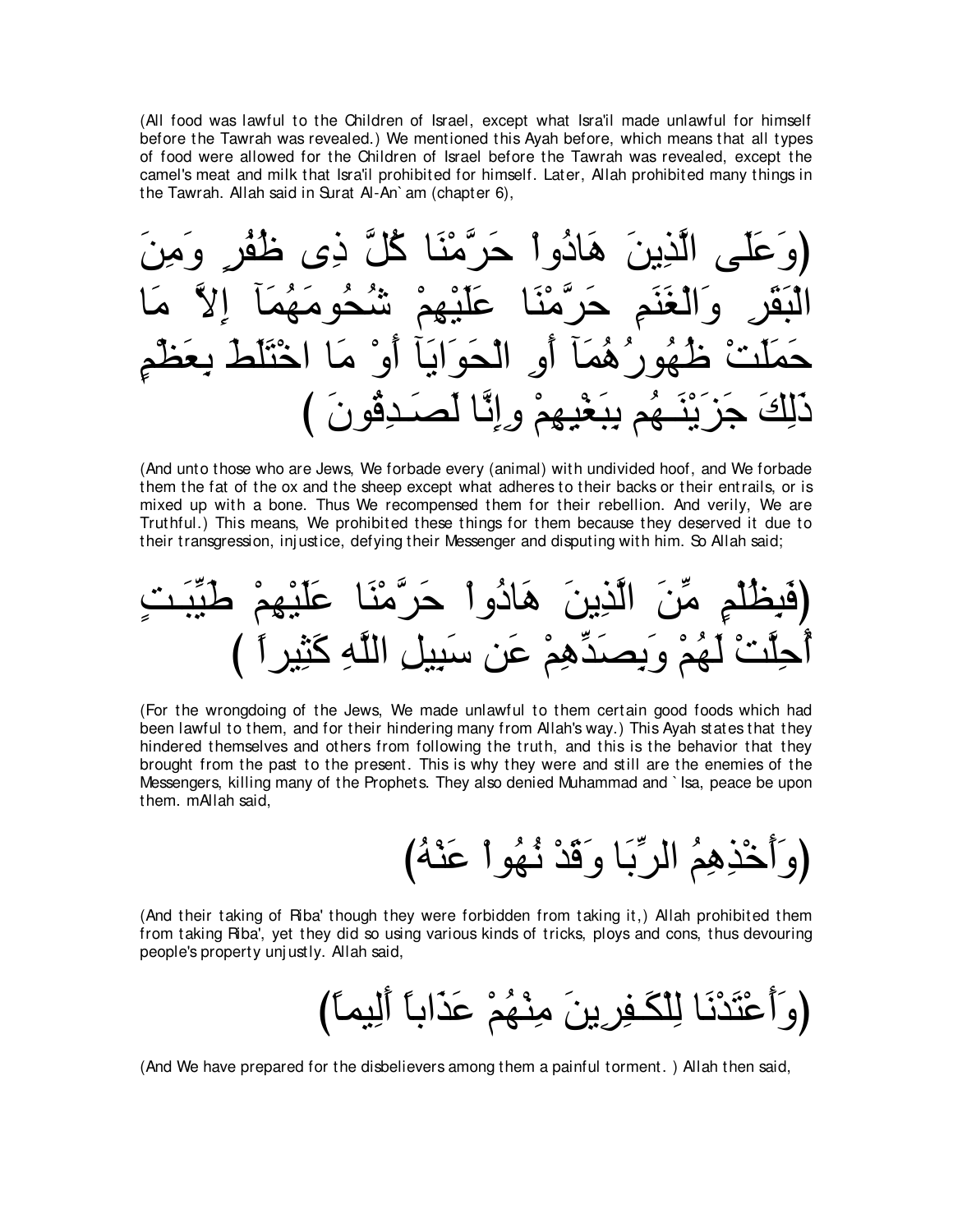أَلَّكِن الرَّاسِخُونَ فِي الْعِلْمِ مِنْهُمْ)

(But those among them who are well-grounded in knowledge...) firm in the religion and full of beneficial knowledge. We mentioned this subject when we explained Surah Al ` Imran (3). The Ayah;

(وَالْمُؤْمِنُونَ)

(and the believers...) refers to the well-grounded in knowledge;

﴿يُوْمِئُونَ بِمَاۤ أُنزِلَ إِلَيْكَ وَمَاۤ أَنزِلَ مِن قَبْلِكَ)

(believe in what has been sent down to you and what was sent down before you;) Ibn ` Abbas said, "This Ayah was revealed concerning ` Abdullah bin Salam, Tha` labah bin Sa` yah, Zayd bin Sa` yah and Asad bin ` Ubayd who embraced Islam and believed what Allah sent Muhammad with. Allah said,

(وَ الْمُؤ<sup>ِ</sup>ثُو نَ الزَّكَوِ ةَ)

(and give Zakah,) This could be referring to the obligatory charity due on one's wealth and property, or those who purify themselves, or both. Allah knows best.

(وَالْمُؤْمِنُونَ بِاللَّهِ وَالْيَوْمِ الأَخِرِ

(and believe in Allah and in the Last Day,) They believe that there is no deity worthy of worship except Allah, believe in Resurrection after death and the reward or punishment for the good or evil deeds. Allah's statement,

(أو°ليئِكَ)

(It is they,) those whom the Ayah described above,

(سَنُوْتِيهِمْ أَجْرٍ أَ عَظِيماً)

(To whom We shall give a great reward.) means Paradise.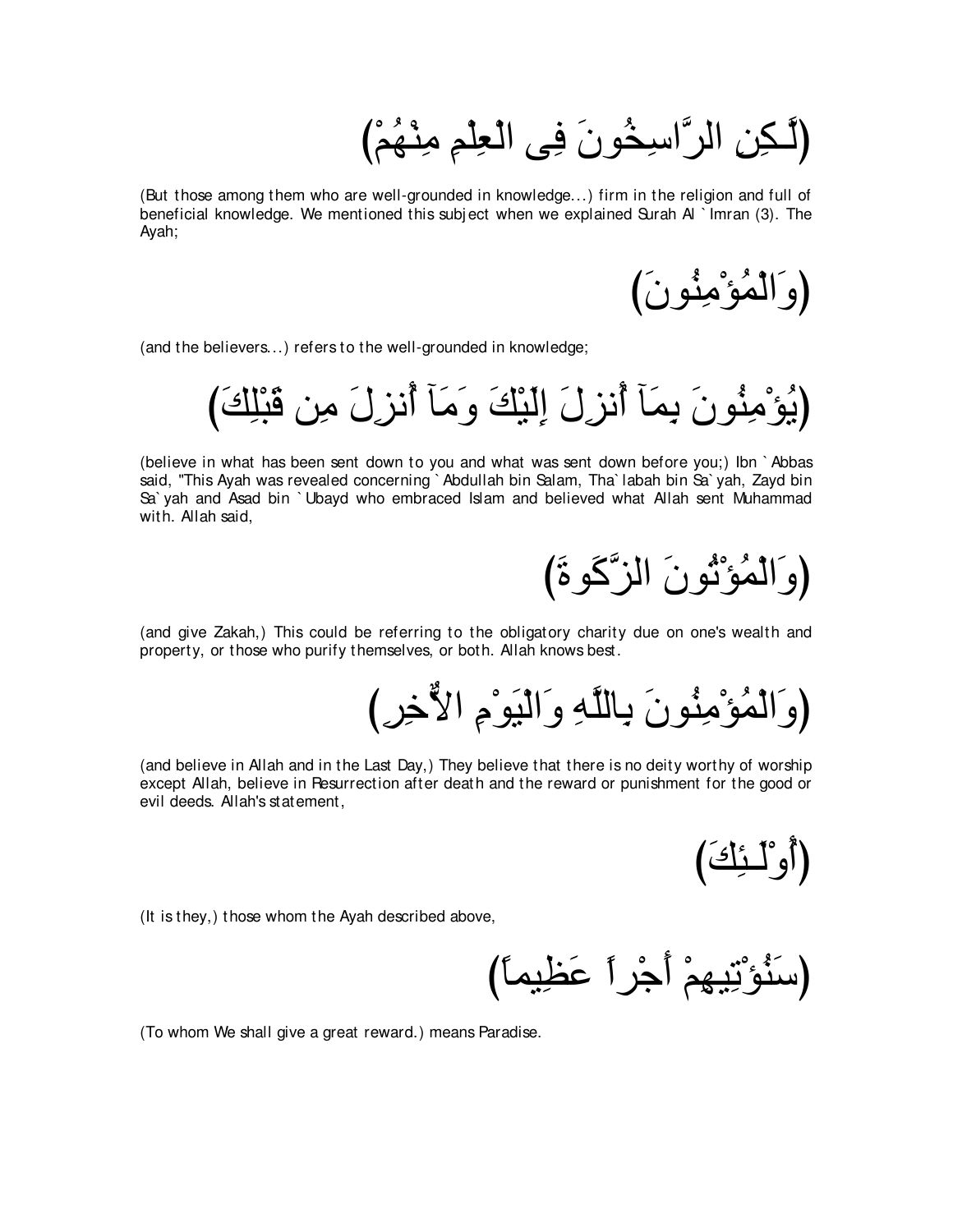بِّكَ كَمَأَ او چېدنا هيم و  $\bullet$  $\boldsymbol{\mathsf{d}}$ مه  $\mathbf{F}$ ຳ ລັ  $\overline{\mathbf{L}}$ ، وكَانَ اللَّهُ عَزِيز

(163. Verily, We have sent the revelation to you as We sent the revelation to Nuh and the Prophets after him; We (also) sent the revelation to Ibrahim, Isma'il, Ishaq, Ya'qub, and Al-Asbat, (the offspring of the twelve sons of Ya`qub) `Isa, Ayyub, Yunus, Harun, and Sulayman; and to Dawud We gave the Zabur.) (164. And Messengers We have mentioned to you before, and Messengers We have not mentioned to you, and to Musa Allah spoke directly.) (165. Messengers as bearers of good news and warning, in order that mankind should have no plea against Allah after the (coming of) Messengers. And Allah is Ever All-Powerful, All-Wise.)

# Revelation Came to Prophet Muhammad, Just as it Came to the **Prophets Before Him**

Muhammad bin Ishaq narrated that Muhammad bin Abi Muhammad said that `lkrimah, or Sa`id bin Jubayr, related to Ibn `Abbas that he said, "Sukayn and `Adi bin Zayd said, `O Muhammad! We do not know that Allah sent down anything to any human after Musa.' Allah sent down a rebuttal of their statement,

(Verily, We have inspired you (O Muhammad) as We inspired Nuh and the Prophets after him.)" Allah states that He sent down revelation to His servant and Messenger Muhammad just as He sent down revelation to previous Prophets. Allah said,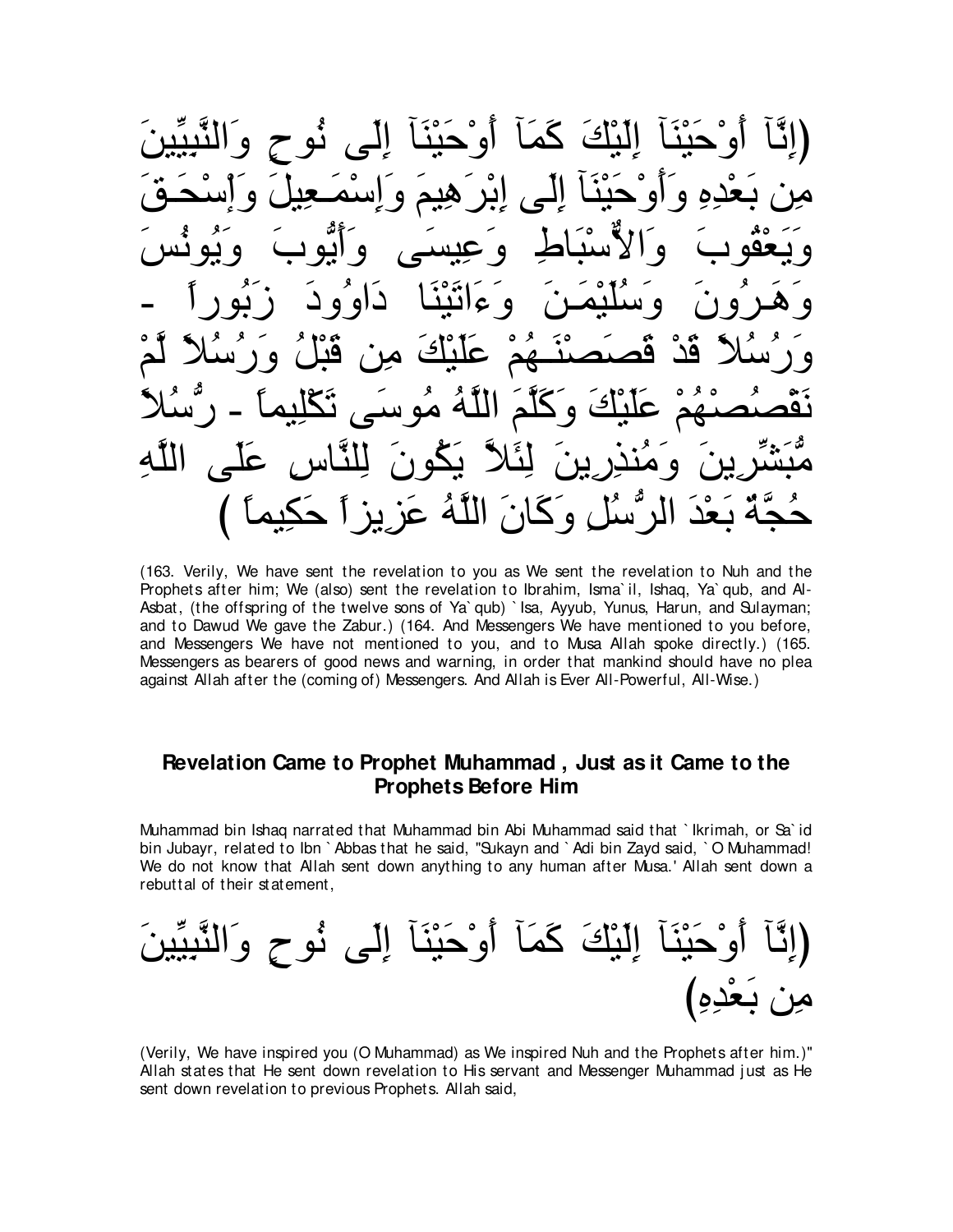(Verily, We have inspired you (O Muhammad) as We inspired Nuh and the Prophets after him,) until.

(وَعَاتَيْنَا دَاوُودَ زَبُورٍ أَ)

(...and to Dawud We gave the Zabur. ) The `Zabur' (Psalms) is the name of the Book revealed to Prophet Dawud, peace be upon him.

# Twenty-Five Prophets Are Mentioned in the Qur'an

Allah said.

(And Messengers We have mentioned to you before, and Messengers We have not mentioned to you) Before the revelation of this Avah. The following are the names of the Prophets whom Allah named in the Qur'an. They are: Adam, Idris, Nuh (Noah), Hud, Salih, Ibrahim (Abraham), Lut, Isma'il (Ishmael), Ishaq (Isaac), Ya'qub (Jacob), Yusuf (Joesph), Ayyub (Job), Shu'ayb, Musa (Moses), Harun (Aaron), Yunus (Jonah), Dawud (David), Sulayman (Solomon), Ilyas (Eias), Al-Yasa` (Elisha), Zakariya (Zachariya), Yahya (John) and `Isa (Jesus), and their leader, Muhammad . Several scholars of Tafsir also listed Dhul-Kifl among the Prophets. Allah's statement.

(and Messengers We have not mentioned to you,) means, `there are other Prophets whom We did not mention to you in the Qur'an.'

### The Virtue of Musa

Allah said.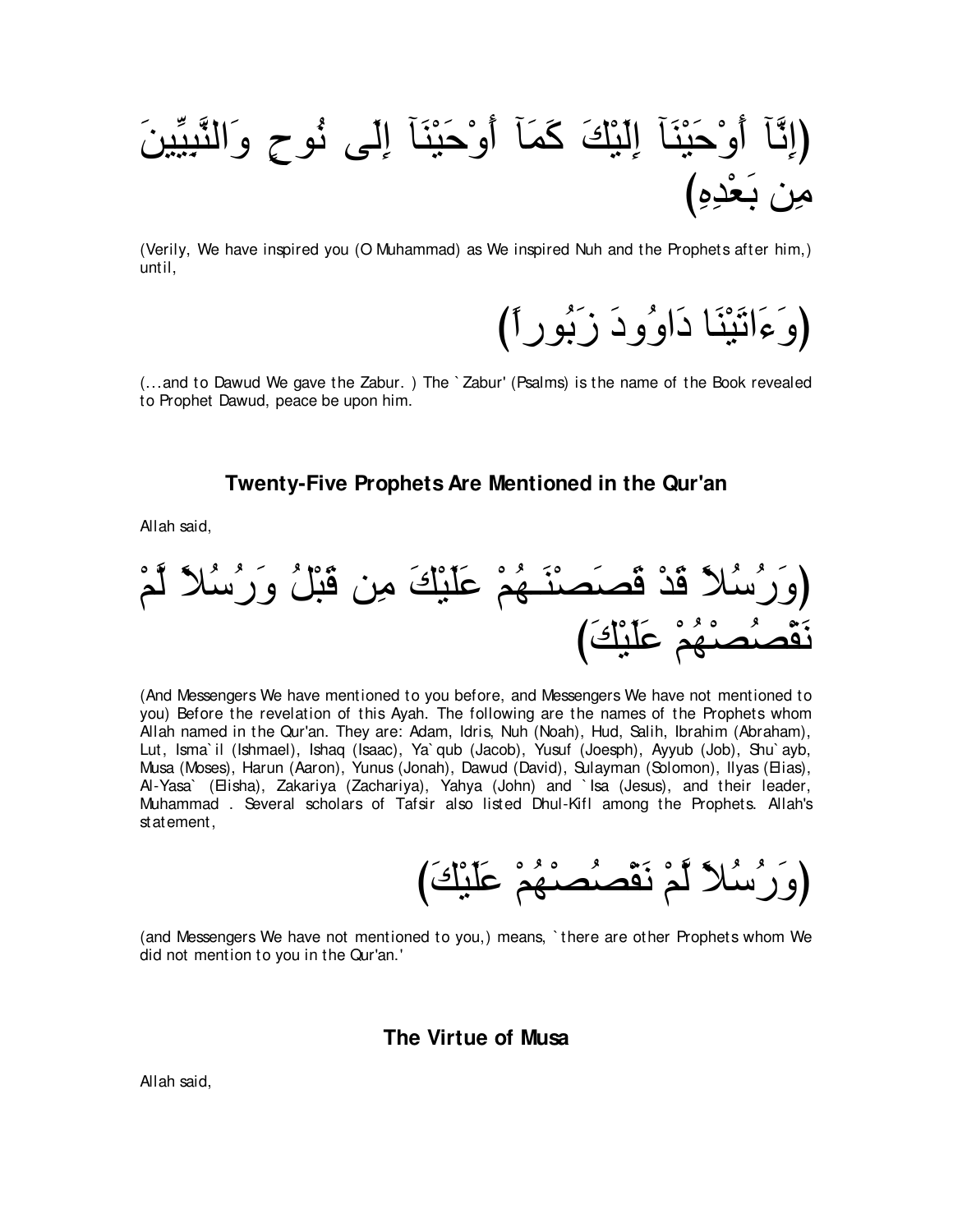(وَكَلَّمَ اللَّهُ مُوسَى تَكْلِيماً)

(and to Musa Allah spoke directly.) This is an honor to Musa, and this is why he is called the Kalim, he whom Allah spoke to directly. Al-Hafiz Abu Bakr bin Marduwyah recorded that ` Abdul-Jabbar bin ` Abdullah said, "A man came to Abu Bakr bin ` Ayyash and said, ` I heard a man recite (this Ayah this way): "and to Allah, Musa spoke directly.'' Abu Bakr said, ` Only a disbeliever would recite it like this.' Al-A` mash recited it with Yahya bin Withab, who recited it with Abu ` Abdur-Rahman As-Sulami who recited it with ` Ali bin Abi Talib who recited with the Messenger of Allah ,

(وَكَلَّمَ اللَّهُ مُوسَى تَكْلِيماً)

(and to Musa Allah spoke directly.)''' Abu Bakr bin Abi Ayyash was so angry with the man who recited the Ayah differently, because he altered its words and meanings. That person was from the group of Mu` tazilah who denied that Allah spoke to Musa or that He speaks to any of His creation. We were told that some of the Mu` tazilah once recited the Ayah that way, so one teacher present said to him, "O son of a stinking woman! What would you do concerning Allah's statement,

(وَلَمَّا جَأَءَ مُوسَى لِمِيقَـتِنَا وَكَلَّمَهُ رَبُّهُ)

(And when Musa came at the time and place appointed by Us, and his Lord spoke to him,) 7:143 '' The Shaykh meant that the later Ayah cannot be altered or changed.

#### **The Reason Behind Sending the Prophets is to Establish the Proof**

Allah said,

(رِ مُّسُلاً هُبَشَّرِينَ وَمُنذِرِينَ)

(Messengers as bearers of good news as well as of warning,) meaning, the Prophets bring good news to those who obey Allah and practice the good things that please Him. They also warn against His punishment and torment for those who defy His commandments. Allah said next,

(لِئَلاَ يَكُونَ لِلنَّاسِ عَلَى اللَّهِ حُجَّةٌ بَعْدَ الرُّسُلِ وكَانَ اللَّهُ عَزِيزٍ أَ حَكِيماً)

(in order that mankind should have no plea against Allah after the Messengers. And Allah is Ever All-Powerful, All-Wise.) Allah sent down His Books and sent His Messengers with good news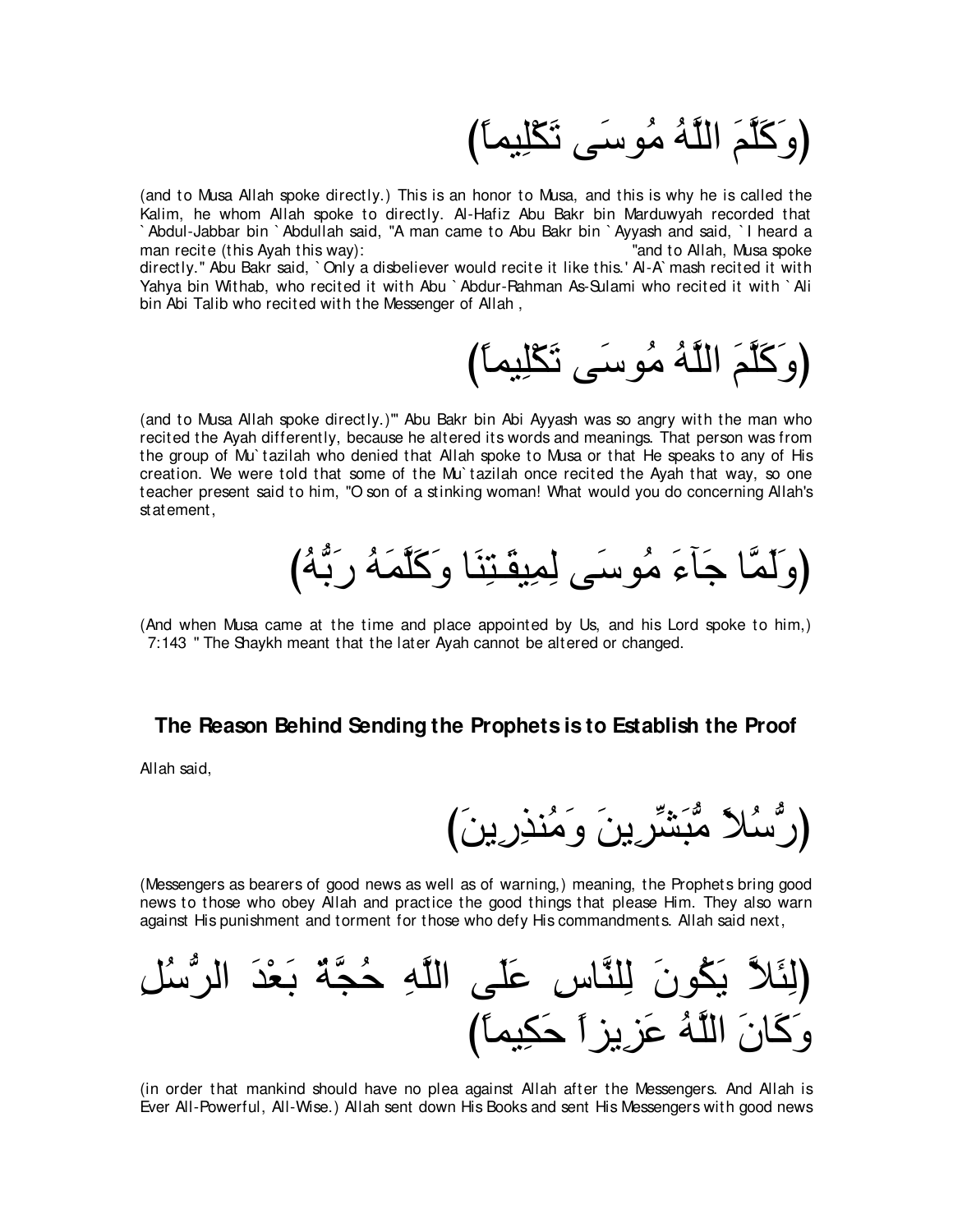and warnings. He explained what He likes and is pleased with and what He dislikes and is displeased with. This way, no one will have an excuse with Allah. Allah said in other Ayat,

(And if We had destroyed them with a torment before this, they would surely have said: "Our Lord! If only You had sent us a Messenger, we should certainly have followed Your Ayat, before we were humiliated and disgraced.") and,



(And if (We had) not (sent you to the people of Makkah) in case a calamity should seize them for (the deeds) that their hands have sent forth.) It is recorded in the Two Sahihs that Ibn Mas' ud said that the Messenger of Allah said,

(No one is more jealous than Allah. This is why He prohibited all types of sin committed in public or secret. No one likes praise more than Allah, and this is why He has praised Himself. No one likes to give excuse more than Allah, and this is why He sent the Prophets as bearers of good news and as warners.) In another narration, the Prophet said,

(And this is why He sent His Messengers and revealed His Books.)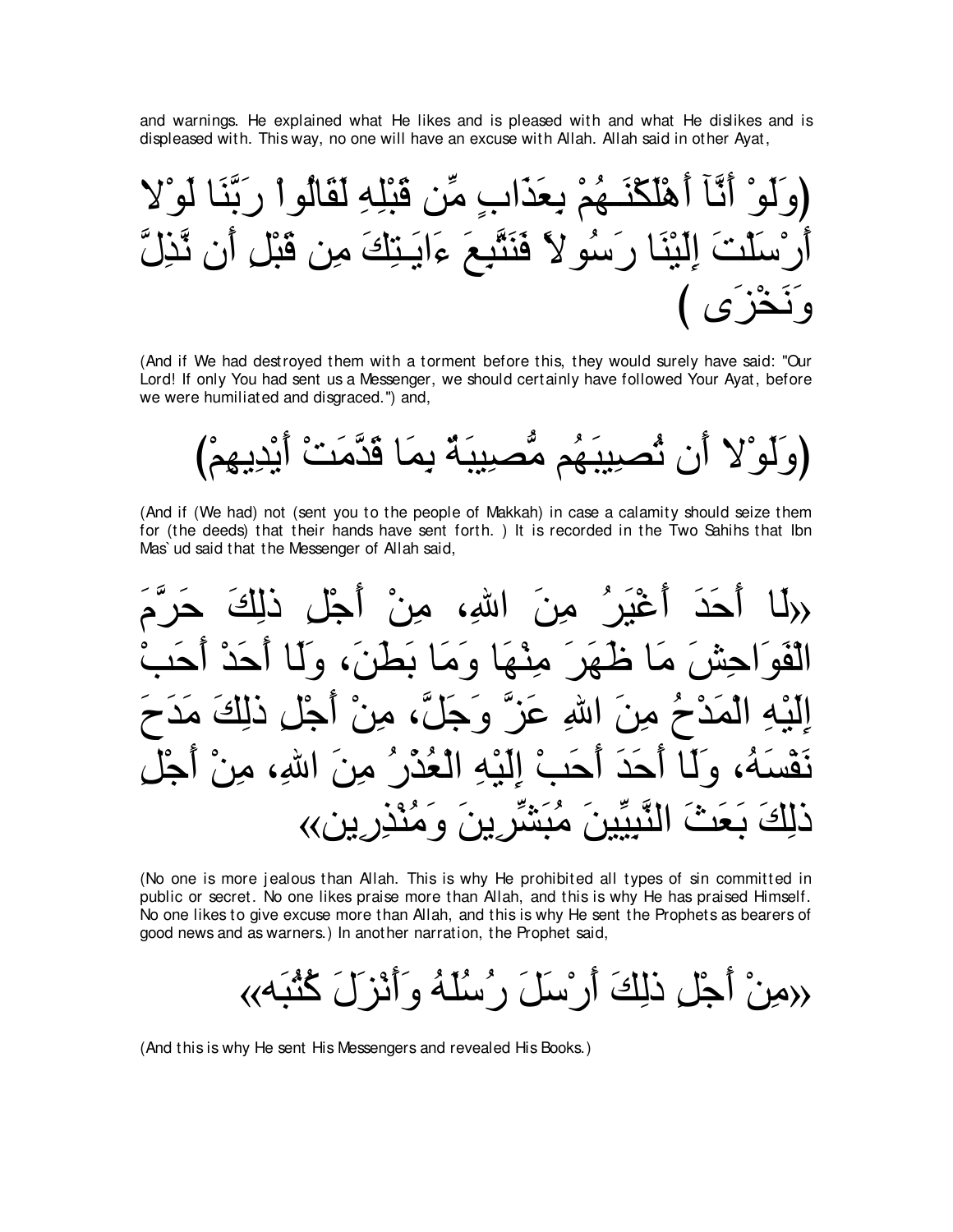اللَّهُ بَشْهَدُ بِمَاۤ أَنزَلَ اِلَيْكَ أَنزَلَهُ بِعِلْه لَّـئِكَةٌ يَشْهَدُو نَ وكَفَي بِاللَّهِ شَهِيداً \_ اِنَّ َهِ أَ عَنٍ سَبِيلٍ اللَّهِ قُدْ ضَلَّهِ أَ ضَلَّا الَّذِينَ كَفَرُواْ وَظُلَمُواْ لَمْ يَكْنِ اللَّهُ لِيَعْفِرَ لَـهُمْ وَلاَ لِيَهْدِيَهُمْ طَرِيقاً )

(إِلاَّ طَرِيقَ جَهَنَّمَ خَـلِدِينَ فِيهَاۤ أَبَداً و<sup>َ</sup>كَانَ ذَلِكَ عَلّـے اللَّهِ بَسِير أ \_ يأَيَّـهَا النَّاسُ قَدْ جَاءَكُمُ الرَّسُو حَقِّ مِن رَّبِّكُمْ فَـَامِثُواْ خَيْراً لَّكُمْ وَإِن فَإِنَّ لَلَّهِ مَا فِي السَّمَوِيَّتِ وَالأَرْضِ وَكَانَ عَلِيماً حَكِيماً

(166. But Allah bears witness to that which He has sent down unto you; He has sent it down with His knowledge, and the angels bear witness. And Allah is All-Sufficient as a Witness.) (167. Verily, those who disbelieve and prevent (others) from the path of Allah; they have certainly strayed far away.) (168. Verily, those who disbelieve and did wrong; Allah will not forgive them, nor will He guide them to a way.) (169. Except the way of Hell, to dwell therein forever; and this is ever easy for Allah.) (170. O mankind! Verily, there has come to you the Messenger with the truth from your Lord. So believe in him, it is better for you. But if you disbelieve, then certainly to Allah belongs all that is in the heavens and the earth. And Allah is Ever All-Knowing, All-Wise.) Allah's statement

(إِنَّا أَوْ حَيْنَاً إِلَيْكَ)

(Verily, We have inspired you...) emphasized the Prophet's prophethood and refuted the idolators and People of the Scripture who denied him. Allah said,

(أَلَـكِنِ اللَّـهُ يَشْـهَدُ بِمَآ أَنزَ لَ اِلَّذِكَ)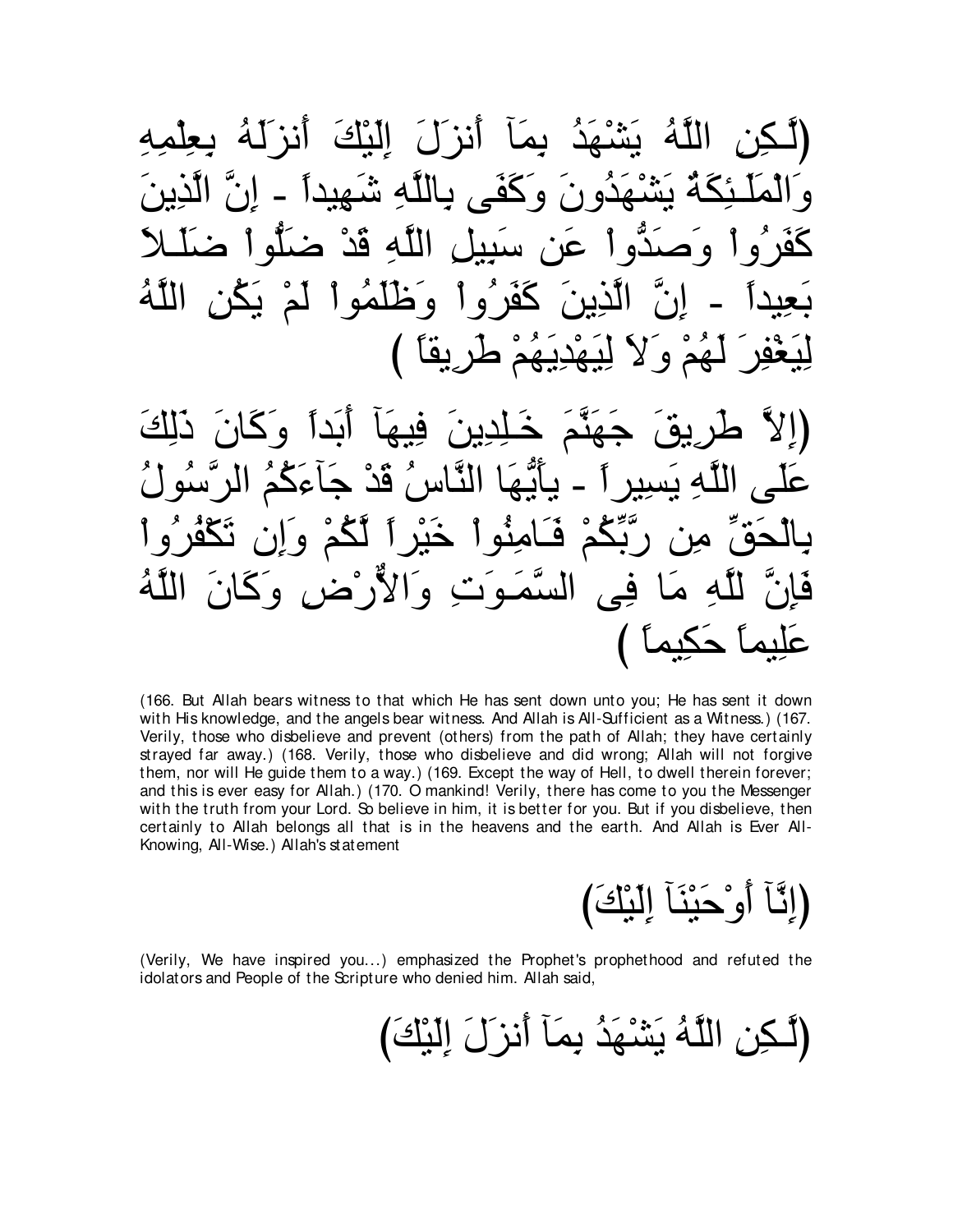(But Allah bears witness to that which He has sent down unto you,) meaning, even if they deny, defy and disbelieve in you. O Muhammad, Allah testifies that you are His Messenger to whom He sent down His Book, the Glorious Qur'an that,

(Falsehood cannot come to it from before it or behind it, (it is) sent down by the All-Wise, Worthy of all praise.) Allah then said,

(أَنزَلَهُ بِعِلْمِهِ)

(He has sent it down with His knowledge,) The knowledge of His that He willed His servants to have access to. Knowledge about the clear signs of guidance and truth, what Allah likes and is pleased with, what He dislikes and is displeased with, and knowledge of the Unseen, such as the past and the future. This also includes knowledge about His honorable attributes that no sent Messenger or illustrious angel can even know without Allah's leave. Smilarly, Allah said,

(And they will never compass anything of His knowledge except that which He wills.) and,

(وَلاَ يُحِيطُونَ بِهِ عِلْمًا)

(but they will never compass anything of His knowledge.) Allah's statement,

(وَالْمَلَـئِكَةُ يَشْهَدُونَ)

(and the angels bear witness.) to the truth of what you came with and what was revealed and sent down to you, along with Allah's testimony to the same,

(وَكَفَى بِاللَّهِ شَهِيداً)

(And Allah is All-Sufficient as a Witness.) Allah said,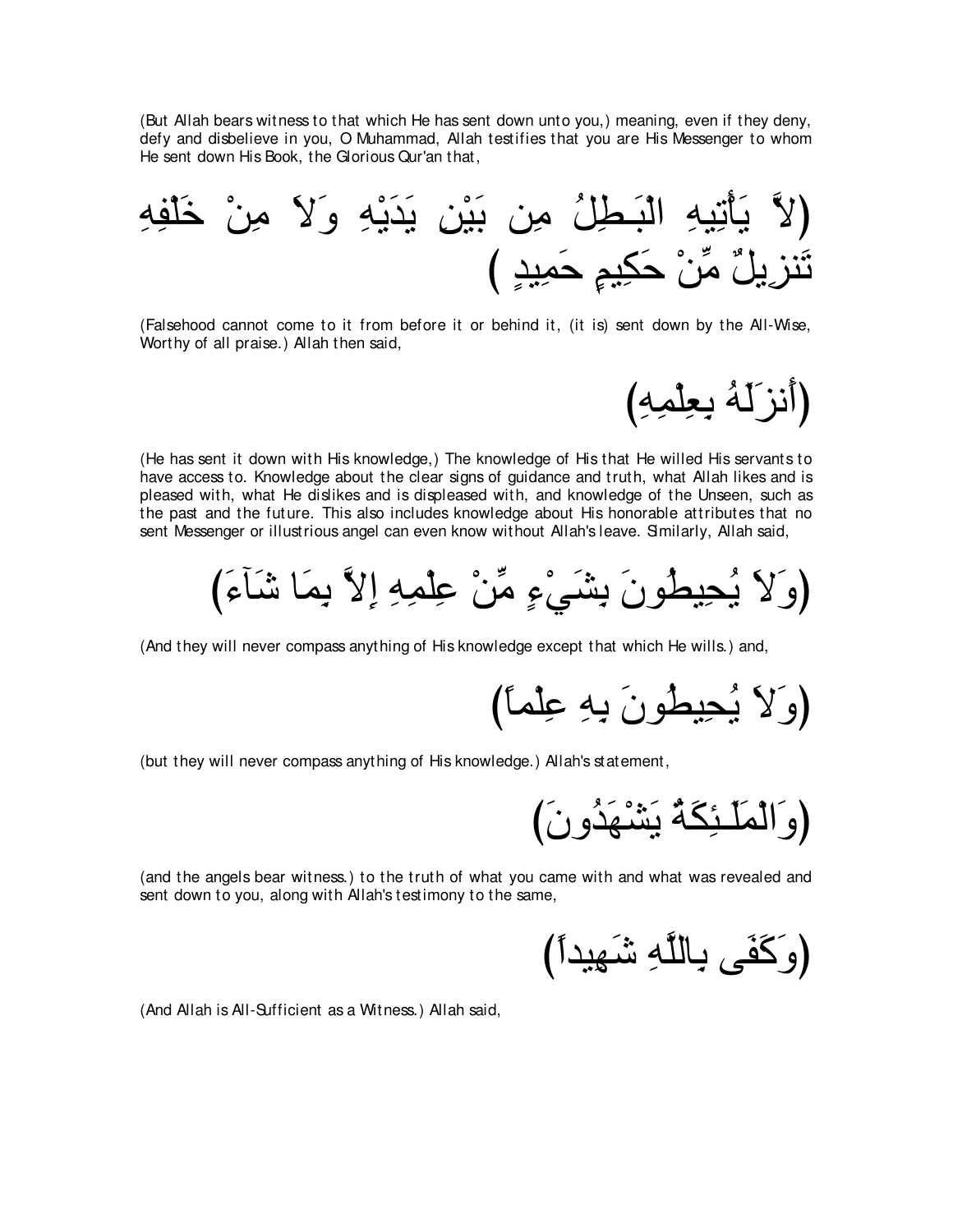∇ギ∠ホ ⌒ヮzヤャや ⌒モΒ⌒ら∠シ リ∠ハ ∇やヱぁギ∠タ∠ヱ ∇やヱ⊥ゲ∠ヘ∠ミ ∠リΑ⌒グzャや zラ⌒まぴ び ⇔やギΒ⌒バ∠よ ∠Κ⇒∠ヤ∠ッ ∇やヲぁヤ∠ッ

(Verily, those who disbelieve and prevent (others) from the path of Allah, they have certainly strayed far away.) For they are disbelievers themselves and do not follow the truth. They strive hard to prevent people from following and embracing Allah's path. Therefore, they have defied the truth, deviated, and strayed far away from it. Allah also mentions His j udgment against those who disbelieve in His Ayat, Book and Messenger, those who wrong themselves by their disbelief and hindering others from His path, committing sins and violating His prohibitions. Allah states that He will not forgive them;

(وَلاَ لِيَهْدِيَهُمْ طَرِيقاً)

(nor will He guide them to a way (that is, of good).)

び⇔やギ∠よ∠ぺ べ∠ヰΒ⌒プ ∠リΑ⌒ギ⌒ヤ⇒∠カ ∠ユzレ∠ヰ∠ィ ∠ペΑ⌒ゲ∠デ zΙ⌒まぴ

(Except the way of Hell, to dwell therein forever...) and this is the exception. Allah then said,

∇ユ⊥ムあよzケ リ⌒ョ あペ∠エ∇ャゅ⌒よ ⊥メヲ⊥シzゲャや ⊥ユ⊥ミ∠¬べ∠ィ ∇ギ∠ホ ⊥サゅzレャや ゅ∠ヰぁΑ∠ほΑぴ び∇ユ⊥ムzャ ⇔やゲ∇Β∠カ ∇やヲ⊥レ⌒ョゅ∠⇒∠プ

(O mankind! Verily, there has come to you the Messenger with the truth from your Lord, so believe in him, it is better for you.) This Ayah means, Muhammad has come to you with guidance, the religion of truth and clear proof from Allah. Therefore, believe in what he has brought you and follow him, for this is better for you. Allah then said,

び⌒チ∇ケxΙや∠ヱ ⌒れ∠ヲ⇒∠ヨzジャや ヴ⌒プ ゅ∠ョ ⌒ヮzヤャ zラ⌒み∠プ ∇やヱ⊥ゲ⊥ヘ∇ム∠ゎ ラ⌒ま∠ヱぴ

(But if you disbelieve, then certainly to Allah belongs all that is in the heavens and the earth.) Allah is far too rich than to need you or your faith, and no harm could ever affect Him because of your disbelief. Allah said in another Ayah,

⌒チ∇ケxΙや ヴ⌒プ リ∠ョ∠ヱ ∇ユ⊥わル∠ぺ ∇やヱ⊥ゲ⊥ヘ∇ム∠ゎ ラ⌒ま ヴ∠シヲ⊥ョ ∠メゅ∠ホ∠ヱぴ び ∀ギΒ⌒ヨ∠ェ xヴ⌒レ∠ピ∠ャ ∠ヮzヤャや zラ⌒み∠プ ゅ⇔バΒ⌒ヨ∠ィ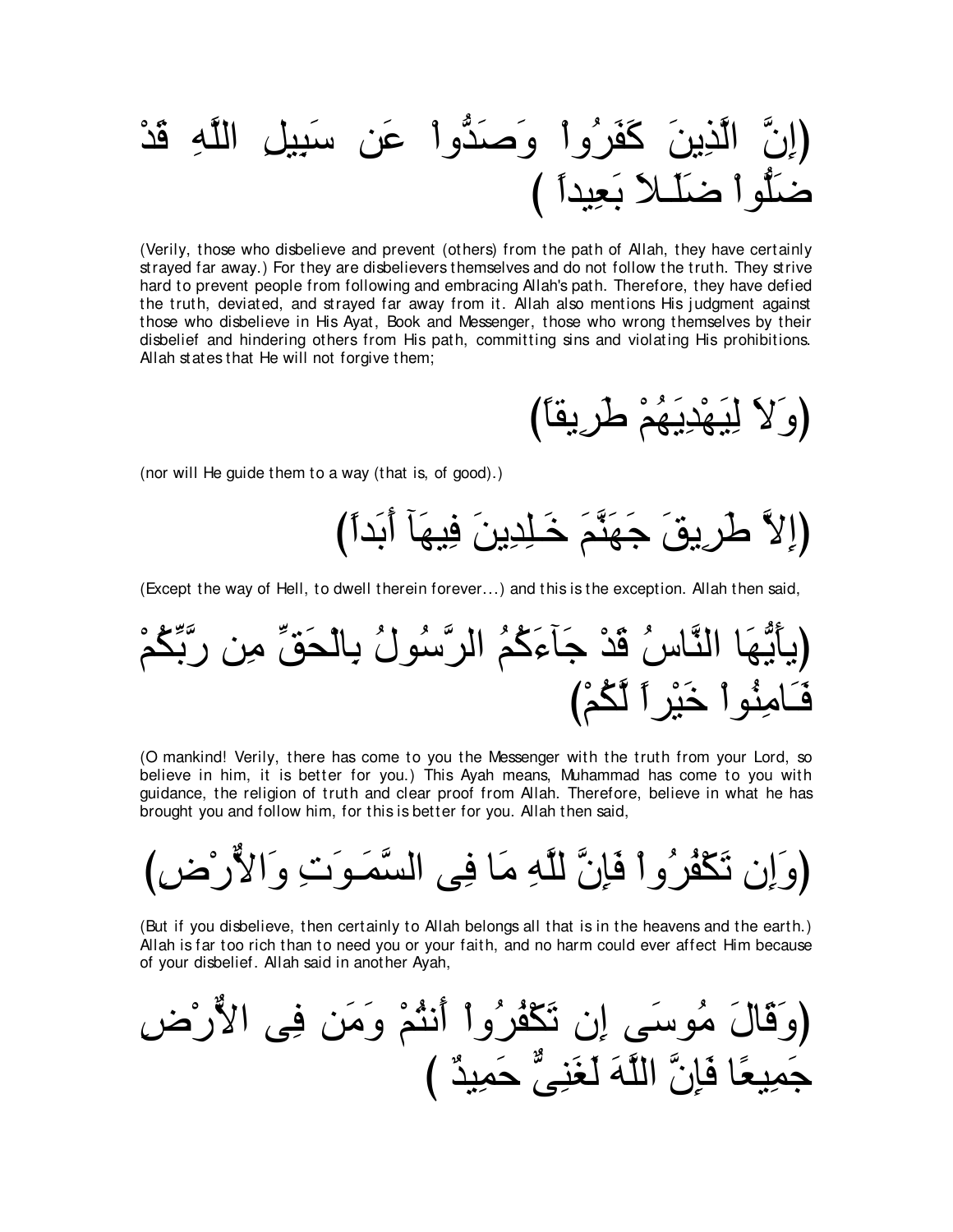(And Musa said: "If you disbelieve, you and all on earth together, then verily, Allah is Rich (Free of all needs), Owner of all praise.") Allah said here,

(وَكَانَ اللَّهُ عَلِيماً)

(And Allah is Ever All-Knowing,) He knows those who deserve to be guided, and He will guide them. He also knows those who deserve deviation, and He leads them to it,

(حكيم

(All-Wise) in His statements, actions, legislation and all that He decrees.

تَغْلَو ا في دينِكُمْ و  $\ddot{\bullet}$  $\mathbf{a}$  $\bullet$ نقه له ا لله ه  $\boldsymbol{d}$  $\mathbf{1}$ حڏ  $\mathcal{A}$  $\boldsymbol{\lambda}$  $\overline{\mathbf{r}}$  $\bullet$ الآرتض وكَفّ في فے ، السموت ) و م

(171. O People of the Scripture! Do not exceed the limits in your religion, nor say of Allah except the truth. Al-Masih `Isa, son of Maryam, was (no more than) a Messenger of Allah and His Word, which He bestowed on Maryam and a spirit from created by Him; so believe in Allah and His Messengers. Say not: "Three!" Cease! (it is) better for you. For Allah is (the only) One God, hallowed be He above having a son. To Him belongs all that is in the heavens and all that is in the earth. And Allah is All-Sufficient as a Disposer of affairs.)

## Prohibiting the People of the Book From Going to Extremes in Religion

Allah forbids the People of the Scriptures from going to extremes in religion, which is a common trait of theirs, especially among the Christians. The Christians exaggerated over `lsa until they elevated him above the grade that Allah gave him. They elevated him from the rank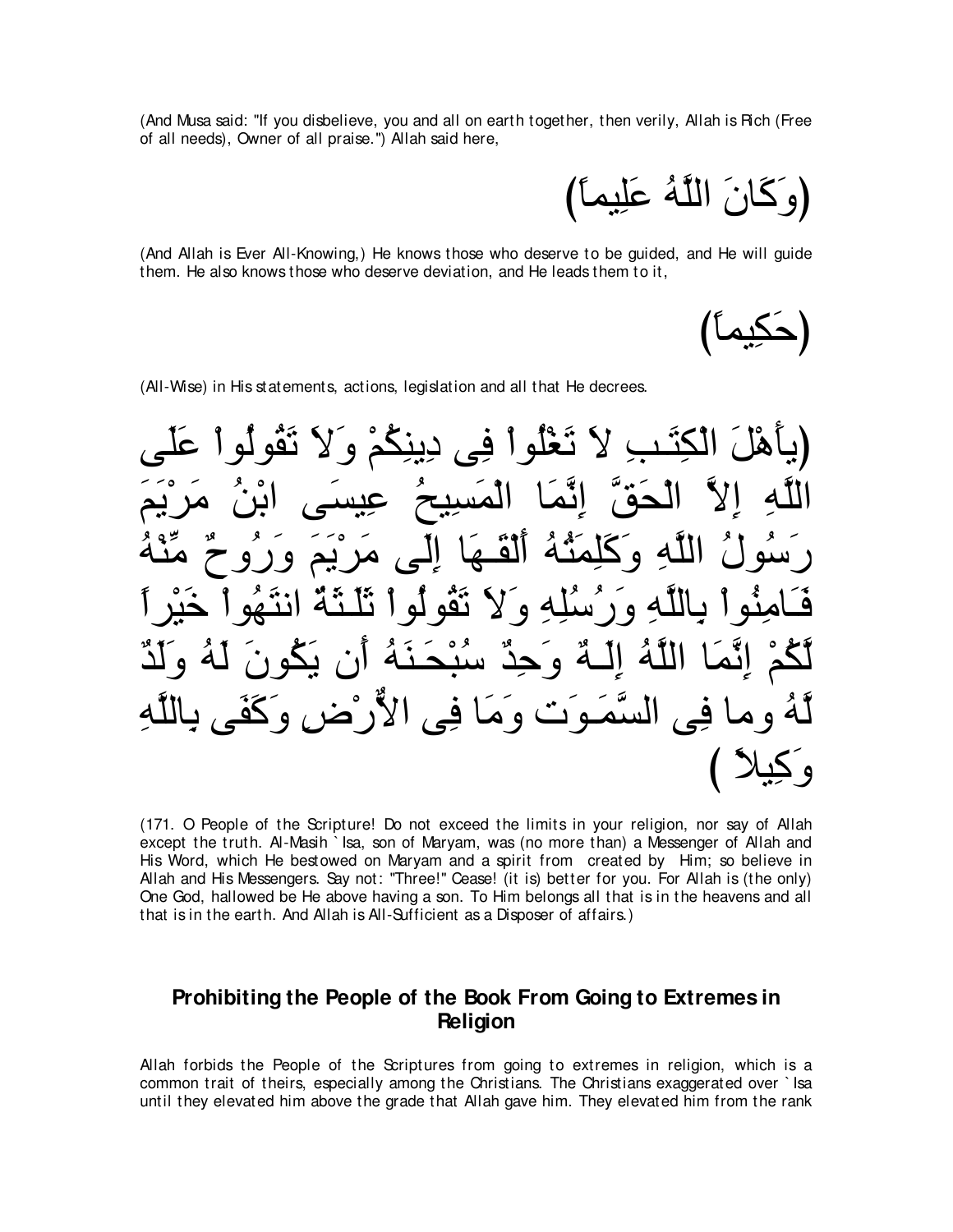of prophethood to being a god, whom they worshipped just as they worshipped Allah. They exaggerated even more in the case of those who they claim were his followers, claiming that they were inspired, thus following every word they uttered whether true or false, be it quidance or misquidance, truth or lies. This is why Allah said,

(اتَّخَذُواْ أَحْبَـرَهُمْ وَرُهْبَـنَهُمْ أَرْبَاباً مِّن ذُونِ اللَّهِ)

(They took their rabbis and their monks to be their lords besides Allah.) Imam Ahmad recorded that Ibn `Abbas said that `Umar said that the Messenger of Allah said,

(Do not unduly praise me like the Christians exaggerated over `Isa, son of Maryam. Verily, I am only a servant, so say, `Allah's servant and His Messenger.') This is the wording of Al-Bukhari. Imam Ahmad recorded that Anas bin Malik said that a man once said. "O Muhammad! You are our master and the son of our master, our most righteous person and the son of our most righteous person..." The Messenger of Allah said,

(O people! Say what you have to say, but do not allow Shaytan to trick you. I am Muhammad bin `Abdullah, Allah's servant and Messenger. By Allah! I do not like that you elevate me above the rank that Allah has granted me.) Allah's statement,

(nor say of Allah except the truth.) means, do not lie and claim that Allah has a wife or a son. Allah is far holier than what they attribute to Him. Allah is glorified, praised, and honored in His might, grandure and greatness, and there is no deity worthy of worship nor Lord but Him. Allah said: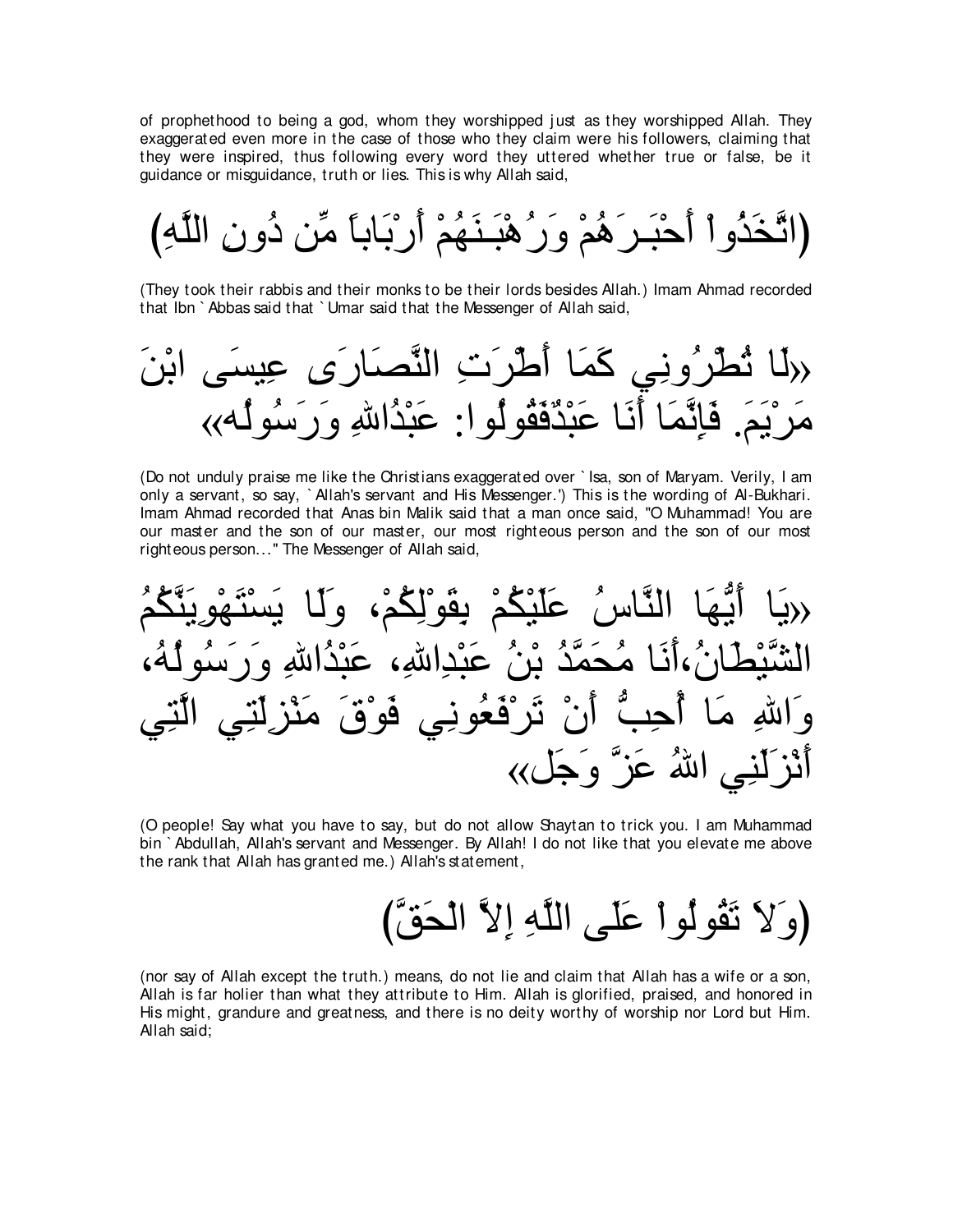(Al-Masih ` Isa, son of Maryam, was (no more than) a Messenger of Allah and His Word, which He bestowed on Maryam and a spirit from created by Him;) Isa is only one of Allah's servants and one of His creatures. Allah said to him, `Be', and he was, and He sent him as a Messenger. Isa was a word from Allah that He bestowed on Maryam, meaning He created him with the word `Be' that He sent with Jibril to Maryam. Jibril blew the life of `Isa into Maryam by Allah's leave, and `Isa came to existence as a result. This incident was in place of the normal conception between man and woman that results in children. This is why `lsa was a word and a Ruh (spirit) created by Allah, as he had no father to conceive him. Rather, he came to existence through the word that Allah uttered, `Be,' and he was, through the life that Allah sent with Jibril. Allah said,

(Al-Masih `Isa, son of Maryam, was no more than a Messenger; many were the Messengers that passed away before him. His mother Maryam was a Sddiqah. They both ate food.) And Allah said,

(Verily, the likeness of `lsa before Allah is the likeness of Adam. He created him from dust, then (He) said to him: "Be! and he was.)



(And she who guarded her chastity, We breathed into her (garment) and We made her and her son `Isa a sign for all that exits.) (21:91)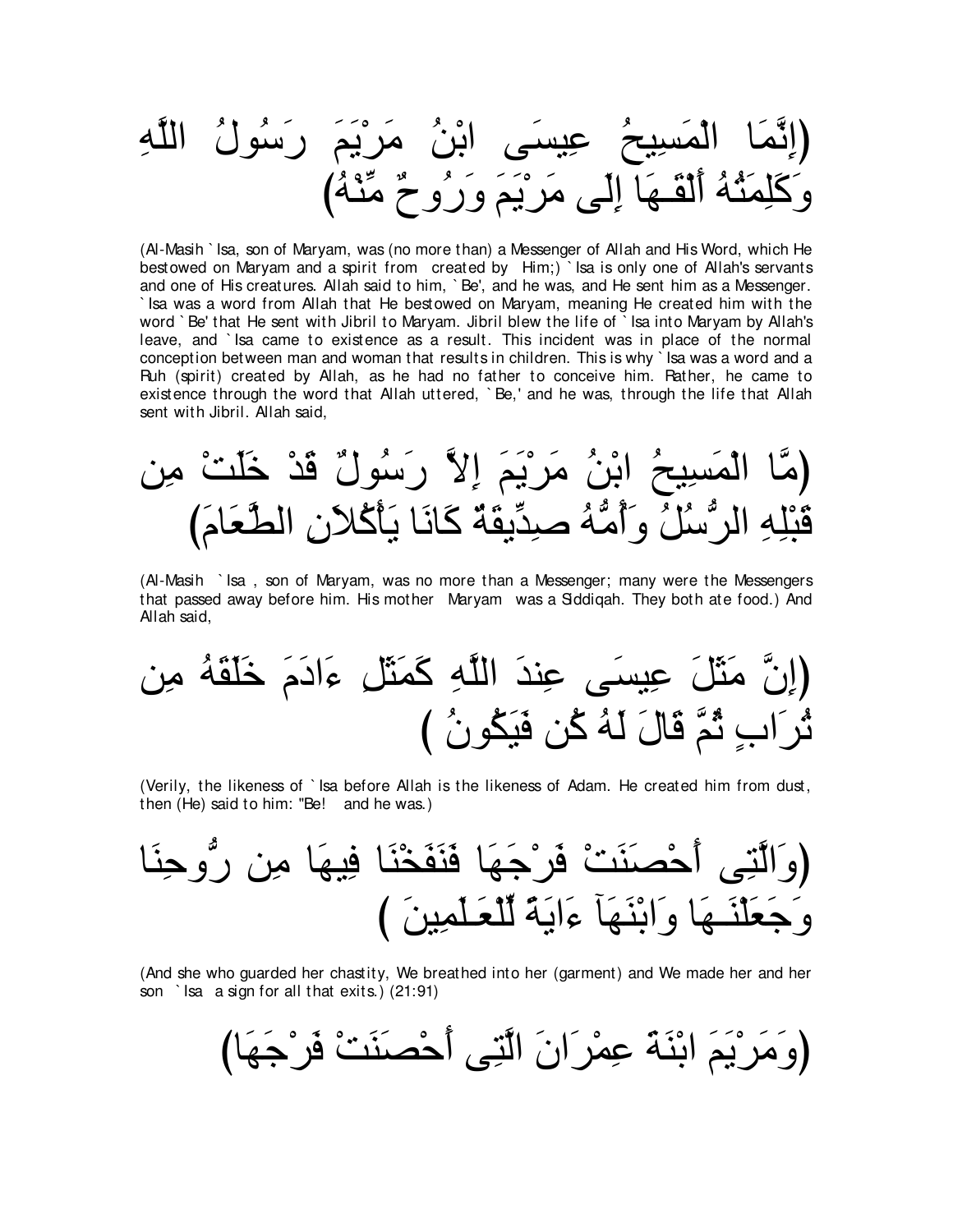(And Maryam, the daughter of ` Imran who guarded her chastity,) and Allah said concerning the Messiah,

び⌒ヮ∇Β∠ヤ∠ハ ゅ∠レ∇ヨ∠バ∇ル∠ぺ ∀ギ∇ら∠ハ zΙ⌒ま ∠ヲ⊥ワ ∇ラ⌒まぴ

(ڭنّ)

(He ` Isa was not more than a servant. We granted Our favor to him.)

#### **The Meaning of "His Word and a spirit from Him**

Abdur-Razzaq narrated that Ma` mar said that Qatadah said that the Ayah,



(And His Word, which He bestowed on Maryam and a spirit from created by Him;) means, He said,

(Be) and he was. Ibn Abi Hatim recorded that Ahmad bin Sinan Al-Wasiti said that he heard Shadh bin Yahya saying about Allah's statement,

び⊥ヮ∇レあョ ∀ゥヱ⊥ケ∠ヱ ∠ユ∠Α∇ゲ∠ョ ヴ∠ャ⌒ま ゅ∠ヰ⇒∠ボ∇ャ∠ぺ ⊥ヮ⊥わ∠ヨ⌒ヤ∠ミ∠ヱぴ

(and His Word, which He bestowed on Maryam and a spirit from created by Him;) "` Isa was not the word. Rather, ` Isa came to existence because of the word.'' Al-Bukhari recorded that ` Ubadah bin As-Samit said that the Prophet said,

ِ شَـَهِدَ أَنْ لَـا اِلَـهَ اِلَّـا اللهُ، و َحْدَهُ لَـا شَرِ بِكَ حَمَّدًا عَدْدُهُ 1، دَرَّمَٰ كَيْسَبِ وَرَسُولُهُ وَكَلِمَثْهُ أَلْقَاهَا إلى مَرْبَمَ وَرُوحٌ مِنْهُ، وَأَنَّ الْجَنَّةَ حَقَّ، وَالنَّارَ حَقٌ، أَدْخَلَهُ اللهُ الْجَنَّةَ عَلَّـے مَا كَانَ مِنَ الْعَمَلِ››

(If anyone testifies that none has the right to be worshipped but Allah Alone Who has no partners, and that Muhammad is His servant and Messenger, and that ` Isa is Allah's servant and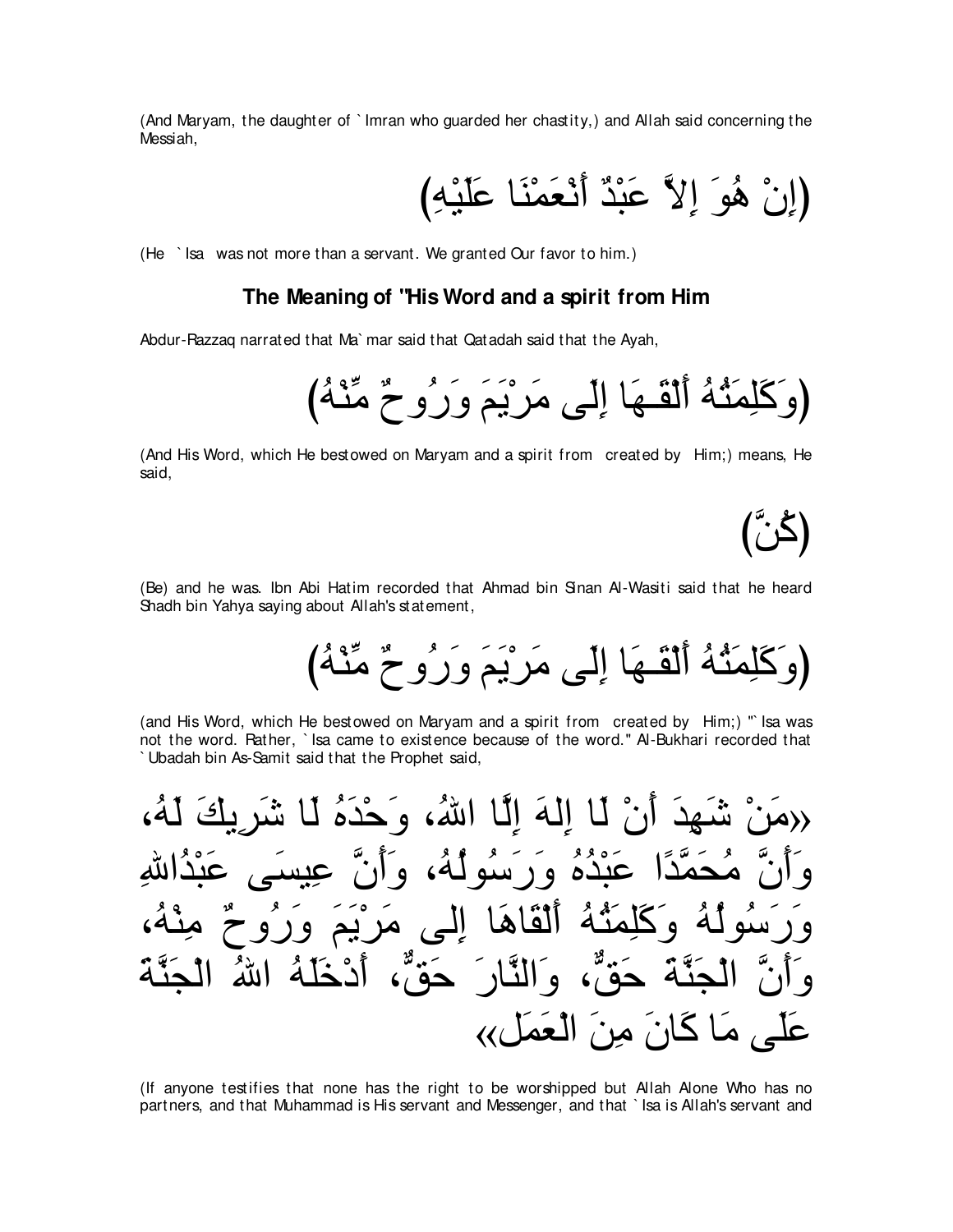Messenger and His Word which He bestowed on Maryam and a spirit created by Him, and that Paradise is true and Hell is true, then Allah will admit him into Paradise with the deeds which he performed.) In another narration, the Prophet said.

«هِنْ أَبْوَ ابِ الْجَنَّةِ النَّمَانِيَّةِ بَدْخُلُ مِنْ أَبِّهَا شَاءِ»

(...through any of the eight doors of Paradise he wishes.) Muslim also recorded it. Therefore, Ruh from Allah', in the Ayah and the Hadith is similar to Allah's statement,



(And has subjected to you all that is in the heavens and all that is in the earth; it is all from Him.) meaning, from His creation. `from Him' does not mean that it is a part of Him, as the Christians claim, may Allah's continued curses be upon them. Saying that something is from Allah, such as the spirit of Allah, the she-camel of Allah or the House of Allah, is meant to honor such items. Allah said,

(هَذِهِ نَاقَةُ اللَّهِ)

(This is the she-camel of Allah...) and,

مِّرْ ۚ بَيْنِّيَ لِلطَّائِفِينَ)

(and sanctify My House for those who circumambulate it.) An authentic Hadith states,

(I will enter on my Lord in His Home) All these examples are meant to honor such items when they are attributed to Allah in this manner. Allah said,

(فَامِنُواْ بِاللَّهِ وَرَسُولِهِ)

(so believe in Allah and His Messengers.) believe that Allah is One and Alone and that He does not have a son or wife. Know and be certain that `Isa is the servant and Messenger of Allah. Allah said after that,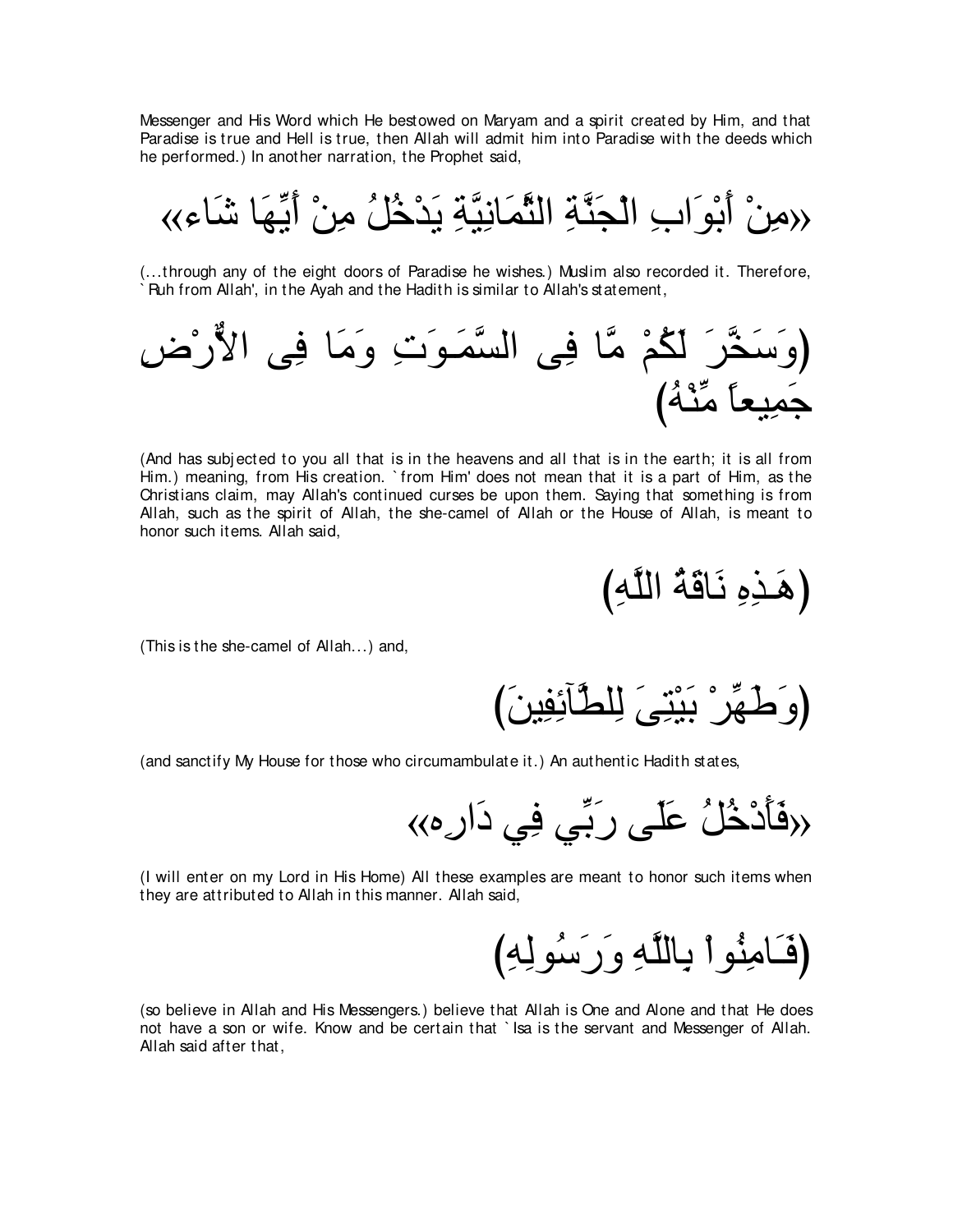び∀る∠ん⇒∠ヤ∠を ∇やヲ⊥ャヲ⊥ボ∠ゎ ∠Ι∠ヱぴ

(Say not: "Three!") do not elevate ` Isa and his mother to be gods with Allah. Allah is far holier than what they attribute to Him. In Surat Al-Ma'idah (chapter 5), Allah said,



(Surely, disbelievers are those who said: "Allah is the third of the three.'' But there is none who has the right to be worshipped but One God.) Allah said by the end of the same Surah,



(And (remember) when Allah will say (on the Day of Resurrection): "O ` Isa, son of Maryam! Did you say unto men: ` Worship me''') and in its beginning,



(Surely, in disbelief are they who say that Allah is the Messiah, son of Maryam.) The Christians, may Allah curse them, have no limit to their disbelief because of their ignorance, so their deviant statements and their misguidance grows. Some of them believe that ` Isa is Allah, some believe that he is one in a trinity and some believe that he is the son of Allah. Their beliefs and creeds are numerous and contradict each other, prompting some people to say that if ten Christians meet, they would end up with eleven sects!

## **The Christian Sects**

Sa` id bin Batriq, the Patriarch of Alexandria and a famous Christian scholar, mentioned in the year four hundred after the Hijrah, that a Christian Council convened during the reign of Constantine, who built the city that bears his name. In this Council, the Christians came up with what they called the Great Trust, which in reality is the Great Treachery. There were more than two thousand patriarchs in this Council, and they were in such disarray that they divided into many sects, where some sects had twenty, fifty or a hundred members, etc.! When the king saw that there were more than three hundred Patriarchs who had the same idea, he agreed with them and adopted their creed. Constantine who was a deviant philosopher -- gave his support to this sect for which, as an honor, churches were built and doctrines were taught to young children, who were baptized on this creed, and books were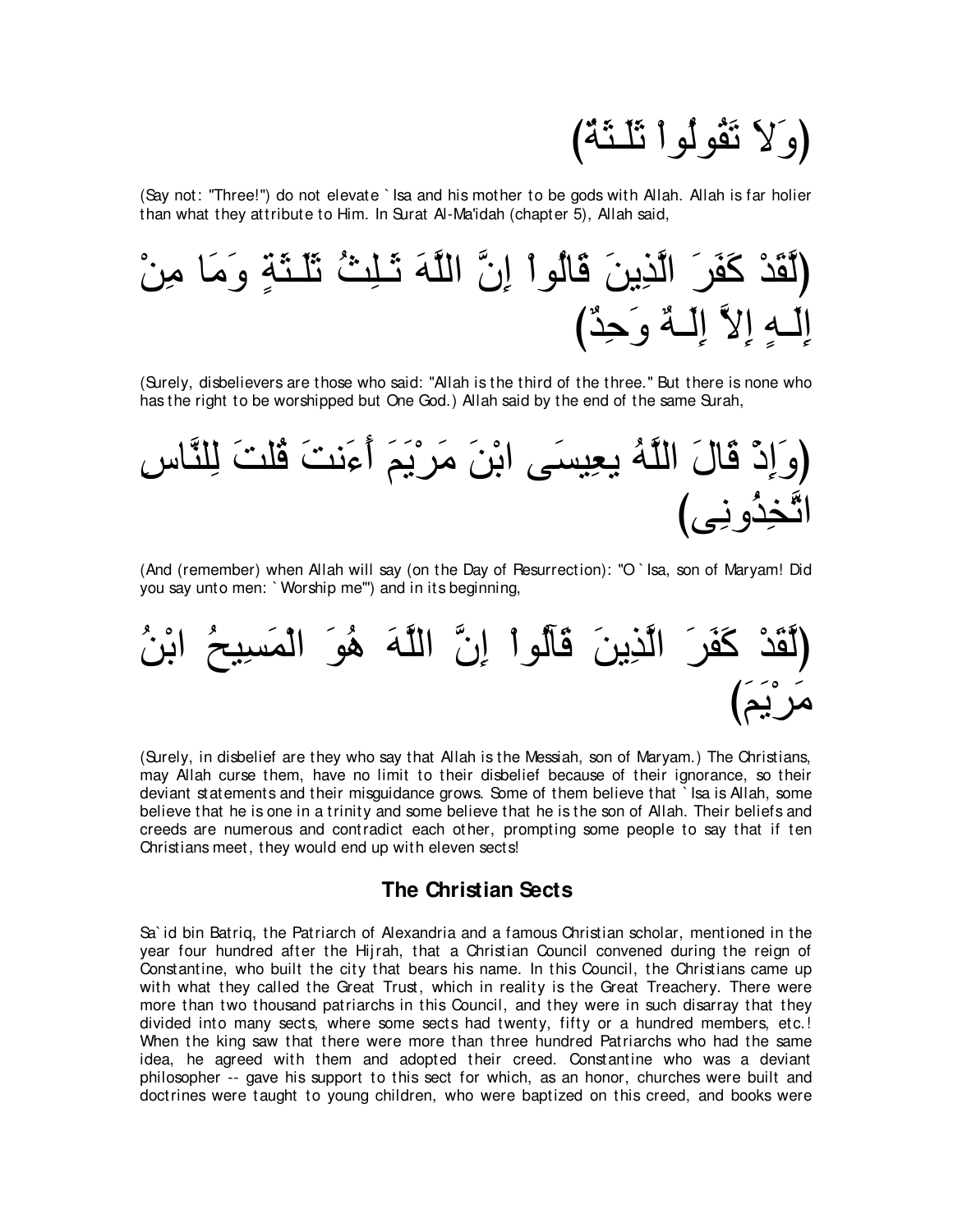written about it. Meanwhile, the king oppressed all other sects. Another Council produced the sect known as the Jacobites, while the Nestorians were formed in a third Council. These three sects agreed that ` Isa was divine, but disputed regarding the manner in which ` Isa's divinity was related to his humanity; were they in unity or did Allah incarnate in ` Isa! All three of these sects accuse each other of heresy and, we believe that all three of them are disbelievers. Allah said,

(انتَهُو ا خَيْرٍ اً لَّكُمْ)

(Cease! (it is) better for you.) meaning, it will be better for you,

び∀ギ∠ャ∠ヱ ⊥ヮ∠ャ ∠ラヲ⊥ム∠Α ラ∠ぺ ⊥ヮ∠レ⇒∠エ∇ら⊥シ ∀ギ⌒ェ∠ヱ ∀ヮ⇒∠ャ⌒ま ⊥ヮzヤャや ゅ∠ヨzル⌒まぴ

(For Allah is (the only) One God, hallowed be He above having a son.) and He is holier than such claim,



(To Him belongs all that is in the heavens and all that is in the earth. And Allah is All-Sufficient as a Disposer of affairs,) for all are creatures, property and servants under His control and disposal, and He is the Disposer of the affairs. Therefore, how can He have a wife or a son among them,

び∀ギ∠ャ∠ヱ ⊥ヮ∠ャ ⊥ラヲ⊥ム∠Α ヴzル∠ぺ ⌒チ∇ケxΙや∠ヱ ⌒れ∠ヲ⇒∠ヨzジャや ⊥ノΑ⌒ギ∠よぴ

(He is the originator of the heavens and the earth. How can He have children.) and

び ⇔や∂キ⌒ま ⇔ゅゃ∇Β∠セ ∇ユ⊥わ∇ゃ⌒ィ ∇ギ∠ボ∠ャ - ⇔やギ∠ャ∠ヱ ⊥リ⇒∠ヨ∇ェzゲャや ∠グ∠ガzゎや ∇やヲ⊥ャゅ∠ホ∠ヱぴ

(And they say: "The Most Gracious (Allah) has begotten a son. Indeed you have brought forth (said) a terrible evil thing.'') Up to His saying,

(فَر\_ْدأ)

(Alone.)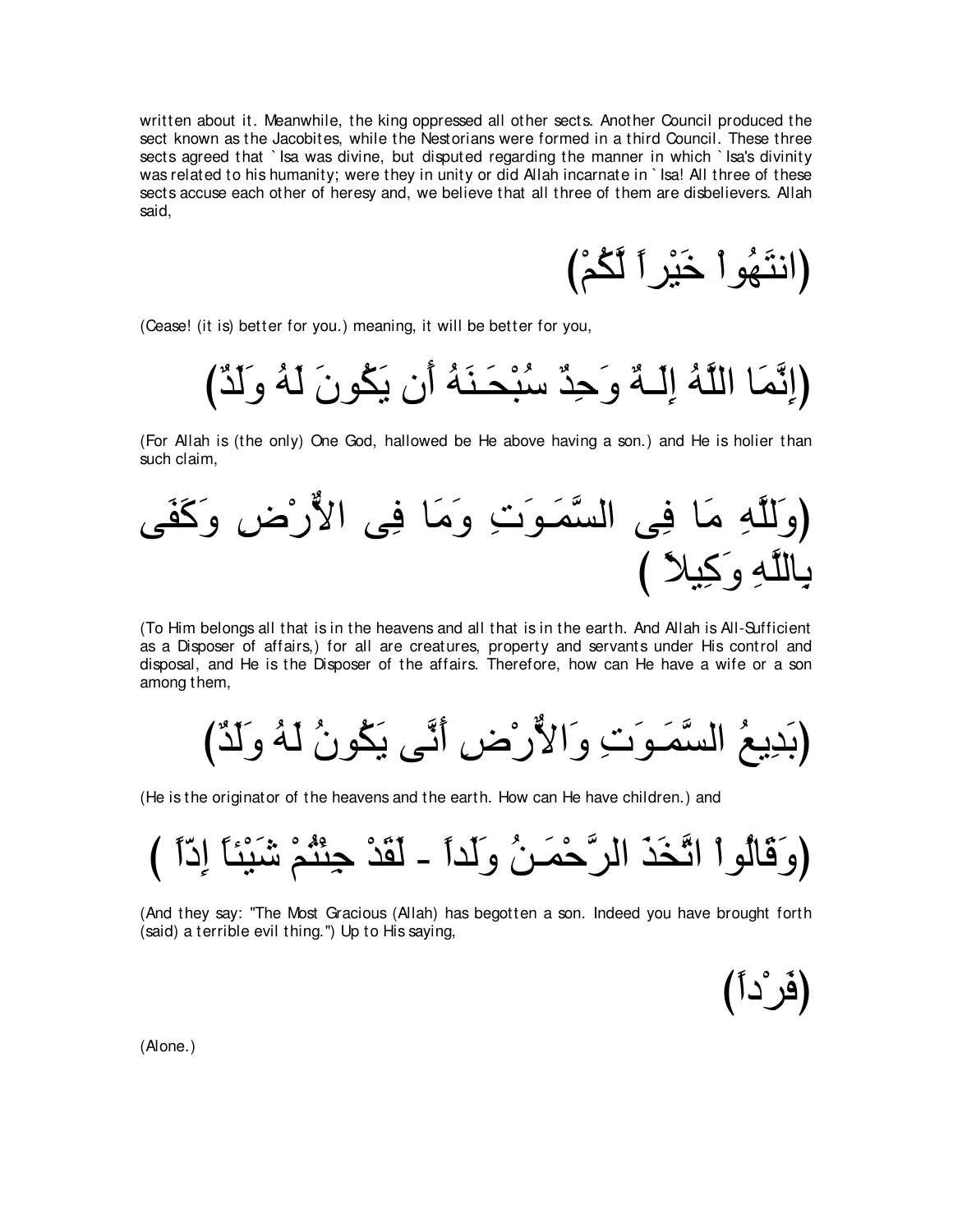عند ان بکو َ نه ۱ <u>ي</u> ئىد  $\boldsymbol{\mathcal{A}}$ المعا و لا عدايا فتعديهم دُونِ اللَّهِ وَلِيًّا وَلا نَصِيرٍ أَ )

(172. Al-Masih will never be too proud to be a servant of Allah, nor the angels who are the near (to Allah). And whosoever rejects His worship and is proud, then He will gather them all together unto Himself.) (173. So, as for those who believed and did deeds of righteousness, He will give them their (due) rewards and more out of His bounty. But as for those who refused His worship and were proud, He will punish them with a painful torment. And they will not find for themselves besides Allah any protector or helper.)

#### The Prophets and Angels Are Never too Proud to Worship Allah

Ibn Abi Hatim recorded that Ibn `Abbas said that, `proud', means insolent. Qatadah said that,



(Al-Masih will never be too proud to be a servant of Allah nor the angels who are near (to Allah).) they will never be arrogant, Allah then said,



(And whosoever rejects His worship and is proud, then He will gather them all together unto Himself.) on the Day of Resurrection. Then, Allah will judge between them with His just judgment that is never unjust or wrong.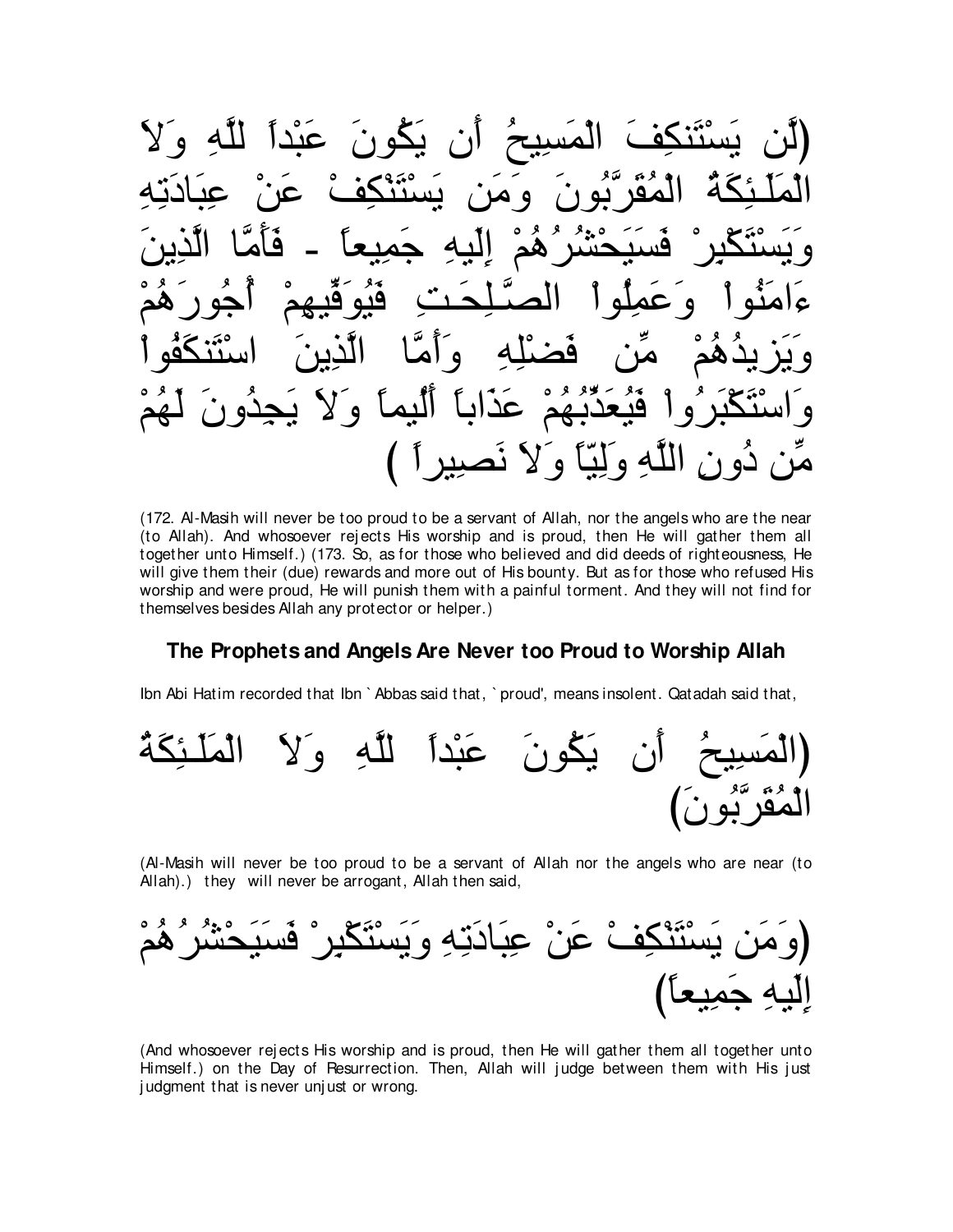(So, as for those who believed and did deeds of righteousness, He will give their (due) rewards, and more out of His bounty.) Allah will award them their full rewards for their righteous actions and will give them more of His bounty, kindness, ample mercy and favor.

(But as for those who refused His worship and were proud, ) out of arrogance, they refused to obey and worship Him,



(He will punish them with a painful torment. And they will not find for themselves besides Allah any protector or helper.) In another Ayah, Allah said,



(Verily! Those who scorn My worship, they will surely enter Hell in humiliation,) degradation, disgrace and dishonor, for they were arrogant and rebellious.

(174. O mankind! Verily, there has come to you a convincing proof from your Lord; and We sent down to you a manifest light.) (175. So, as for those who believed in Allah and held fast to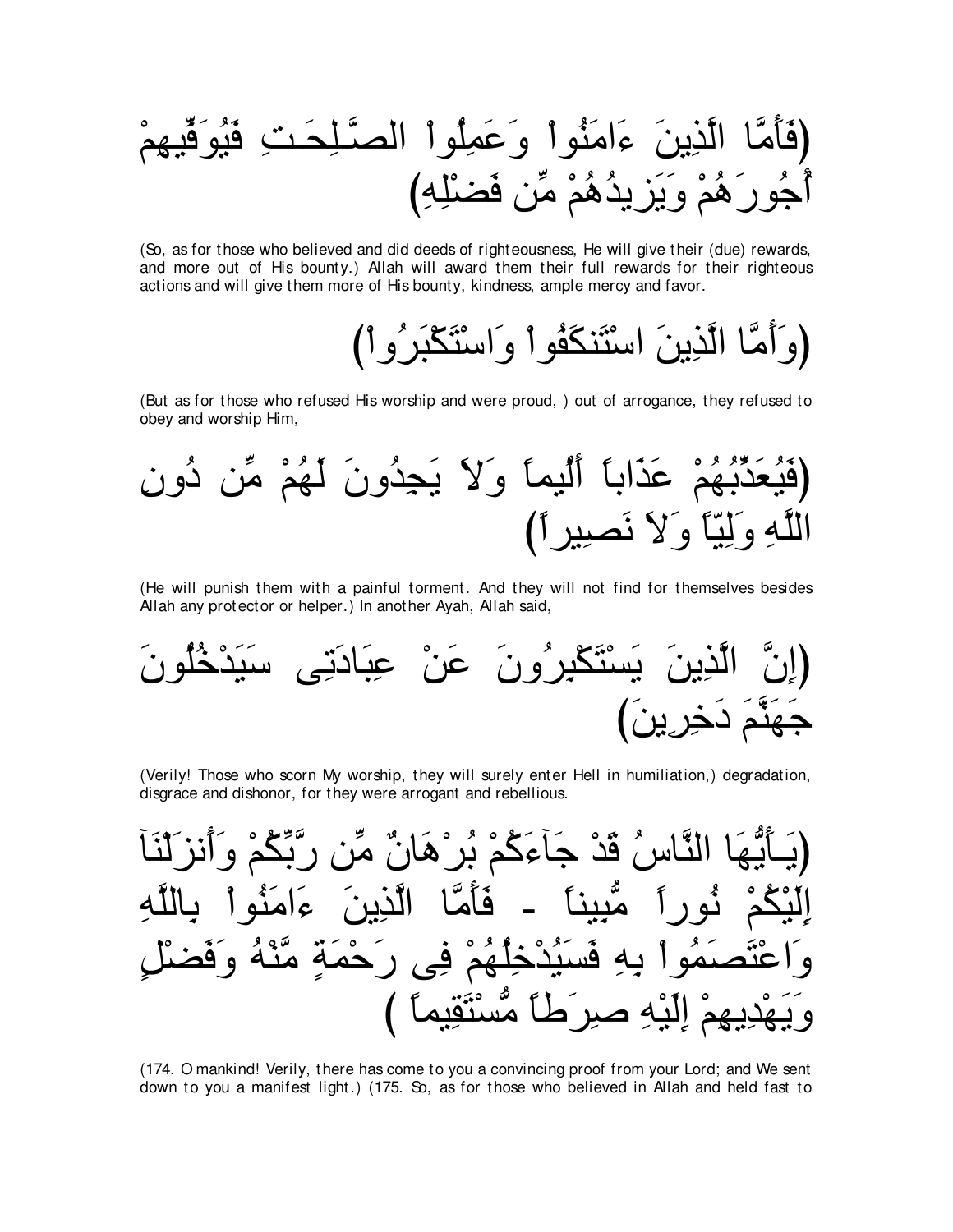depend on Him, He will admit them to His mercy and grace (i.e. Paradise), and guide them to Himself by a straight path.)

#### **The Description of the Revelation that Came From Allah**

Allah informs all people that a plain, unequivocal proof has come to them from Him. One that eradicates all possibility of having an excuse, or falling prey to evil doubts. Allah said,

び⇔ゅレΒ⌒らぁョ ⇔やケヲ⊥ル ∇ユ⊥ム∇Β∠ャ⌒ま べ∠レ∇ャ∠ゴル∠ぺ∠ヱぴ

(and We sent down to you a manifest light.) that directs to the Truth. Ibn Jurayj and others said, "It is the Qur'an.''

び⌒ヮ⌒よ ∇やヲ⊥ヨ∠ダ∠わ∇ハや∠ヱ ⌒ヮzヤャゅ⌒よ ∇やヲ⊥レ∠ョや∠¬ ∠リΑ⌒グzャや ゅzョ∠ほ∠プぴ

(So, as for those who believed in Allah and held fast to depend on Him,) by worshipping Him and relying on Him for each and every thing. Ibn Jurayj said that this part of the Ayah means, "They believe in Allah and hold fast to the Qur'an.''

(فَسَيُدْخِلُهُمْ فِي رَحْمَةٍ مَّنْهُ وَفَضِلْلٍ

(He will admit them to His mercy and grace,) meaning, He will grant them His mercy and admit them into Paradise, and will increase and multiply their rewards and their ranks, as a favor and bounty from Him.

び⇔ゅヨΒ⌒ボ∠わ∇ジぁョ ⇔ゅデ∠ゲ⌒タ ⌒ヮ∇Β∠ャ⌒ま ∇ユ⌒ヰΑ⌒ギ∇ヰ∠Α∠ヱぴ

(and guide them to Himself by a straight path.) and a clear way that has no wickedness in it or deviation. This, indeed, is the description of the believers in this life and the Hereafter, as they are on the straight and safe path in matters of action and creed. In the Hereafter, they are on the straight path of Allah that leads to the gardens of Paradise.

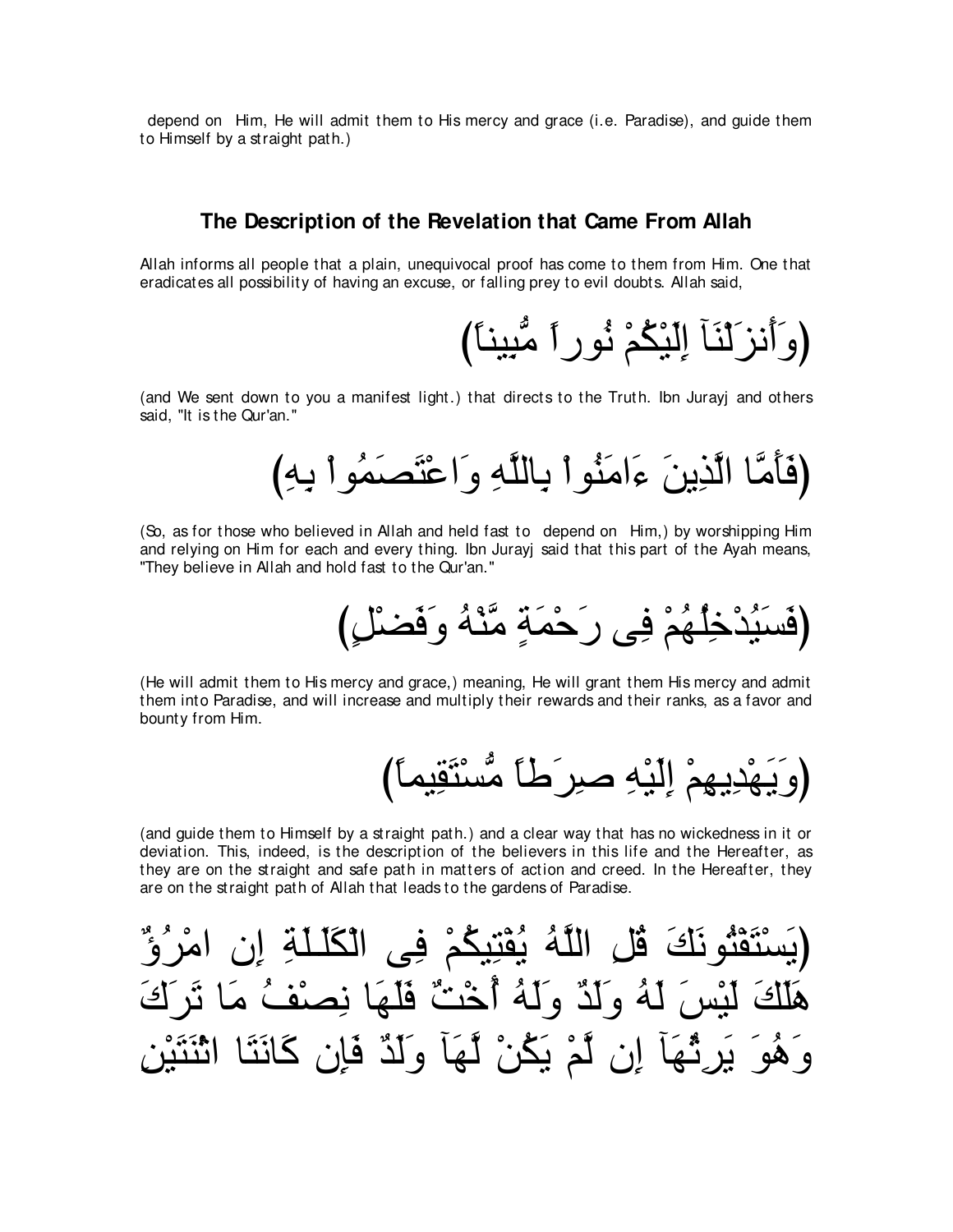فَلْهُمَا الثَّلْثَانِ مِمَّا تَركَ وَإِن كَانُواْ إِخْوَةً رِّجَالاً وَ نِسَآءً ۖ فَلِلدَّكَرِ ۖ مِثْلُ حَظِّ الأَنثَيَيْنِ يُبَيِّنُ اللَّهُ لَكُمْ أَن لَّو أ وَ اللَّهُ بِكُلِّ شَيْءٍ عَلِيمٌ )

(176. They ask you for a legal verdict. Say: "Allah directs (thus) about Al-Kalalah. If it is a man that dies leaving a sister, but no child, she shall have half the inheritance, and in her case he will be her heir if she has no children. If there are two sisters, they shall have two-thirds of the inheritance; if there are brothers and sisters, the male will have twice the share of the female. (Thus) does Allah make clear to you (His Law) lest you go astray. And Allah is the All-Knower of everything.'')

### **This is the Last Ayah Ever Revealed, the Ruling on Al-Kalalah**

Al-Bukhari recorded that Al-Bara' said that the last Surah to be revealed was Surah Bara'ah (chapter 9) and the last Ayah to be revealed was,

سنّڤثو نك)

(They ask you for a legal verdict...) Imam Ahmad recorded that Jabir bin ` Abdullah said, "The Messenger of Allah came visiting me when I was so ill that I fell unconscious. He performed ablution and poured the remaining water on me, or had it poured on me. When I regained consciousness, I said, `I will only leave inheritance through Kalalah, so what about the inheritance that I leave behind' Allah later revealed the Ayah about Fara'id (inheritance 4:11 ).''' The Two Sahihs and also the Group recorded it. In one of the wordings, Jabir said that the Ayah on inheritance was revealed;

(بَسْتَقْتُو نَكَ قُلِ اللَّهُ يُقْتِيكُمْ فِي الْكَلَـلَةِ)

(They ask you for a legal verdict. Say: "Allah directs (thus) about Al-Kalalah.) The wording of the Ayah indicates that the question was about the Kalalah,

(قُلِ اللَّهُ يُقْتِيكُمْ)

(Say: "Allah directs (thus)...) We mentioned the meaning of Kalalah before, that it means the crown that surrounds the head from all sides. This is why the scholars stated that Kalalah pertains to one who dies and leaves behind neither descendants, nor ascendants. Some said that the Kalalah pertains to one who has no offspring, as the Ayah states,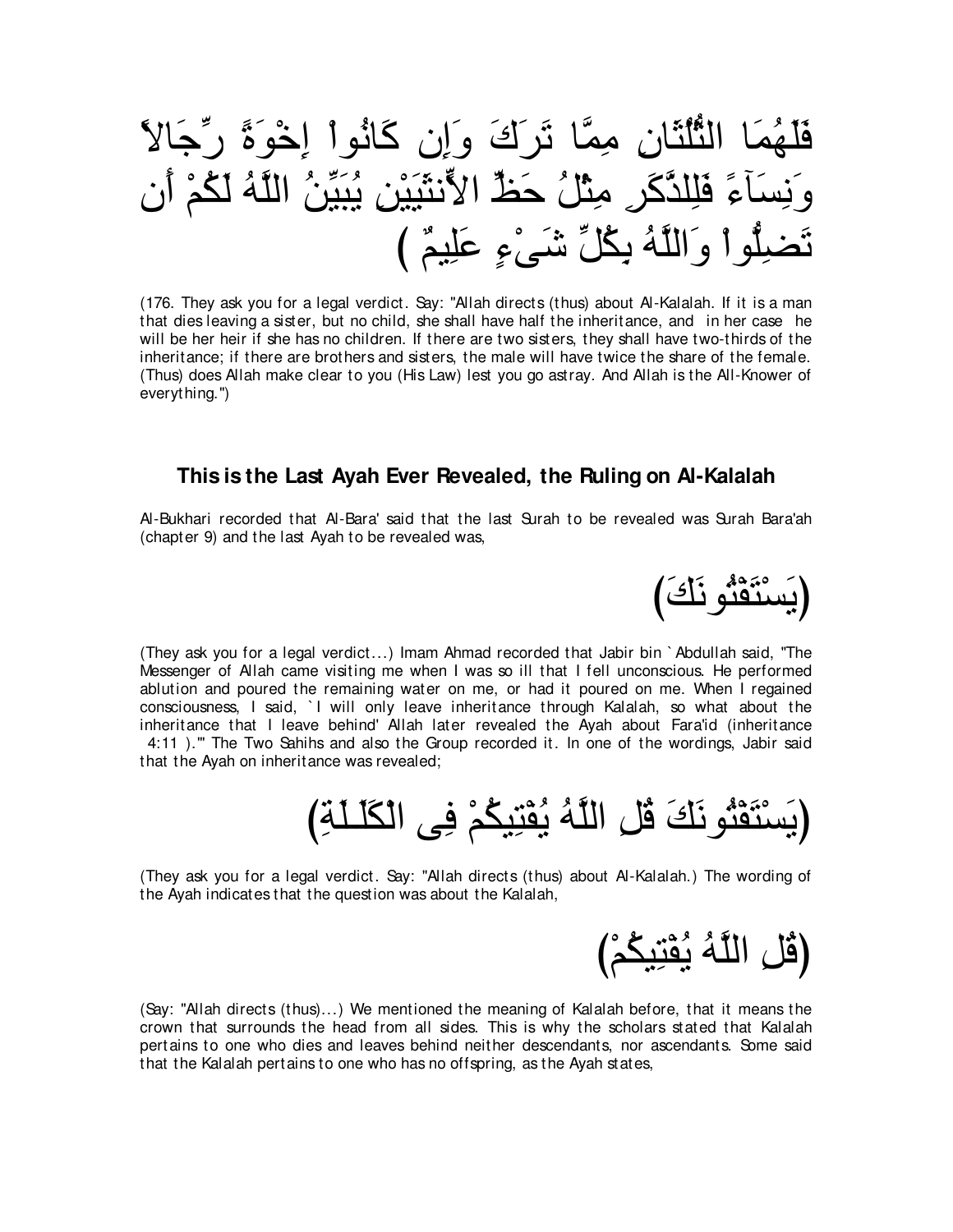# (إن امْرٍ′وٌ هَلَكَ لَيْسَ لَهُ وَلَدٌ)

(If it is a man that dies, leaving no child,) The meaning and ruling of Kalalah was somewhat confusing to the Leader of the Faithful ` Umar bin Al-Khattab. It is recorded in the Two Sahihs that ` Umar said, "There are three matters that I wished the Messenger of Allah had explained to us, so that we could abide by his explanation. (They are: the share in the inheritance of) the grandfather, the Kalalah and a certain type of Riba.'' Imam Ahmad recorded that Ma` dan bin Abi Talhah said that ` Umar bin Al-Khattab said, "There is nothing that I asked the Messenger of Allah about its meaning more than the Kalalah, until he stabbed me with his finger in my chest and said,



(The Ayah that is in the end of Surat An-Nisa' should suffice for you.)'' Ahmad mentioned this short narration for this Hadith, Muslim recorded a longer form of it.

#### **The Meaning of This Ayah**

Allah said,

(إِنِ امْرِ وٌ هَ<u>لَكَ</u>)

(If it is a man that dies.) Allah said in another Ayah,

(كُلَّ شَيْءٍ هَالِكٌ إِلاَّ وَجْهَهُ)

(Everything will perish save His Face.) Therefore, everything and everyone dies and perishes except Allah, the Exalted and Most Honored. Allah said,



(Whatsoever is on it (the earth) will perish. And the Face of your Lord full of majesty and honor will remain forever.) Allah said here,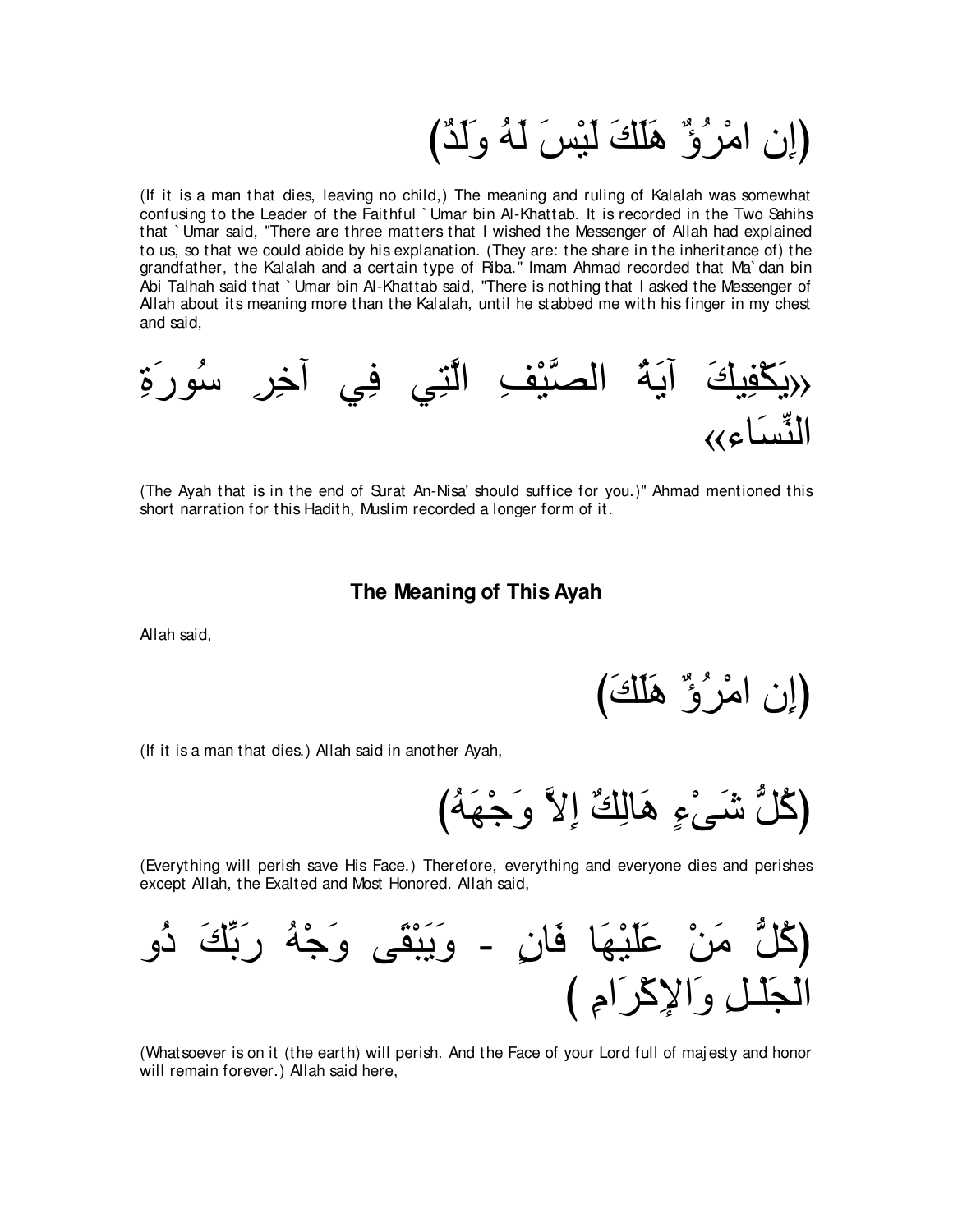{لَيْسَ لَـهُ وَلَدٌ}

(leaving no child,) referring to the person who has neither children, nor parents. What testifies to this, is that Allah said afterwards,

(وَلَهُ أَخْتٌ فَلَهَا نِصنْفُ مَا نَرَكَ)

(Leaving a sister, she shall have half the inheritance.) Had there been a surviving ascendant, the sister would not have inherited anything, and there is a consensus on this point. Therefore, this Ayah is referring to the man who dies leaving behind neither descendants nor ascendants, as is apparent for those who contemplate its meaning. This is because when there is a surviving parent, the sister does not inherit anything, let alone half of the inheritance. Ibn Jarir and others mentioned that Ibn ` Abbas and Ibn Az-Zubayr used to judge that if a person dies and leaves behind a daughter and a sister, the sister does not inherit anything. They would recite,

# (إن امْرُوٌ ۖ هَلَكَ لَيْسَ لَـهُ وَلَدٌ وَلَـهُ أَخْتٌ فَلَـهَا نِصنْفُ مَا نَر َكَ)

(If it is a man that dies, leaving a sister, but no child, she shall have half the inheritance.) They said that if one leaves behind a daughter, then he has left behind a child. Therefore the sister does not get anything. The majority of scholars disagreed with them, saying the daughter gets one half and the sister the other half, relying on other evidence. This Ayah (4:176 above) gives the sister half of the inheritance in the case that it specifies. As for giving the sister half in other cases, Al-Bukhari recorded that Sulayman said that Ibrahim reported to Al-Aswad that he said, "During the time of the Messenger of Allah , Mu` adh bin Jabal gave a j udgment that the daughter gets one half and the sister the other half.'' Al-Bukhari recorded that Huzayl bin Shurahbil said, "Abu Musa Al-Ash` ari was asked about the case when there was a daughter, grand-daughter and sister to inherit. He said, ` The daughter gets one-half and the sister onehalf.' Go and ask Ibn Mas` ud, although I think he is going to agree with me.' So Ibn Mas` ud was asked and was told about Abu Musa's answer, and Ibn Mas` ud commented, ` I would have deviated then and would not have become among those who are rightly guided. I will give a judgment similar to the judgment given by the Prophet. The daughter gets one-half, the grand-daughter gets one-sixth, and these two shares will add up to two-thirds. Whatever is left will be for the sister.' We went back to Abu Musa and conveyed to him Ibn Mas` ud's answer and he said, ` Do not ask me (for legal verdicts) as long as this scholar is still among you.''' Allah then said,

# (وَ هُوَ يَرِ ثَّهَآ إن لَمْ يَكُنْ لَهَآ وَلَدٌ)

(... and he will be her heir if she has no children.) This Ayah means, the brother inherits all of that his sister leaves behind if she has no surviving offspring or parents. If she has a surviving parent, her brother would not inherit anything. If there is someone who gets a fixed share in the inheritance, such as a husband or half brother from the mother's side, they take their share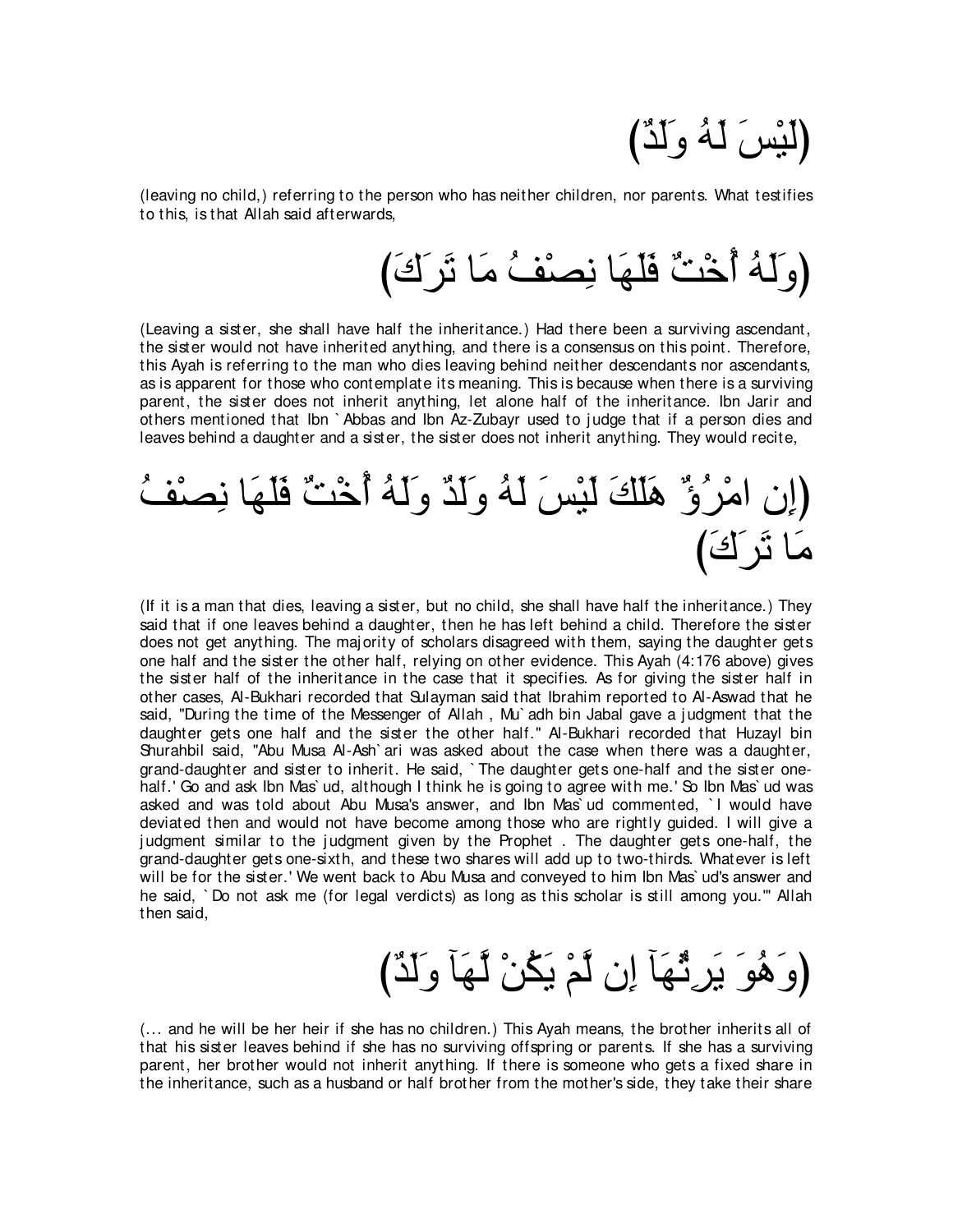and the rest goes to the brother. It is recorded in the Two Sahihs that Ibn ` Abbas said that the Messenger of Allah said,

(راُلُحِقُوا الُفَرَائِضَ يأَهُلِهَا، قَمَا أَبُقَتِ الُفَرائِضُ
$$
\underline{\hspace{1cm}}
$$

(Give the Farai'd to its people, and whatever is left is the share of the nearest male relative.) Allah said,

び∠ポ∠ゲ∠ゎ ゅzヨ⌒ョ ⌒ラゅ∠ん⊥ヤぁんャや ゅ∠ヨ⊥ヰ∠ヤ∠プ ⌒リ∇Β∠わ∠レ∇をや ゅ∠わ∠ルゅ∠ミ ラ⌒み∠プぴ

(If there are two sisters, they shall have two-thirds of the inheritance;) meaning, if the person who dies in Kalalah has two sisters, they get two-thirds of the inheritance. More than two sisters share in the two-thirds. From this Ayah, the scholars took the ruling regarding the two daughters, or more, that they share in the two-thirds, just as the share of the sisters (two or more) was taken from the Ayah about the daughters,

び∠ポ∠ゲ∠ゎ ゅ∠ョ ゅ∠ん⊥ヤ⊥を zリ⊥ヰ∠ヤ∠プ ⌒リ∇Β∠わ∠レ∇をや ∠ベ∇ヲ∠プ ⇔¬べ∠ジ⌒ル zリ⊥ミ ラ⌒み∠プぴ

(if (there are) only daughters, two or more, their share is two thirds of the inheritance.) 4:11 . Allah said,

(وَازِنِ گَائُوا إِخُوَةَ رَّجَالًا وَنِسَآءَ قَلِلَّكَرِ مِنُلُ حَظُّ
$$
\widetilde{\mathbf{r}}
$$
الاُنَتَينِن

(if there are brothers and sisters, the male will have twice the share of the female.) This is the share that the male relatives (sons, grandsons, brothers) regularly get, that is, twice as much as the female gets. Allah said,

び∇ユ⊥ム∠ャ ⊥ヮzヤャや ⊥リあΒ∠ら⊥Αぴ

((Thus) does Allah make clear to you...) His Law and set limits, clarifying His legislation,

び∇やヲぁヤ⌒ツ∠ゎ ラ∠ぺぴ

(Lest you go astray.) from the truth after this explanation,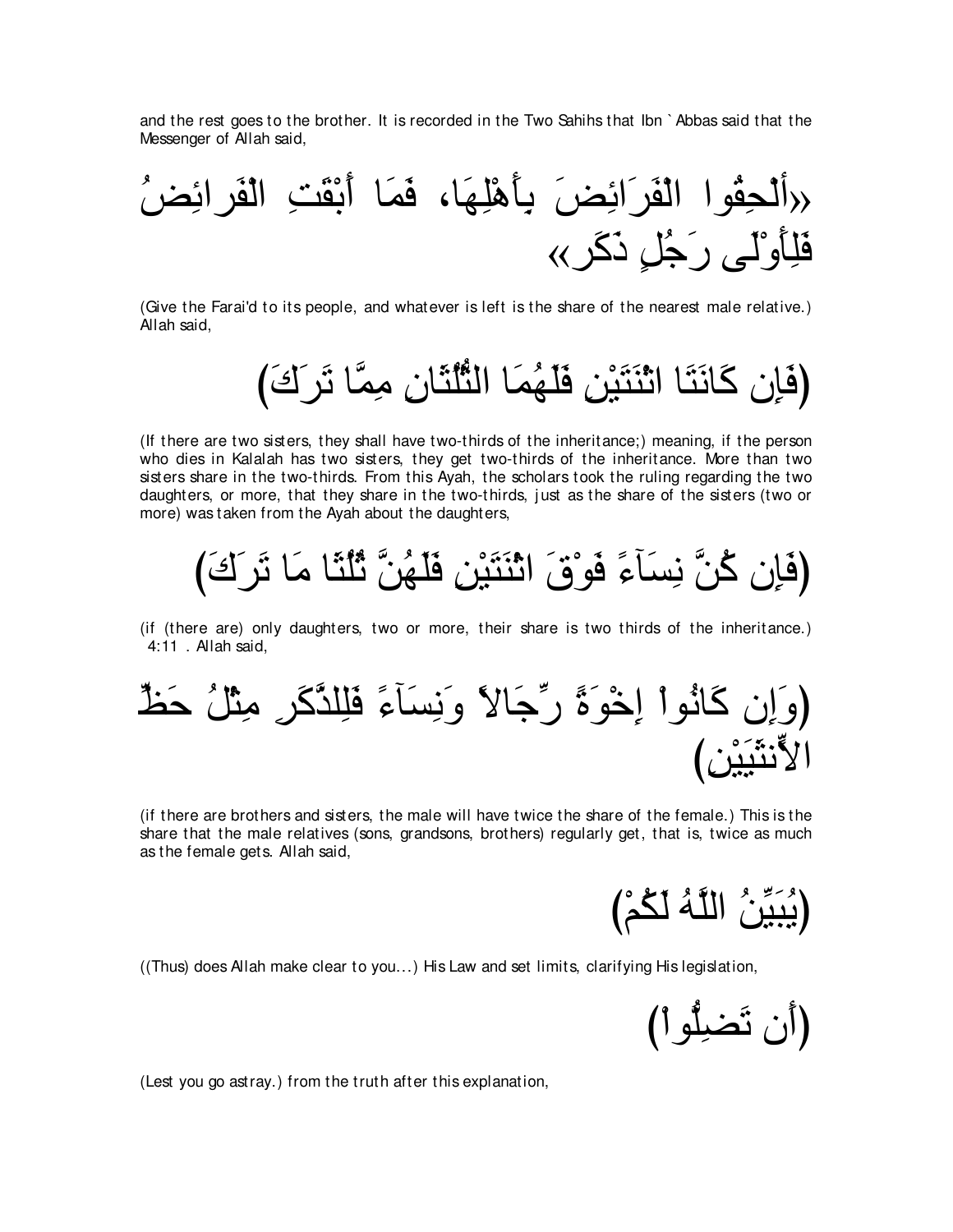(وَاللَّهُ بِكُلِّ شَيْءٍ عَلِيمٌ)

(And Allah is the All-Knower of everything.) Allah has perfect knowledge in the consequences of everything and in the benefit that each matter carries for His servants. He also knows what each of the relatives deserves from the inheritance, according to the degree of relation he or she has with the deceased. Ibn Jarir recorded that Tariq bin Shihab said that ` Umar gathered the Companions of the Messenger of Allah once and said, "I will give a ruling concerning the Kalalah that even women will talk about it in their bedrooms.'' A snake then appeared in the house and the gathering had to disperse. ` Umar commented, ` Had Allah willed this (` Umar's verdict regarding the Kalalah) to happen, it would have happened.'' The chain of narration for this story is authentic. Al-Hakim, Abu ` Abdullah An-Naysaburi recorded that ` Umar bin Al-Khattab said, ` Had I asked the Messenger of Allah regarding three things, it would have been better for me than red camels. (They are:) who should be the Khalifah after him; about a people who said, ` We agree to pay Zakah, but not to you (meaning to the Khalifah),' if we are allowed to fight them; and about the Kalalah.'' Al-Hakim said, "Its chain is Sahih according to the Two Shaykhs, and they did not recorded it.'' Ibn Jarir also said that it was reported that ` Umar said, "I feel shy to change a ruling that Abu Bakr issued. Abu Bakr used to say that the Kalalah is the person who has no descendants or ascendants.'' Abu Bakr's saying is what the majority of scholars among the Companions, their followers and the earlier and later Imams agree with. This is also the ruling that the Qur'an indicates. For Allah stated that He has explained and made plain the ruling of the Kalalah, when He said,

# ﴿يُبَيِّنُ اللَّهُ لَكُمْ أَن تَضلِّواْ وَاللَّهُ بِكُلِّ شَيْءٍ عَلِيمٌ)

((Thus) does Allah makes clear to you (His Law) lest you go astray. And Allah is the All-Knower of everything.) And Allah knows best.

## **The Tafsir of Surat Al-Ma'idah**

# **(Chapter - 5)**

#### **The Virtues of Surat Al-Ma'idah; When It was Revealed**

At-Tirmidhi recorded that ` Abdullah bin ` Amr said, "The last Surahs to be revealed were Surat Al-Ma'idah and Surat Al-Fath (chapter 48).'' At-Tirmidhi commented, "This Hadith is Hasan, Gharib." and it was also reported that Ibn `Abbas said that the last Surah to be revealed was,

# (إِذَا جَأَءَ نَصْنُ اللَّهِ وَالْفَثْحُ )

(When there comes the help of Allah and the Conquest,) Al-Hakim collected a narration similar to that of At-Tirmidhi in his Mustadrak, and he said, "It is Sahih according to the criteria of the Two Shaykhs and they did not record it.'' Al-Hakim narrated that Jubayr bin Nufayr said, "I performed Hajj once and visited `A'ishah and she said to me, `O Jubayr! Do you read (or memorize) Al-Ma'idah ' I answered ` Yes.' She said, ` It was the last Surah to be revealed. Therefore, whatever permissible matters you find in it, then consider (treat) them permissible. And whatever impermissible matters you find in it, then consider (treat) them impermissible.'''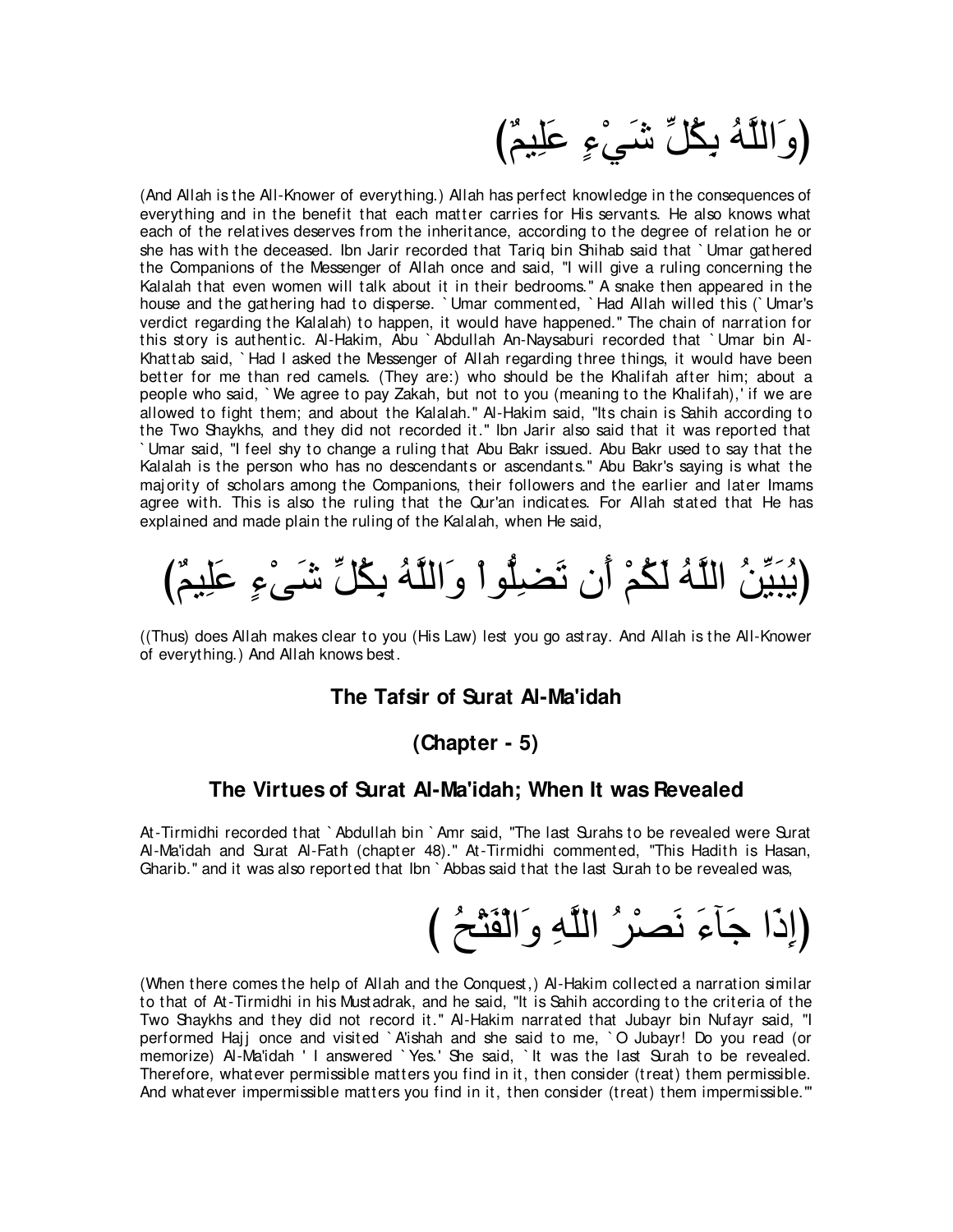Al-Hakim said, "It is Sahih according to the criteria of the Two Shaykhs and they did not record it. "Imam Ahmad recorded that `Abdur-Rahman bin Mahdi related that Mu`awiyah bin Salih added this statement in the last Hadith, "I (Jubayr) also asked `A'ishah about the Messenger of Allah's conduct and she answered by saying, `The Qur'an.'" An-Nasa'i also recorded it.

(بِسْمِ اللَّهِ الرَّحْمَـنِ الرَّحِيمِ ) حقه د او قو <u>ئڈ</u>  $\blacktriangle$ ىد الفا  $\bullet$  $\bullet$  $\sqrt{2}$  $\Delta$ اح ٽف ப்  $\sqrt{2}$  $\bullet$ اللَّهَ إِنَّ اللَّهَ شَدِيدُ الْعِقْـ اتقو ا

(In the Name of Allah, Most Gracious, Most Merciful.) (1. O you who believe! Fulfill (your) obligations. Lawful to you (for food) are all the beasts of cattle except that which will be announced to you (herein), game (also) being unlawful when you assume Ihram. Verily, Allah commands that which He wills.) (2. O you who believe! Violate not the sanctity of the symbols of Allah, nor of the Sacred Month, nor of the Hady brought for sacrifice, nor the garlands, nor the people coming to the Sacred House (Makkah), seeking the bounty and good pleasure of their Lord. But when you finish the Ihram, then hunt, and let not the hatred of some people in (once) stopping you from Al-Masjid Al-Haram (at Makkah) lead you to transgression. Help you one another in Al-Birr and At-Taqwa, but do not help one another in sin and transgression. And have Taqwa of Allah. Verily, Allah is severe in punishment.) Ibn Abi Hatim recorded that a man came to `Abdullah bin Mas`ud and said to him, "Advise me." He said, "When you hear Allah's statement,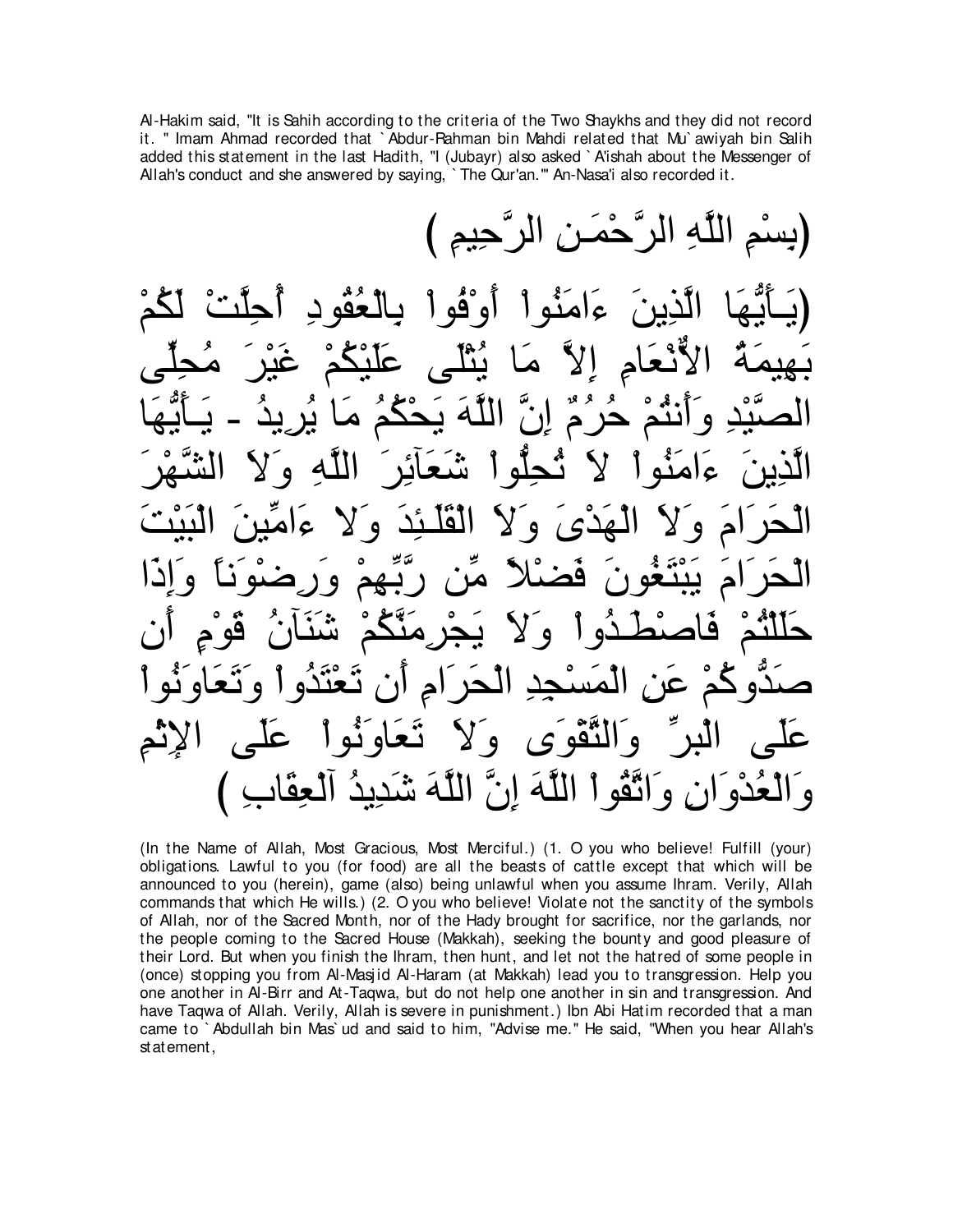(يَــأَيُّـهَا الَّذِينَ ءَامَنُو أ)

(O you who believe!) then pay full attention, for it is a righteous matter that He is ordaining or an evil thing that He is forbidding.'' Khaythamah said, "Everything in the Qur'an that reads,

び∇やヲ⊥レ∠ョや∠¬ ∠リΑ⌒グzャや ゅ∠ヰぁΑ∠ほ⇒∠Αぴ

(O you who believe!) reads in the Tawrah, ` O you who are in need.''' Allah said,

(أَوْقُواْ بِالْعُقُودِ)

(Fulfill (your) obligations.) Ibn ` Abbas, Muj ahid and others said that ` obligations' here means treaties. Ibn Jarir mentioned that there is a consensus for this view. Ibn Jarir also said that it means treaties, such as the alliances that they used to conduct. ` Ali bin Abi Talhah reported that Ibn ` Abbas commented:

び⌒キヲ⊥ボ⊥バ∇ャゅ⌒よ ∇やヲ⊥プ∇ヱ∠ぺ ∇やヲ⊥レ∠ョや∠¬ ∠リΑ⌒グzャや ゅ∠ヰぁΑ∠ほ⇒∠Αぴ

(O you who believe! Fulfill (your) obligations.) "Refers to the covenants, meaning, what Allah permitted, prohibited, ordained and set limits for in the Qur'an. Therefore, do not commit treachery or break the covenants. Allah emphasized this command when He said,

⌒ヮ⌒ボ⇒∠んΒ⌒ョ ⌒ギ∇バ∠よ リ⌒ョ ⌒ヮzヤャや ∠ギ∇ヰ∠ハ ∠ラヲ⊥ツ⊥ボレ∠Α ∠リΑ⌒グzャや∠ヱぴ び∠モ∠タヲ⊥Α ラ∠ぺ ⌒ヮ⌒よ ⊥ヮzヤャや ∠ゲ∠ョ∠ぺ べ∠ョ ∠ラヲ⊥バ∠ト∇ボ∠Α∠ヱ

(And those who break the covenant of Allah, after its ratification, and sever that which Allah has commanded to be joined,) until,

(سُوءُ الدَّار)<br>ا

(unhappy (evil) home (i.e. Hell).)'' Ad-Dahhak said that,

(أَوْقُوا بِالْعُقُودِ)

(Fulfill your obligations.) "Refers to what Allah has permitted and what He has prohibited. Allah has taken the covenant from those who proclaim their faith in the Prophet and the Book to fulfill the obligations that He has ordered for them in the permissible and the impermissible."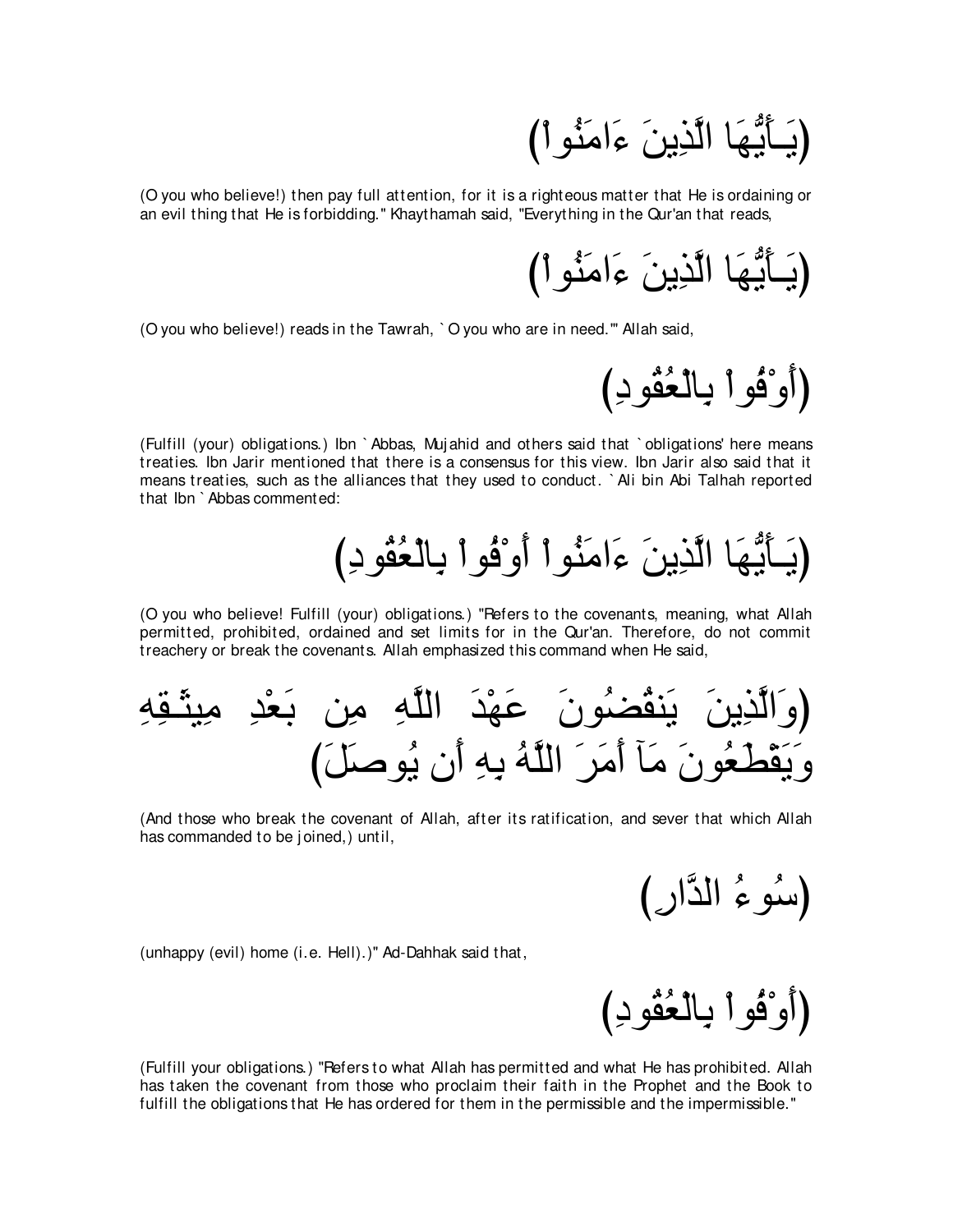Allah said,

び⌒ュゅ∠バ∇ルxΙや ⊥る∠ヨΒ⌒ヰ∠よ ∇ユ⊥ム∠ャ ∇ろzヤ⌒ェ⊥ぺぴ

(Lawful to you (for food) are all the beasts of cattle) camels, cows and sheep, as Al-Hasan, Qatadah and several others stated. Ibn Jarir said that this Tafsir conforms to the meaning of (` beasts of cattle') that the Arabs had. We should mention that Ibn ` Umar, Ibn ` Abbas and others relied on this Ayah as evidence to allow eating the meat of the fetus if it is found dead in the belly of its slaughtered mother. There is a Hadith to the same effect collected in the Sunan of Abu Dawud, At-Tirmidhi and Ibn Majah and narrated by Abu Sa' id who said, "We asked, ` O Messenger of Allah! When we slaughter a camel, cow or sheep, we sometimes find a fetus in its belly, should we discard it or eat its meat' He said,

«ヮあョ⊥ぺ ⊥りゅ∠ミ∠ク ⊥ヮ∠ゎゅ∠ミ∠ク zラ⌒み∠プ ∇ユ⊥わ∇ゃ⌒セ ∇ラ⌒ま ⊥ロヲ⊥ヤ⊥ミ»

(Eat it if you want, because its slaughter was fulfilled when its mother was slaughtered.)'' At-Tirmidhi said, "This Hadith is Hasan.'' Abu Dawud recorded that Jabir bin ` Abdullah said that the Messenger of Allah said,

«دنَكَاةُ الْجَنِبِر*ِي* دَكَاةُ أُمِّهِ»

(Proper slaughter of the fetus is fulfilled with the slaughter of its mother.) Only Abu Dawud collected this narration. Allah's statement,

(إِلاَّ مَا يُثْلِّي عَلَيْكُمْ)

(except that which will be announced to you (herein), ) ` Ali bin Abi Talhah reported that Ibn ` Abbas said that it refers to, "The flesh of dead animals, blood and the meat of swine.'' Qatadah said, "The meat of dead animals and animals slaughtered without Allah's Name being pronounced at the time of slaughtering.'' It appears, and Allah knows best, that the Ayah refers to Allah's other statement,

べ∠ョ∠ヱ ⌒ゲΑ⌒ゴ∇レ⌒ガ∇ャや ⊥ユ∇エ∠ャ∠ヱ ⊥ュzギ∇ャや∠ヱ ⊥る∠わ∇Β∠ヨ∇ャや ⊥ユ⊥ム∇Β∠ヤ∠ハ ∇ろ∠ョあゲ⊥ェぴ ⊥り∠クヲ⊥ホ∇ヲ∠ヨ∇ャや∠ヱ ⊥る∠ボ⌒レ∠ガ∇レ⊥ヨ∇ャや∠ヱ ⌒ヮ⌒よ ⌒ヮzヤャや ⌒ゲ∇Β∠ピ⌒ャ zモ⌒ワ⊥ぺ び⊥ノ⊥らzジャや ∠モ∠ミ∠ぺ べ∠ョ∠ヱ ⊥る∠エΒ⌒トzレャや∠ヱ ⊥る∠Αあキ∠ゲ∠わ⊥ヨ∇ャや∠ヱ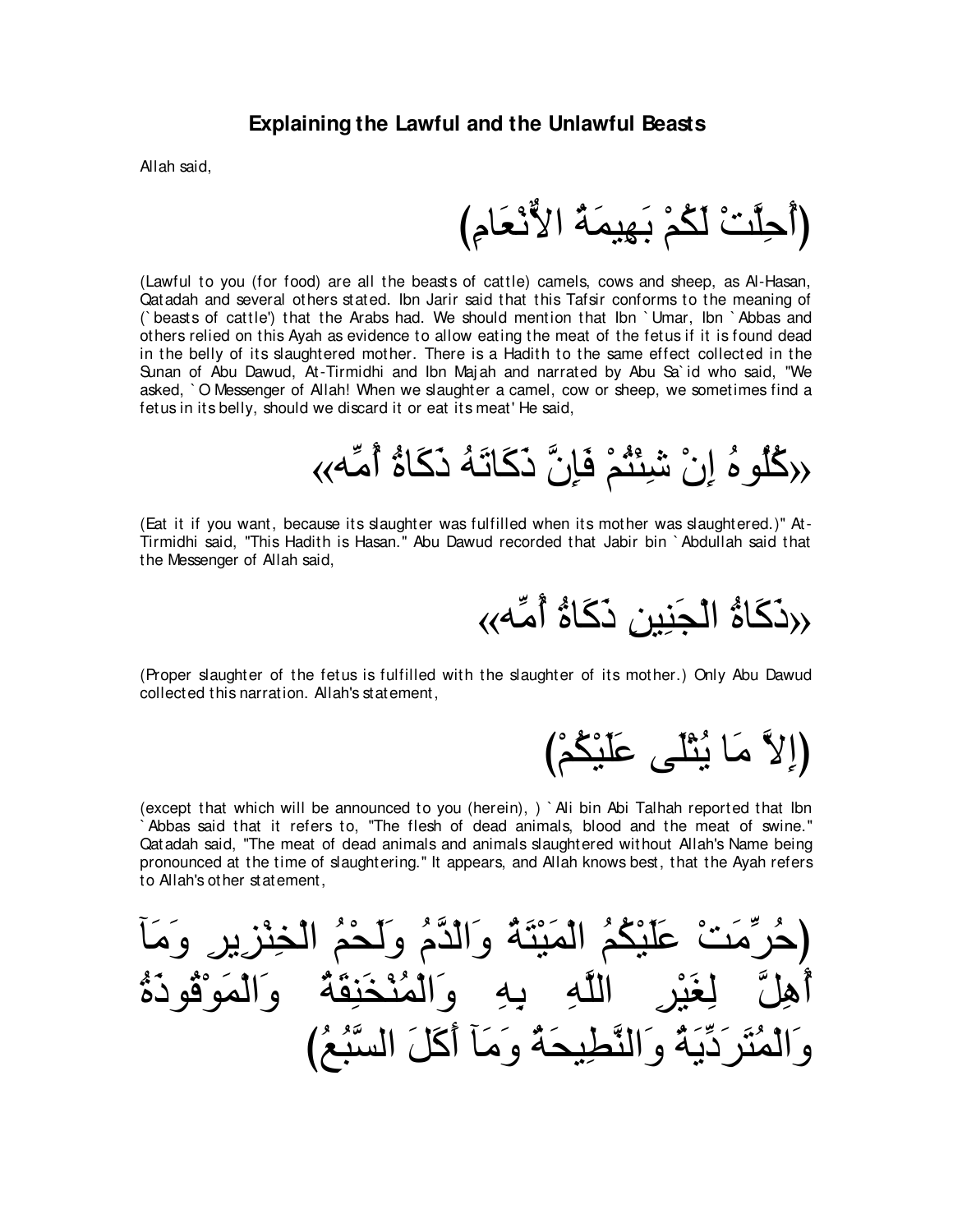(Forbidden to you (for food) are: Al-Maytah (the dead animals), blood, the flesh of swine, and what has been slaughtered as a sacrifice for others than Allah, and that which has been killed by strangling, or by a violent blow, or by a headlong fall, or by the goring of horns - and that which has been (partly) eaten by a wild animal.) 5:3 , for although the animals mentioned in this Ayah are types of permissible cattle (except for swine), they become impermissible under the circumstances that the Ayah 5:3 specifies. This is why Allah said afterwards,

び⌒ょ⊥ダぁレャや ヴ∠ヤ∠ハ ∠ウ⌒よ⊥ク ゅ∠ョ∠ヱ ∇ユ⊥わ∇Βzミ∠ク ゅ∠ョ zΙ⌒まぴ

(Unless you are able to slaughter it (before its death) and that which is sacrificed (slaughtered) on An-Nusub (stone altars)) as the latter type is not permissible, because it can no longer be slaughtered properly. Hence, Allah's statement,

び∇ユ⊥ム∇Β∠ヤ∠ハ ヴ∠ヤ∇わ⊥Α ゅ∠ョ zΙ⌒ま ⌒ュゅ∠バ∇ルxΙや ⊥る∠ヨΒ⌒ヰ∠よ ∇ユ⊥ム∠ャ ∇ろzヤ⌒ェ⊥ぺぴ

(Lawful to you are all the beasts of cattle except that which will be announced to you, ) means, except the specific circumstances that prohibit some of these which will be announced to you. Allah said,

び∀ュ⊥ゲ⊥ェ ∇ユ⊥わル∠ぺ∠ヱ ⌒ギ∇Βzダャや ヴあヤ⌒エ⊥ョ ∠ゲ∇Β∠ビぴ

(game (also) being unlawful when you assume Ihram.) Some scholars said that the general meaning of ` cattle' includes domesticated cattle, such as camels, cows and sheep, and wild cattle, such as gazzelle, wild cattle and wild donkeys. Allah made the exceptions mentioned above (dead animals blood, flesh of swine etc.), and prohibited hunting wild beasts while in the state of Ihram. It was also reported that the meaning here is, "We have allowed for you all types of cattle in all circumstances, except what We excluded herewith for the one hunting game while in the state of Ihram.'' Allah said,



(But if one is forced by necessity, without willful disobedience, and not transgressing, then, Allah is Oft-Forgiving, Most Merciful.) This Ayah means, "We allowed eating the meat of dead animals, when one is forced by necessity, under the condition that one is not transgressing the limits or overstepping them.'' Here, Allah states, "Just as We allowed the meat of cattle in all conditions and circumstances, then do not hunt game when in the state of Ihram, for this is the decision of Allah, Who is the Most Wise in all that He commands and forbids.'' So Allah said;

(إِنَّ اللَّهَ يَحْكُمُ مَا يُرِيدُ)